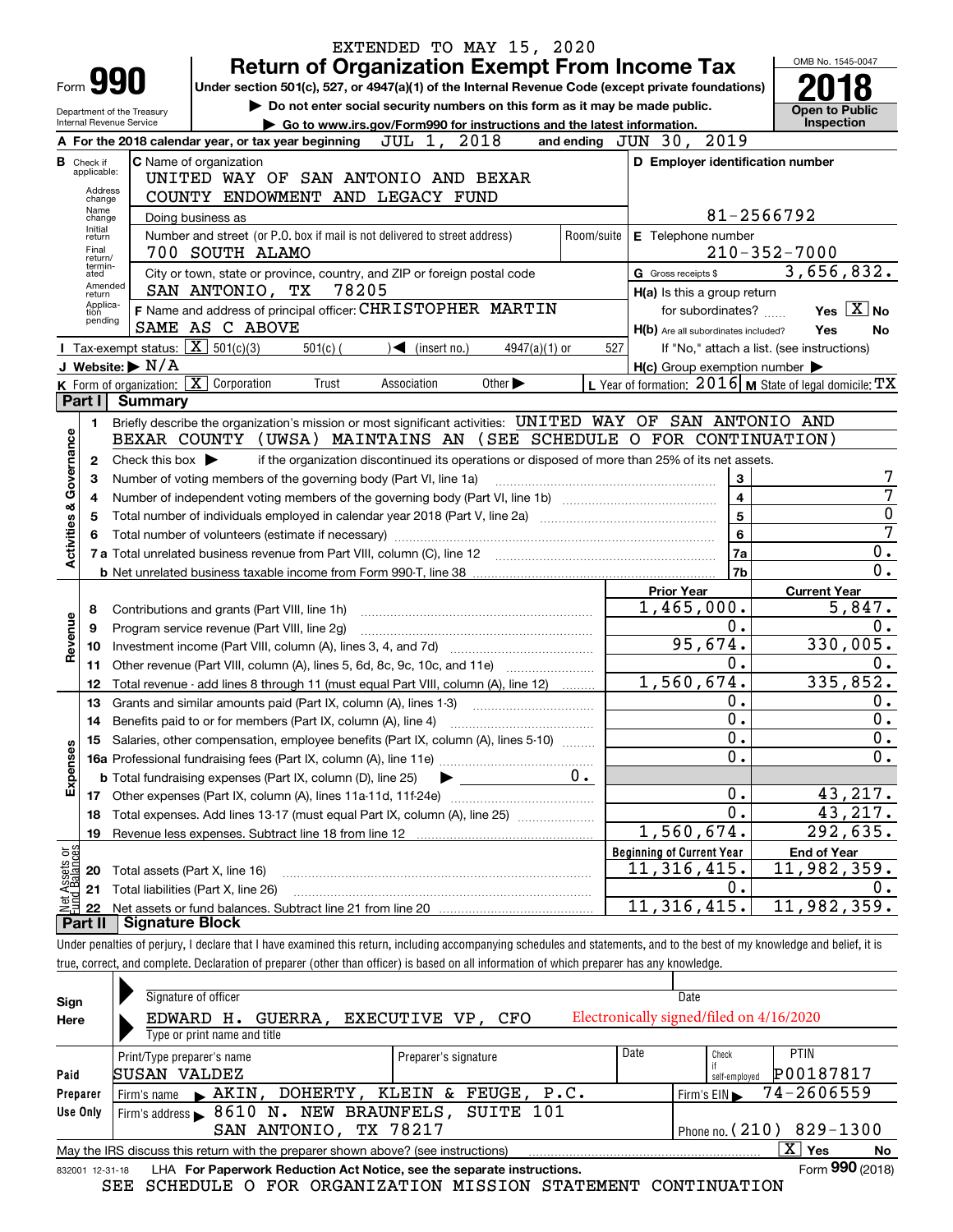|              | Total program service expenses<br>Form 990 (2018)                                                                                                                                                                                                                                    |
|--------------|--------------------------------------------------------------------------------------------------------------------------------------------------------------------------------------------------------------------------------------------------------------------------------------|
| 4d           | Other program services (Describe in Schedule O.)<br>(Revenue \$<br>(Expenses \$<br>including grants of \$                                                                                                                                                                            |
|              |                                                                                                                                                                                                                                                                                      |
|              |                                                                                                                                                                                                                                                                                      |
|              |                                                                                                                                                                                                                                                                                      |
|              | (Code: ) (Expenses \$<br>) (Revenue \$<br>including grants of \$                                                                                                                                                                                                                     |
|              |                                                                                                                                                                                                                                                                                      |
|              |                                                                                                                                                                                                                                                                                      |
|              |                                                                                                                                                                                                                                                                                      |
| 4b           | (Code: <u>expenses \$ expenses \$ expenses \$ experiments</u> of \$ expenses \$ expenses \$ expenses \$ expenses \$ expenses \$ expenses \$ expenses \$ expenses \$ expenses \$ expenses \$ expenses \$ expenses \$ expenses \$ expenses \$ expenses                                 |
|              | SEE SCHEDULE O FOR CONTINUATION                                                                                                                                                                                                                                                      |
|              | ADULTS, SELF-SUFFICIENT INDIVIDUALS AND FAMILIES, AND MEETING<br>RESIDENTS' URGENT AND IMMEDIATE NEEDS.                                                                                                                                                                              |
|              | UWSA GOALS FOCUS ON CHILDREN WHO ARE HAPPY, HEALTHY AND READY FOR<br>SCHOOL, STUDENTS WHO GRADUATE FROM HIGH SCHOOL AND BECOME SUCCESSFUL                                                                                                                                            |
|              | THAT STRENGTHENS OUR COMMUNITY, IMPROVES LIVES, HELPS US LIVE UNITED,<br>AND MAKES AN EVERLASTING IMPACT FOR FUTURE GENERATIONS.                                                                                                                                                     |
|              | SERVICES TO CHILDREN, INDIVIDUALS AND FAMILIES IN OUR COMMUNITY<br>CONTINUE INTO THE FUTURE. A GIFT TO THE ENDOWMENT FUND LEAVES A LEGACY                                                                                                                                            |
| 4a           | revenue, if any, for each program service reported.<br>0.<br>0. including grants of \$<br>(Expenses \$<br>) (Revenue \$<br>(Code:<br>UWSA ENDOWMENT AND LEGACY FUND ENSURES THAT UNITED WAY PROGRAMS AND                                                                             |
| 4            | Describe the organization's program service accomplishments for each of its three largest program services, as measured by expenses.<br>Section 501(c)(3) and 501(c)(4) organizations are required to report the amount of grants and allocations to others, the total expenses, and |
| 3            | If "Yes," describe these changes on Schedule O.                                                                                                                                                                                                                                      |
| $\mathbf{2}$ | Did the organization undertake any significant program services during the year which were not listed on the<br>$\overline{\mathsf{y}}$ es $\overline{\mathsf{X}}$ No<br>If "Yes," describe these new services on Schedule O.                                                        |
|              | FOR THE BENEFIT OF AND IN FURTHERANCE OF THE PURPOSES OF UWSA.                                                                                                                                                                                                                       |
|              | THE MISSION OF UNITED WAY OF SAN ANTONIO AND BEXAR COUNTY (UWSA)<br>ENDOWMENT AND LEGACY FUND IS TO MAINTAIN AN ENDOWMENT FUND TO BE USED                                                                                                                                            |
| 1            | Briefly describe the organization's mission:                                                                                                                                                                                                                                         |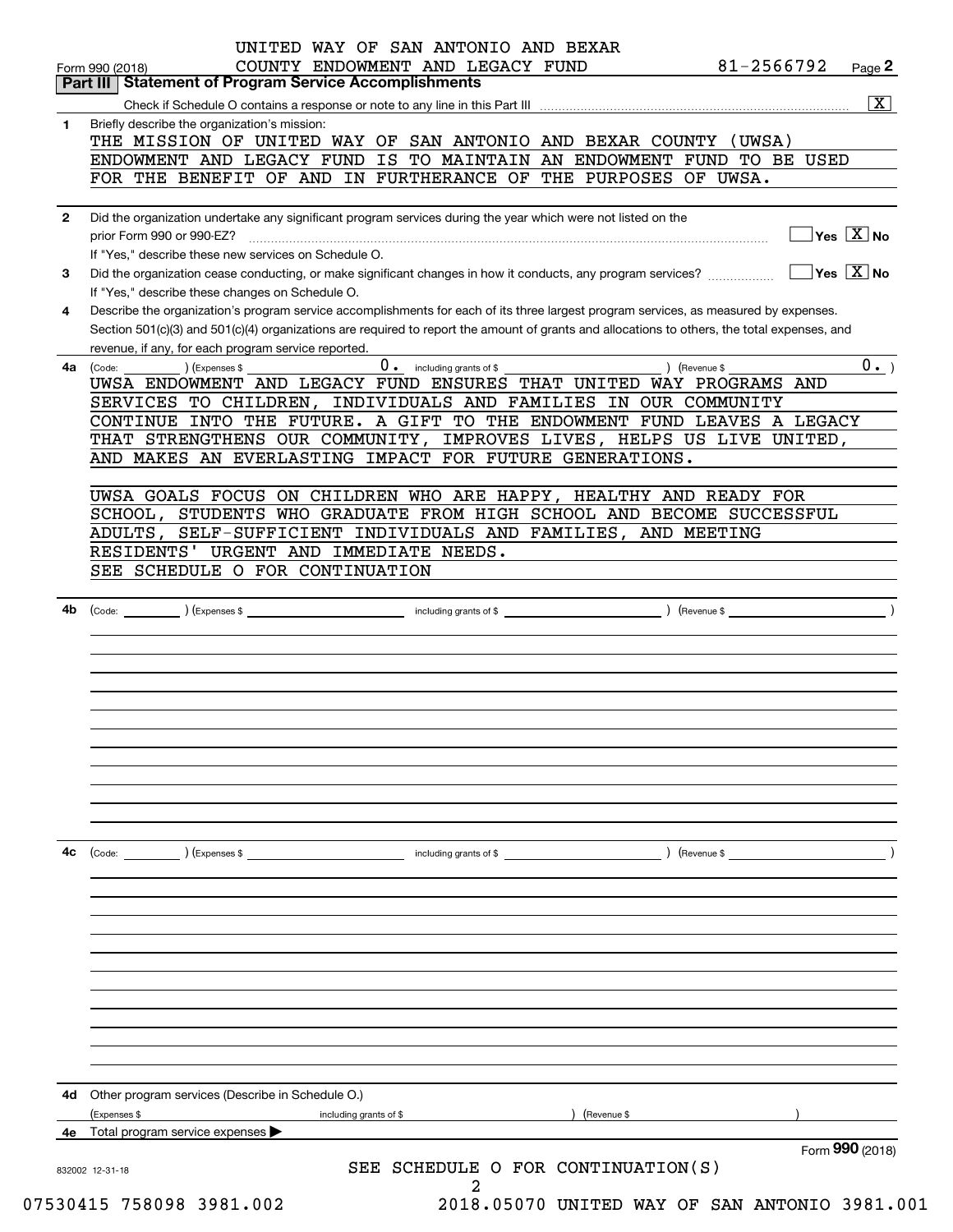# Form 990 (2018) COUNTY ENDOWMENT AND LEGACY FUND 81-2566792 <sub>Page</sub> 3<br>**Part IV | Checklist of Required Schedules**

|     |                                                                                                                                                    |                 | Yes $ $ | No              |
|-----|----------------------------------------------------------------------------------------------------------------------------------------------------|-----------------|---------|-----------------|
| 1   | Is the organization described in section $501(c)(3)$ or $4947(a)(1)$ (other than a private foundation)?                                            |                 |         |                 |
|     |                                                                                                                                                    | 1               | X       |                 |
| 2   |                                                                                                                                                    | $\mathbf{2}$    |         | X               |
| 3   | Did the organization engage in direct or indirect political campaign activities on behalf of or in opposition to candidates for                    |                 |         |                 |
|     |                                                                                                                                                    | 3               |         | x               |
| 4   | Section 501(c)(3) organizations. Did the organization engage in lobbying activities, or have a section 501(h) election in effect                   |                 |         |                 |
|     |                                                                                                                                                    | 4               |         | x               |
| 5   | Is the organization a section 501(c)(4), 501(c)(5), or 501(c)(6) organization that receives membership dues, assessments, or                       |                 |         |                 |
|     |                                                                                                                                                    | 5               |         | x               |
| 6   | Did the organization maintain any donor advised funds or any similar funds or accounts for which donors have the right to                          |                 |         |                 |
|     | provide advice on the distribution or investment of amounts in such funds or accounts? If "Yes," complete Schedule D, Part I                       | 6               |         | x               |
| 7   | Did the organization receive or hold a conservation easement, including easements to preserve open space,                                          |                 |         | x               |
|     |                                                                                                                                                    | 7               |         |                 |
| 8   | Did the organization maintain collections of works of art, historical treasures, or other similar assets? If "Yes," complete                       |                 |         | x               |
|     |                                                                                                                                                    | 8               |         |                 |
| 9   | Did the organization report an amount in Part X, line 21, for escrow or custodial account liability, serve as a custodian for                      |                 |         |                 |
|     | amounts not listed in Part X; or provide credit counseling, debt management, credit repair, or debt negotiation services?                          |                 |         | x               |
|     |                                                                                                                                                    | 9               |         |                 |
| 10  | Did the organization, directly or through a related organization, hold assets in temporarily restricted endowments, permanent                      | 10              | X       |                 |
|     |                                                                                                                                                    |                 |         |                 |
| 11  | If the organization's answer to any of the following questions is "Yes," then complete Schedule D, Parts VI, VII, VIII, IX, or X<br>as applicable. |                 |         |                 |
|     | a Did the organization report an amount for land, buildings, and equipment in Part X, line 10? If "Yes," complete Schedule D,                      |                 |         |                 |
|     |                                                                                                                                                    | 11a             |         | x               |
|     | <b>b</b> Did the organization report an amount for investments - other securities in Part X, line 12 that is 5% or more of its total               |                 |         |                 |
|     |                                                                                                                                                    | 11 <sub>b</sub> |         | x               |
|     | c Did the organization report an amount for investments - program related in Part X, line 13 that is 5% or more of its total                       |                 |         |                 |
|     |                                                                                                                                                    | 11c             |         | x               |
|     | d Did the organization report an amount for other assets in Part X, line 15 that is 5% or more of its total assets reported in                     |                 |         |                 |
|     |                                                                                                                                                    | 11d             |         | X               |
| е   | Did the organization report an amount for other liabilities in Part X, line 25? If "Yes," complete Schedule D, Part X                              | 11e             |         | $\mathbf X$     |
|     | f Did the organization's separate or consolidated financial statements for the tax year include a footnote that addresses                          |                 |         |                 |
|     | the organization's liability for uncertain tax positions under FIN 48 (ASC 740)? If "Yes," complete Schedule D, Part X                             | 11f             | х       |                 |
|     | 12a Did the organization obtain separate, independent audited financial statements for the tax year? If "Yes," complete                            |                 |         |                 |
|     | Schedule D, Parts XI and XII                                                                                                                       | 12a             |         | X               |
|     | <b>b</b> Was the organization included in consolidated, independent audited financial statements for the tax year?                                 |                 |         |                 |
|     | If "Yes," and if the organization answered "No" to line 12a, then completing Schedule D, Parts XI and XII is optional                              | 12 <sub>b</sub> | х       |                 |
| 13  |                                                                                                                                                    | 13              |         | X               |
| 14a | Did the organization maintain an office, employees, or agents outside of the United States?                                                        | 14a             |         | X               |
|     | <b>b</b> Did the organization have aggregate revenues or expenses of more than \$10,000 from grantmaking, fundraising, business,                   |                 |         |                 |
|     | investment, and program service activities outside the United States, or aggregate foreign investments valued at \$100,000                         |                 |         |                 |
|     |                                                                                                                                                    | 14b             |         | x               |
| 15  | Did the organization report on Part IX, column (A), line 3, more than \$5,000 of grants or other assistance to or for any                          |                 |         |                 |
|     |                                                                                                                                                    | 15              |         | x               |
| 16  | Did the organization report on Part IX, column (A), line 3, more than \$5,000 of aggregate grants or other assistance to                           |                 |         |                 |
|     |                                                                                                                                                    | 16              |         | x               |
| 17  | Did the organization report a total of more than \$15,000 of expenses for professional fundraising services on Part IX,                            |                 |         |                 |
|     |                                                                                                                                                    | 17              |         | x               |
| 18  | Did the organization report more than \$15,000 total of fundraising event gross income and contributions on Part VIII, lines                       |                 |         |                 |
|     |                                                                                                                                                    | 18              |         | x               |
| 19  | Did the organization report more than \$15,000 of gross income from gaming activities on Part VIII, line 9a? If "Yes."                             |                 |         |                 |
|     |                                                                                                                                                    | 19              |         | x               |
| 20a |                                                                                                                                                    | 20a             |         | X               |
|     | b If "Yes" to line 20a, did the organization attach a copy of its audited financial statements to this return?                                     | 20 <sub>b</sub> |         |                 |
| 21  | Did the organization report more than \$5,000 of grants or other assistance to any domestic organization or                                        |                 |         |                 |
|     |                                                                                                                                                    | 21              |         | X               |
|     | 832003 12-31-18                                                                                                                                    |                 |         | Form 990 (2018) |

3

07530415 758098 3981.002 2018.05070 UNITED WAY OF SAN ANTONIO 3981.001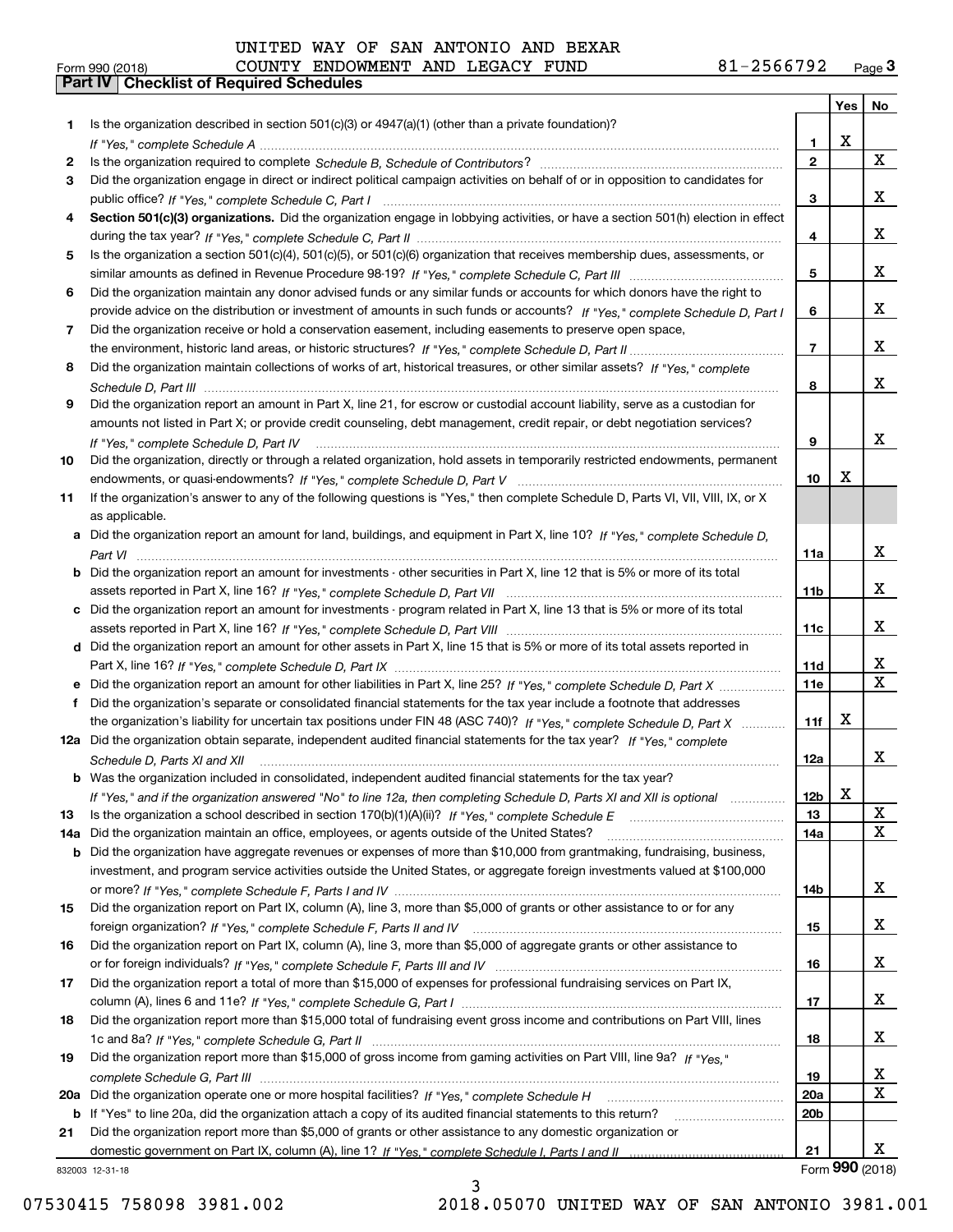|               | 81-2566792<br>COUNTY ENDOWMENT AND LEGACY FUND<br>Form 990 (2018)                                                                                                                                                                            |            |                 | Page 4 |
|---------------|----------------------------------------------------------------------------------------------------------------------------------------------------------------------------------------------------------------------------------------------|------------|-----------------|--------|
|               | <b>Part IV   Checklist of Required Schedules (COntinued)</b>                                                                                                                                                                                 |            |                 |        |
|               |                                                                                                                                                                                                                                              |            | Yes             | No     |
| 22            | Did the organization report more than \$5,000 of grants or other assistance to or for domestic individuals on                                                                                                                                |            |                 | X      |
|               |                                                                                                                                                                                                                                              | 22         |                 |        |
| 23            | Did the organization answer "Yes" to Part VII, Section A, line 3, 4, or 5 about compensation of the organization's current<br>and former officers, directors, trustees, key employees, and highest compensated employees? If "Yes," complete |            |                 |        |
|               |                                                                                                                                                                                                                                              | 23         | х               |        |
|               | 24a Did the organization have a tax-exempt bond issue with an outstanding principal amount of more than \$100,000 as of the                                                                                                                  |            |                 |        |
|               | last day of the year, that was issued after December 31, 2002? If "Yes," answer lines 24b through 24d and complete                                                                                                                           |            |                 |        |
|               |                                                                                                                                                                                                                                              | 24a        |                 | x      |
|               |                                                                                                                                                                                                                                              | 24b        |                 |        |
|               | c Did the organization maintain an escrow account other than a refunding escrow at any time during the year to defease                                                                                                                       |            |                 |        |
|               |                                                                                                                                                                                                                                              | 24c        |                 |        |
|               |                                                                                                                                                                                                                                              | 24d        |                 |        |
|               | 25a Section 501(c)(3), 501(c)(4), and 501(c)(29) organizations. Did the organization engage in an excess benefit                                                                                                                             |            |                 |        |
|               |                                                                                                                                                                                                                                              | <b>25a</b> |                 | x      |
|               | b Is the organization aware that it engaged in an excess benefit transaction with a disqualified person in a prior year, and                                                                                                                 |            |                 |        |
|               | that the transaction has not been reported on any of the organization's prior Forms 990 or 990-EZ? If "Yes," complete                                                                                                                        |            |                 |        |
|               | Schedule L, Part I                                                                                                                                                                                                                           | 25b        |                 | X      |
| 26            | Did the organization report any amount on Part X, line 5, 6, or 22 for receivables from or payables to any current or                                                                                                                        |            |                 |        |
|               | former officers, directors, trustees, key employees, highest compensated employees, or disqualified persons? If "Yes."                                                                                                                       |            |                 |        |
|               | complete Schedule L, Part II                                                                                                                                                                                                                 | 26         |                 | X      |
| 27            | Did the organization provide a grant or other assistance to an officer, director, trustee, key employee, substantial                                                                                                                         |            |                 |        |
|               | contributor or employee thereof, a grant selection committee member, or to a 35% controlled entity or family member                                                                                                                          |            |                 |        |
|               |                                                                                                                                                                                                                                              | 27         |                 | X      |
| 28            | Was the organization a party to a business transaction with one of the following parties (see Schedule L, Part IV                                                                                                                            |            |                 |        |
|               | instructions for applicable filing thresholds, conditions, and exceptions):                                                                                                                                                                  |            |                 |        |
|               |                                                                                                                                                                                                                                              | 28a        |                 | х      |
|               | b A family member of a current or former officer, director, trustee, or key employee? If "Yes," complete Schedule L, Part IV                                                                                                                 | 28b        |                 | X      |
|               | c An entity of which a current or former officer, director, trustee, or key employee (or a family member thereof) was an officer,                                                                                                            |            |                 |        |
|               |                                                                                                                                                                                                                                              | 28c        |                 | X<br>X |
| 29            |                                                                                                                                                                                                                                              | 29         |                 |        |
| 30            | Did the organization receive contributions of art, historical treasures, or other similar assets, or qualified conservation                                                                                                                  |            |                 | x      |
|               |                                                                                                                                                                                                                                              | 30         |                 |        |
| 31            | Did the organization liquidate, terminate, or dissolve and cease operations?                                                                                                                                                                 | 31         |                 | x      |
| 32            | Did the organization sell, exchange, dispose of, or transfer more than 25% of its net assets? If "Yes," complete                                                                                                                             |            |                 |        |
|               |                                                                                                                                                                                                                                              | 32         |                 | х      |
| 33            | Did the organization own 100% of an entity disregarded as separate from the organization under Regulations                                                                                                                                   |            |                 |        |
|               |                                                                                                                                                                                                                                              | 33         |                 | х      |
| 34            | Was the organization related to any tax-exempt or taxable entity? If "Yes," complete Schedule R, Part II, III, or IV, and                                                                                                                    |            |                 |        |
|               |                                                                                                                                                                                                                                              | 34         | х               |        |
|               |                                                                                                                                                                                                                                              | <b>35a</b> |                 | X      |
|               | b If "Yes" to line 35a, did the organization receive any payment from or engage in any transaction with a controlled entity                                                                                                                  |            |                 |        |
|               |                                                                                                                                                                                                                                              | 35b        |                 |        |
| 36            | Section 501(c)(3) organizations. Did the organization make any transfers to an exempt non-charitable related organization?                                                                                                                   |            |                 |        |
|               |                                                                                                                                                                                                                                              | 36         |                 | х      |
| 37            | Did the organization conduct more than 5% of its activities through an entity that is not a related organization                                                                                                                             |            |                 |        |
|               |                                                                                                                                                                                                                                              | 37         |                 | х      |
| 38            | Did the organization complete Schedule O and provide explanations in Schedule O for Part VI, lines 11b and 19?                                                                                                                               |            |                 |        |
|               | Note. All Form 990 filers are required to complete Schedule O                                                                                                                                                                                | 38         | х               |        |
| <b>Part V</b> | <b>Statements Regarding Other IRS Filings and Tax Compliance</b>                                                                                                                                                                             |            |                 |        |
|               | Check if Schedule O contains a response or note to any line in this Part V                                                                                                                                                                   |            |                 |        |
|               |                                                                                                                                                                                                                                              |            | Yes             | No     |
|               | 0<br>1a                                                                                                                                                                                                                                      |            |                 |        |
|               | 0<br><b>b</b> Enter the number of Forms W-2G included in line 1a. Enter -0- if not applicable<br>1b                                                                                                                                          |            |                 |        |
|               | c Did the organization comply with backup withholding rules for reportable payments to vendors and reportable gaming                                                                                                                         |            |                 |        |
|               |                                                                                                                                                                                                                                              | 1c         |                 |        |
|               | 832004 12-31-18                                                                                                                                                                                                                              |            | Form 990 (2018) |        |

07530415 758098 3981.002 2018.05070 UNITED WAY OF SAN ANTONIO 3981.001

4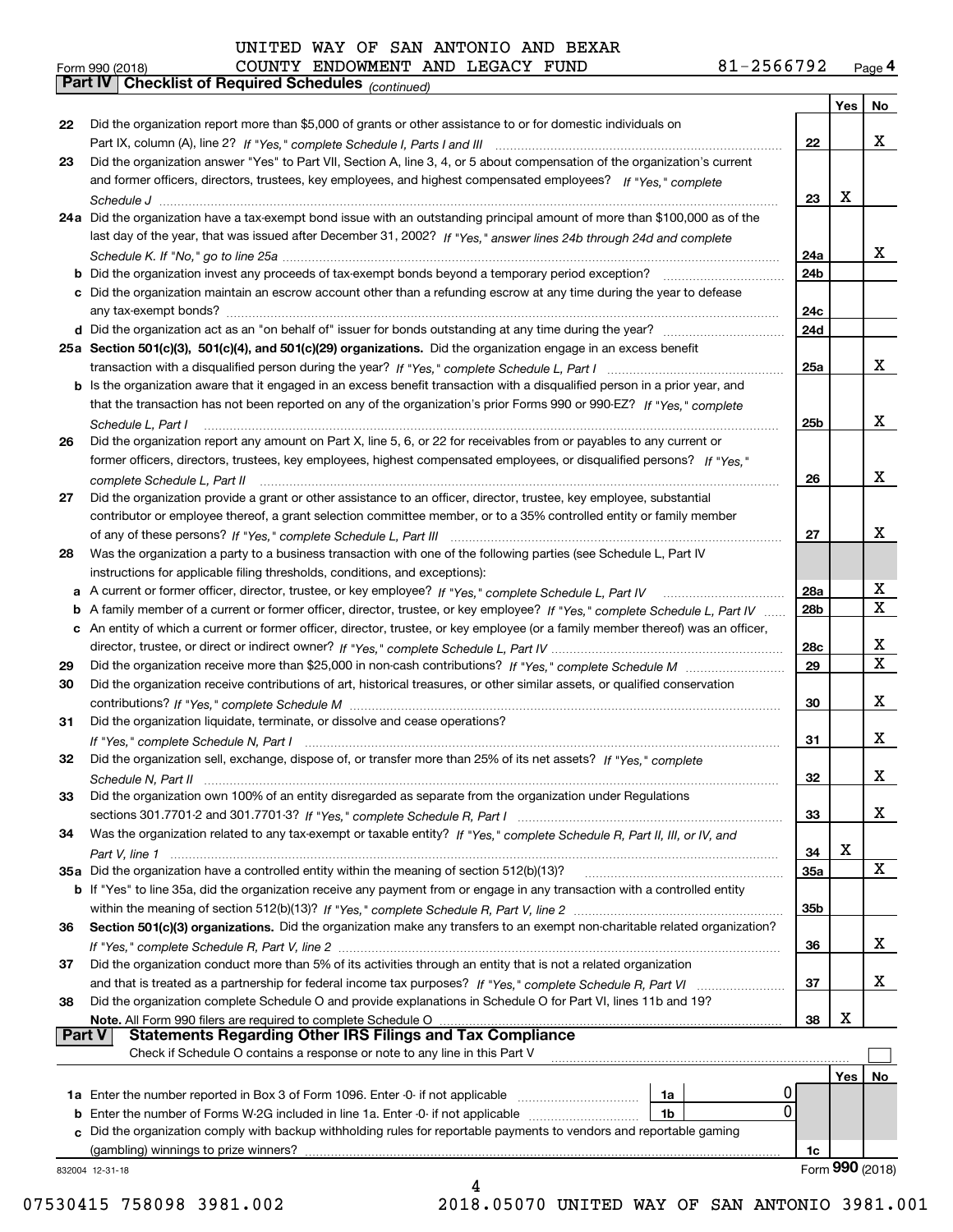|     | COUNTY ENDOWMENT AND LEGACY FUND<br>Form 990 (2018)                                                                                             | 81-2566792     |       | $Page$ <sup>5</sup> |  |  |  |  |  |  |  |
|-----|-------------------------------------------------------------------------------------------------------------------------------------------------|----------------|-------|---------------------|--|--|--|--|--|--|--|
|     | <b>Part V</b><br>Statements Regarding Other IRS Filings and Tax Compliance (continued)                                                          |                |       |                     |  |  |  |  |  |  |  |
|     |                                                                                                                                                 |                | Yes l | No                  |  |  |  |  |  |  |  |
|     | 2a Enter the number of employees reported on Form W-3, Transmittal of Wage and Tax Statements,                                                  |                |       |                     |  |  |  |  |  |  |  |
|     | 0<br>filed for the calendar year ending with or within the year covered by this return<br>2a                                                    |                |       |                     |  |  |  |  |  |  |  |
|     |                                                                                                                                                 |                |       |                     |  |  |  |  |  |  |  |
|     |                                                                                                                                                 |                |       |                     |  |  |  |  |  |  |  |
|     | 3a Did the organization have unrelated business gross income of \$1,000 or more during the year?                                                | 3a             |       | х                   |  |  |  |  |  |  |  |
|     |                                                                                                                                                 | 3b             |       |                     |  |  |  |  |  |  |  |
|     | 4a At any time during the calendar year, did the organization have an interest in, or a signature or other authority over, a                    |                |       |                     |  |  |  |  |  |  |  |
|     | financial account in a foreign country (such as a bank account, securities account, or other financial account)?                                | 4a             |       | x                   |  |  |  |  |  |  |  |
|     | <b>b</b> If "Yes," enter the name of the foreign country: $\blacktriangleright$                                                                 |                |       |                     |  |  |  |  |  |  |  |
|     | See instructions for filing requirements for FinCEN Form 114, Report of Foreign Bank and Financial Accounts (FBAR).                             |                |       | x                   |  |  |  |  |  |  |  |
| 5a  | Was the organization a party to a prohibited tax shelter transaction at any time during the tax year?                                           |                |       |                     |  |  |  |  |  |  |  |
| b   |                                                                                                                                                 | 5 <sub>b</sub> |       | х                   |  |  |  |  |  |  |  |
| c   |                                                                                                                                                 | 5c             |       |                     |  |  |  |  |  |  |  |
|     | 6a Does the organization have annual gross receipts that are normally greater than \$100,000, and did the organization solicit                  |                |       | x                   |  |  |  |  |  |  |  |
|     | any contributions that were not tax deductible as charitable contributions?                                                                     |                |       |                     |  |  |  |  |  |  |  |
|     | b If "Yes," did the organization include with every solicitation an express statement that such contributions or gifts                          |                |       |                     |  |  |  |  |  |  |  |
|     | were not tax deductible?                                                                                                                        |                |       |                     |  |  |  |  |  |  |  |
| 7   | Organizations that may receive deductible contributions under section 170(c).                                                                   |                |       |                     |  |  |  |  |  |  |  |
| a   | Did the organization receive a payment in excess of \$75 made partly as a contribution and partly for goods and services provided to the payor? | 7a             |       | х                   |  |  |  |  |  |  |  |
| b   | If "Yes," did the organization notify the donor of the value of the goods or services provided?                                                 | 7b             |       |                     |  |  |  |  |  |  |  |
|     | Did the organization sell, exchange, or otherwise dispose of tangible personal property for which it was required                               |                |       |                     |  |  |  |  |  |  |  |
|     |                                                                                                                                                 | 7c             |       | х                   |  |  |  |  |  |  |  |
| d   | 7d                                                                                                                                              |                |       |                     |  |  |  |  |  |  |  |
| е   |                                                                                                                                                 | 7e             |       | х                   |  |  |  |  |  |  |  |
| f   | Did the organization, during the year, pay premiums, directly or indirectly, on a personal benefit contract?                                    | 7f<br>7g       |       | х                   |  |  |  |  |  |  |  |
| g   | If the organization received a contribution of qualified intellectual property, did the organization file Form 8899 as required?                |                |       |                     |  |  |  |  |  |  |  |
|     | If the organization received a contribution of cars, boats, airplanes, or other vehicles, did the organization file a Form 1098-C?<br>h.        |                |       |                     |  |  |  |  |  |  |  |
| 8   | Sponsoring organizations maintaining donor advised funds. Did a donor advised fund maintained by the                                            |                |       |                     |  |  |  |  |  |  |  |
|     | sponsoring organization have excess business holdings at any time during the year?                                                              | 8              |       |                     |  |  |  |  |  |  |  |
| 9   | Sponsoring organizations maintaining donor advised funds.                                                                                       |                |       |                     |  |  |  |  |  |  |  |
| a   | Did the sponsoring organization make any taxable distributions under section 4966?                                                              | 9а             |       |                     |  |  |  |  |  |  |  |
| b   |                                                                                                                                                 | 9b             |       |                     |  |  |  |  |  |  |  |
| 10  | Section 501(c)(7) organizations. Enter:                                                                                                         |                |       |                     |  |  |  |  |  |  |  |
|     | 10a                                                                                                                                             |                |       |                     |  |  |  |  |  |  |  |
|     |                                                                                                                                                 |                |       |                     |  |  |  |  |  |  |  |
| 11  | Section 501(c)(12) organizations. Enter:                                                                                                        |                |       |                     |  |  |  |  |  |  |  |
| a   | Gross income from members or shareholders<br>11a                                                                                                |                |       |                     |  |  |  |  |  |  |  |
|     | b Gross income from other sources (Do not net amounts due or paid to other sources against                                                      |                |       |                     |  |  |  |  |  |  |  |
|     | 11b                                                                                                                                             |                |       |                     |  |  |  |  |  |  |  |
|     | 12a Section 4947(a)(1) non-exempt charitable trusts. Is the organization filing Form 990 in lieu of Form 1041?                                  | 12a            |       |                     |  |  |  |  |  |  |  |
|     | <b>b</b> If "Yes," enter the amount of tax-exempt interest received or accrued during the year <i>manument</i><br>12b                           |                |       |                     |  |  |  |  |  |  |  |
| 13  | Section 501(c)(29) qualified nonprofit health insurance issuers.                                                                                |                |       |                     |  |  |  |  |  |  |  |
|     | a Is the organization licensed to issue qualified health plans in more than one state?                                                          | 13а            |       |                     |  |  |  |  |  |  |  |
|     | Note. See the instructions for additional information the organization must report on Schedule O.                                               |                |       |                     |  |  |  |  |  |  |  |
|     | <b>b</b> Enter the amount of reserves the organization is required to maintain by the states in which the                                       |                |       |                     |  |  |  |  |  |  |  |
|     | 13b                                                                                                                                             |                |       |                     |  |  |  |  |  |  |  |
|     | 13 <sub>c</sub>                                                                                                                                 |                |       | x                   |  |  |  |  |  |  |  |
| 14a | Did the organization receive any payments for indoor tanning services during the tax year?                                                      | 14a            |       |                     |  |  |  |  |  |  |  |
|     |                                                                                                                                                 | 14b            |       |                     |  |  |  |  |  |  |  |
| 15  | Is the organization subject to the section 4960 tax on payment(s) of more than \$1,000,000 in remuneration or                                   |                |       | х                   |  |  |  |  |  |  |  |
|     |                                                                                                                                                 | 15             |       |                     |  |  |  |  |  |  |  |
|     | If "Yes," see instructions and file Form 4720, Schedule N.                                                                                      |                |       | X                   |  |  |  |  |  |  |  |
| 16  | Is the organization an educational institution subject to the section 4968 excise tax on net investment income?                                 | 16             |       |                     |  |  |  |  |  |  |  |
|     | If "Yes," complete Form 4720, Schedule O.                                                                                                       |                |       |                     |  |  |  |  |  |  |  |

Form (2018) **990**

832005 12-31-18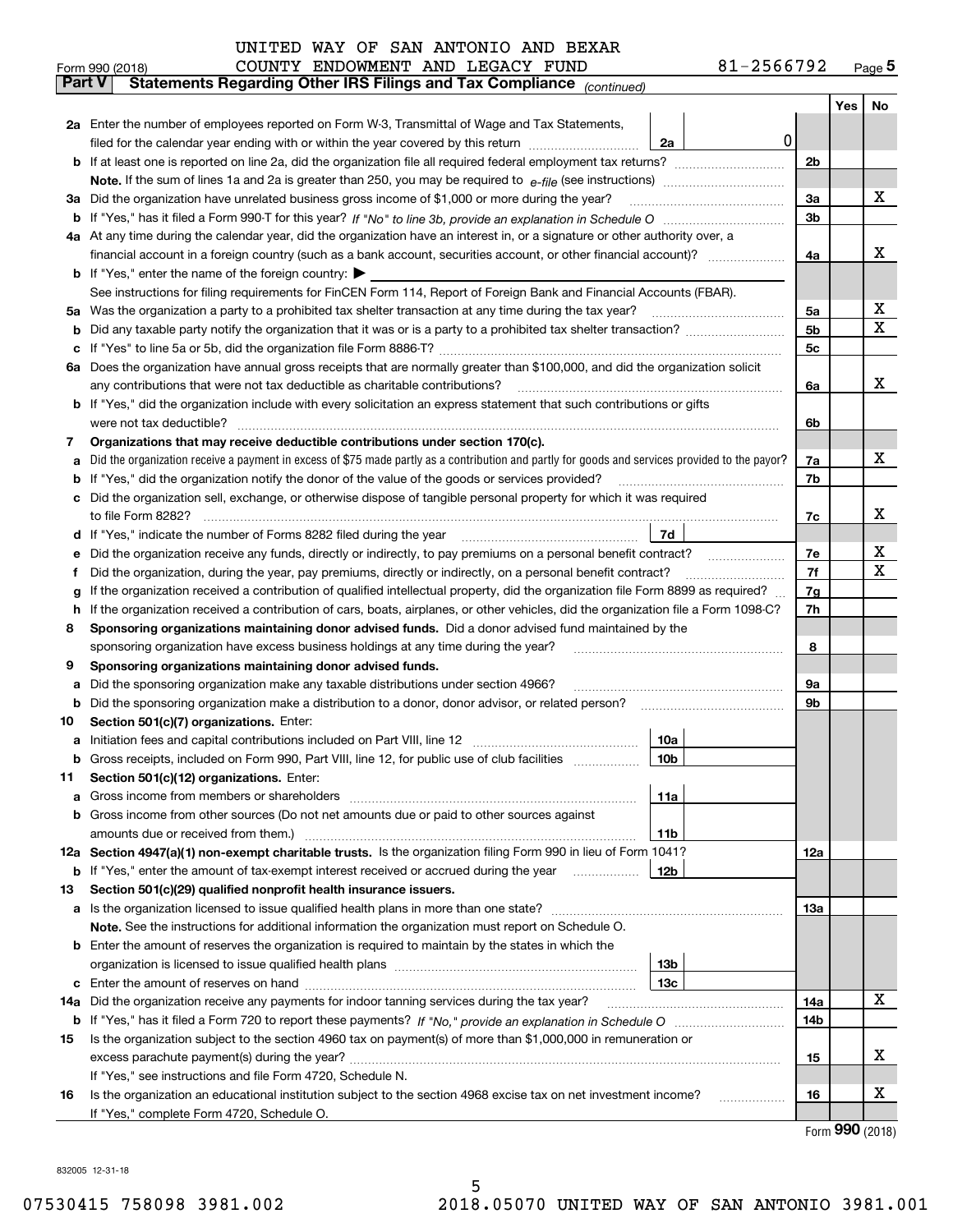| Form 990 (2018) |  | COUNTY ENDOWMENT AND LEGACY FUND |  | 81-2566792                                                                                                                  | $P_{\text{aqe}}$ 6 |
|-----------------|--|----------------------------------|--|-----------------------------------------------------------------------------------------------------------------------------|--------------------|
|                 |  |                                  |  | Part VI Governance, Management, and Disclosure For each "Yes" response to lines 2 through 7b below, and for a "No" response |                    |
|                 |  |                                  |  | to line 8a, 8b, or 10b below, describe the circumstances, processes, or changes in Schedule O. See instructions.            |                    |

|     | Check if Schedule O contains a response or note to any line in this Part VI                                                                                           |    |  |                              |     | X                |  |  |  |  |  |  |
|-----|-----------------------------------------------------------------------------------------------------------------------------------------------------------------------|----|--|------------------------------|-----|------------------|--|--|--|--|--|--|
|     | <b>Section A. Governing Body and Management</b>                                                                                                                       |    |  |                              |     |                  |  |  |  |  |  |  |
|     |                                                                                                                                                                       |    |  |                              | Yes | No               |  |  |  |  |  |  |
|     | <b>1a</b> Enter the number of voting members of the governing body at the end of the tax year                                                                         | 1a |  |                              |     |                  |  |  |  |  |  |  |
|     | If there are material differences in voting rights among members of the governing body, or if the governing                                                           |    |  |                              |     |                  |  |  |  |  |  |  |
|     | body delegated broad authority to an executive committee or similar committee, explain in Schedule O.                                                                 |    |  |                              |     |                  |  |  |  |  |  |  |
| b   | Enter the number of voting members included in line 1a, above, who are independent                                                                                    | 1b |  |                              |     |                  |  |  |  |  |  |  |
| 2   | Did any officer, director, trustee, or key employee have a family relationship or a business relationship with any other                                              |    |  |                              |     |                  |  |  |  |  |  |  |
|     | officer, director, trustee, or key employee?                                                                                                                          |    |  | $\mathbf{2}$                 |     | X                |  |  |  |  |  |  |
| 3   | Did the organization delegate control over management duties customarily performed by or under the direct supervision                                                 |    |  |                              |     |                  |  |  |  |  |  |  |
|     |                                                                                                                                                                       |    |  |                              |     |                  |  |  |  |  |  |  |
| 4   | Did the organization make any significant changes to its governing documents since the prior Form 990 was filed?                                                      |    |  |                              |     |                  |  |  |  |  |  |  |
| 5   | Did the organization become aware during the year of a significant diversion of the organization's assets? <i>manageranian</i> entity                                 |    |  | $\overline{\mathbf{4}}$<br>5 |     | $\mathbf x$<br>X |  |  |  |  |  |  |
| 6   | Did the organization have members or stockholders?                                                                                                                    |    |  | 6                            |     | X                |  |  |  |  |  |  |
| 7a  | Did the organization have members, stockholders, or other persons who had the power to elect or appoint one or                                                        |    |  |                              |     |                  |  |  |  |  |  |  |
|     | more members of the governing body?                                                                                                                                   |    |  |                              |     | x                |  |  |  |  |  |  |
|     | Are any governance decisions of the organization reserved to (or subject to approval by) members, stockholders, or                                                    |    |  | 7a                           |     |                  |  |  |  |  |  |  |
| b   |                                                                                                                                                                       |    |  |                              |     | x                |  |  |  |  |  |  |
|     | persons other than the governing body?                                                                                                                                |    |  | 7b                           |     |                  |  |  |  |  |  |  |
| 8   | Did the organization contemporaneously document the meetings held or written actions undertaken during the year by the following:                                     |    |  |                              |     |                  |  |  |  |  |  |  |
| a   |                                                                                                                                                                       |    |  | 8a                           | x   |                  |  |  |  |  |  |  |
| b   | Each committee with authority to act on behalf of the governing body?                                                                                                 |    |  | 8b                           | X   |                  |  |  |  |  |  |  |
| 9   | Is there any officer, director, trustee, or key employee listed in Part VII, Section A, who cannot be reached at the                                                  |    |  |                              |     |                  |  |  |  |  |  |  |
|     |                                                                                                                                                                       |    |  | 9                            |     | x                |  |  |  |  |  |  |
|     | <b>Section B. Policies</b> (This Section B requests information about policies not required by the Internal Revenue Code.)                                            |    |  |                              |     |                  |  |  |  |  |  |  |
|     |                                                                                                                                                                       |    |  |                              | Yes | No               |  |  |  |  |  |  |
|     |                                                                                                                                                                       |    |  | <b>10a</b>                   |     | x                |  |  |  |  |  |  |
|     | <b>b</b> If "Yes," did the organization have written policies and procedures governing the activities of such chapters, affiliates,                                   |    |  |                              |     |                  |  |  |  |  |  |  |
|     | and branches to ensure their operations are consistent with the organization's exempt purposes?                                                                       |    |  |                              |     |                  |  |  |  |  |  |  |
|     | 11a Has the organization provided a complete copy of this Form 990 to all members of its governing body before filing the form?                                       |    |  |                              |     |                  |  |  |  |  |  |  |
| b   | Describe in Schedule O the process, if any, used by the organization to review this Form 990.                                                                         |    |  |                              |     |                  |  |  |  |  |  |  |
| 12a | Did the organization have a written conflict of interest policy? If "No," go to line 13                                                                               |    |  |                              |     |                  |  |  |  |  |  |  |
| b   | Were officers, directors, or trustees, and key employees required to disclose annually interests that could give rise to conflicts?                                   |    |  |                              |     |                  |  |  |  |  |  |  |
| с   | Did the organization regularly and consistently monitor and enforce compliance with the policy? If "Yes." describe                                                    |    |  |                              |     |                  |  |  |  |  |  |  |
|     | in Schedule O how this was done measured and contain an account of the state of the state of the state of the                                                         |    |  | 12c                          | X   |                  |  |  |  |  |  |  |
| 13  | Did the organization have a written whistleblower policy?                                                                                                             |    |  | 13                           |     | X                |  |  |  |  |  |  |
| 14  | Did the organization have a written document retention and destruction policy?                                                                                        |    |  | 14                           |     | X                |  |  |  |  |  |  |
| 15  | Did the process for determining compensation of the following persons include a review and approval by independent                                                    |    |  |                              |     |                  |  |  |  |  |  |  |
|     | persons, comparability data, and contemporaneous substantiation of the deliberation and decision?                                                                     |    |  |                              |     |                  |  |  |  |  |  |  |
| а   | The organization's CEO, Executive Director, or top management official manufactured content of the organization's CEO, Executive Director, or top management official |    |  | 15a                          |     | х                |  |  |  |  |  |  |
|     | Other officers or key employees of the organization                                                                                                                   |    |  | 15b                          |     | $\mathbf X$      |  |  |  |  |  |  |
|     | If "Yes" to line 15a or 15b, describe the process in Schedule O (see instructions).                                                                                   |    |  |                              |     |                  |  |  |  |  |  |  |
|     | 16a Did the organization invest in, contribute assets to, or participate in a joint venture or similar arrangement with a                                             |    |  |                              |     |                  |  |  |  |  |  |  |
|     | taxable entity during the year?                                                                                                                                       |    |  | 16a                          |     | х                |  |  |  |  |  |  |
|     | b If "Yes," did the organization follow a written policy or procedure requiring the organization to evaluate its participation                                        |    |  |                              |     |                  |  |  |  |  |  |  |
|     | in joint venture arrangements under applicable federal tax law, and take steps to safeguard the organization's                                                        |    |  |                              |     |                  |  |  |  |  |  |  |
|     | exempt status with respect to such arrangements?                                                                                                                      |    |  |                              |     |                  |  |  |  |  |  |  |
|     | <b>Section C. Disclosure</b>                                                                                                                                          |    |  |                              |     |                  |  |  |  |  |  |  |
| 17  | <b>NONE</b><br>List the states with which a copy of this Form 990 is required to be filed $\blacktriangleright$                                                       |    |  |                              |     |                  |  |  |  |  |  |  |
| 18  | Section 6104 requires an organization to make its Forms 1023 (1024 or 1024-A if applicable), 990, and 990-T (Section 501(c)(3)s only) available                       |    |  |                              |     |                  |  |  |  |  |  |  |
|     | for public inspection. Indicate how you made these available. Check all that apply.                                                                                   |    |  |                              |     |                  |  |  |  |  |  |  |
|     | $\boxed{\mathbf{X}}$ Other (explain in Schedule O)<br>$X$ Upon request<br>Own website<br>Another's website                                                            |    |  |                              |     |                  |  |  |  |  |  |  |
| 19  | Describe in Schedule O whether (and if so, how) the organization made its governing documents, conflict of interest policy, and financial                             |    |  |                              |     |                  |  |  |  |  |  |  |
|     | statements available to the public during the tax year.                                                                                                               |    |  |                              |     |                  |  |  |  |  |  |  |
| 20  | State the name, address, and telephone number of the person who possesses the organization's books and records                                                        |    |  |                              |     |                  |  |  |  |  |  |  |
|     | EDWARD H. GUERRA - 210-352-7000                                                                                                                                       |    |  |                              |     |                  |  |  |  |  |  |  |
|     | 78205<br>SAN ANTONIO, TX<br>700 SOUTH ALAMO,                                                                                                                          |    |  |                              |     |                  |  |  |  |  |  |  |
|     | 832006 12-31-18                                                                                                                                                       |    |  |                              |     | Form 990 (2018)  |  |  |  |  |  |  |
|     | 6                                                                                                                                                                     |    |  |                              |     |                  |  |  |  |  |  |  |
|     |                                                                                                                                                                       |    |  |                              |     |                  |  |  |  |  |  |  |

07530415 758098 3981.002 2018.05070 UNITED WAY OF SAN ANTONIO 3981.001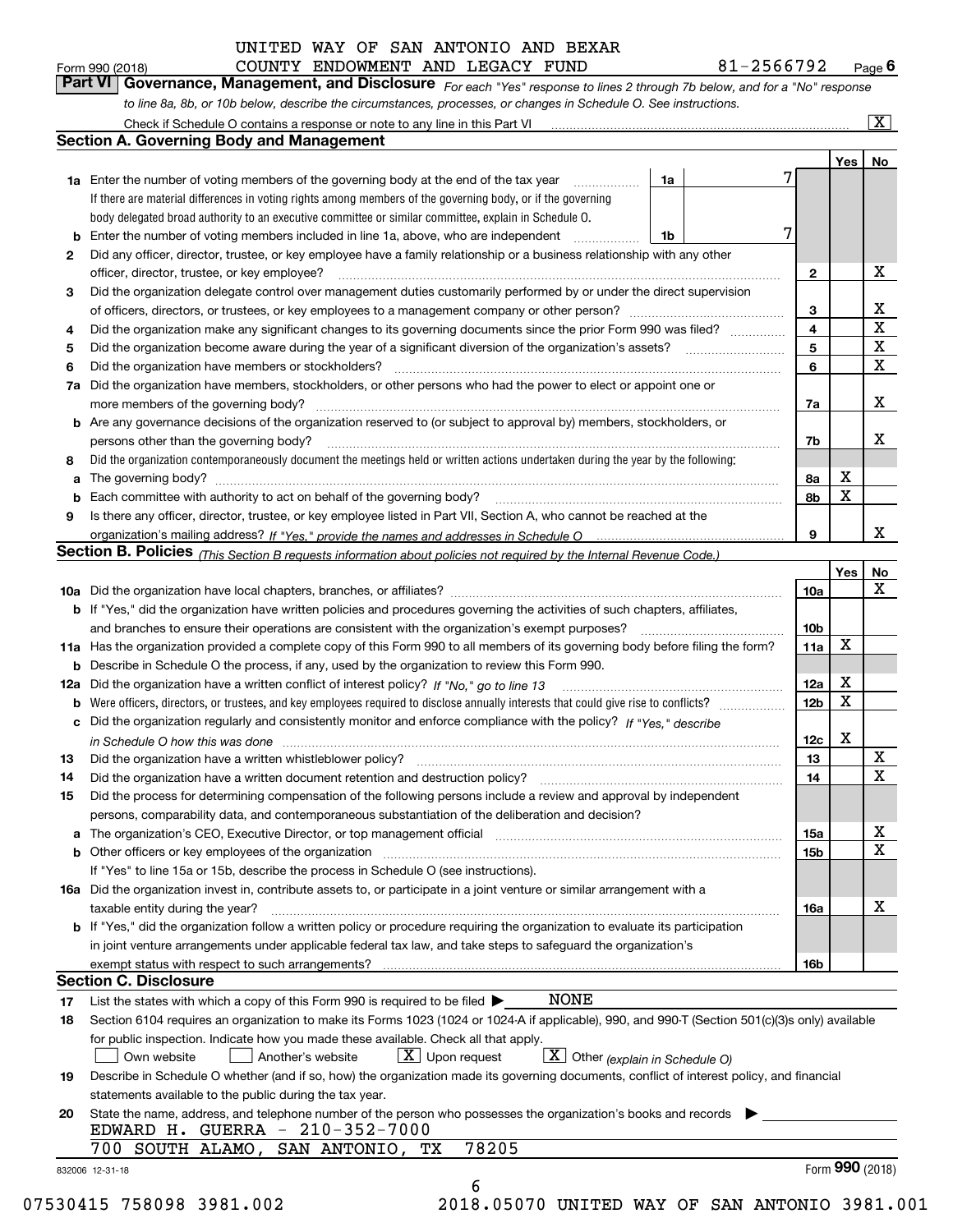| -2566792 |  | ۲а |
|----------|--|----|
|          |  |    |

 $\mathcal{L}^{\text{max}}$ 

| Form 990 (2018) |                                               | COUNTY ENDOWMENT AND LEGACY FUND |  | 81-2566792                                                                                 | Page 7 |
|-----------------|-----------------------------------------------|----------------------------------|--|--------------------------------------------------------------------------------------------|--------|
|                 |                                               |                                  |  | Part VII Compensation of Officers, Directors, Trustees, Key Employees, Highest Compensated |        |
|                 | <b>Employees, and Independent Contractors</b> |                                  |  |                                                                                            |        |

## Check if Schedule O contains a response or note to any line in this Part VII

**Section A. Officers, Directors, Trustees, Key Employees, and Highest Compensated Employees**

**1a**  Complete this table for all persons required to be listed. Report compensation for the calendar year ending with or within the organization's tax year.

**•** List all of the organization's current officers, directors, trustees (whether individuals or organizations), regardless of amount of compensation. Enter -0- in columns  $(D)$ ,  $(E)$ , and  $(F)$  if no compensation was paid.

● List all of the organization's **current** key employees, if any. See instructions for definition of "key employee."

**•** List the organization's five current highest compensated employees (other than an officer, director, trustee, or key employee) who received reportable compensation (Box 5 of Form W-2 and/or Box 7 of Form 1099-MISC) of more than \$100,000 from the organization and any related organizations.

 $\bullet$  List all of the organization's **former** officers, key employees, and highest compensated employees who received more than \$100,000 of reportable compensation from the organization and any related organizations.

**•** List all of the organization's former directors or trustees that received, in the capacity as a former director or trustee of the organization, more than \$10,000 of reportable compensation from the organization and any related organizations.

List persons in the following order: individual trustees or directors; institutional trustees; officers; key employees; highest compensated employees; and former such persons.

Check this box if neither the organization nor any related organization compensated any current officer, director, or trustee.  $\mathcal{L}^{\text{max}}$ 

| (A)                                  | (B)               |                                         |                                 |         | (C)          |                                  |        | (D)                | (E)             | (F)             |
|--------------------------------------|-------------------|-----------------------------------------|---------------------------------|---------|--------------|----------------------------------|--------|--------------------|-----------------|-----------------|
| Name and Title                       | Average           | Position<br>(do not check more than one |                                 |         |              |                                  |        | Reportable         | Reportable      | Estimated       |
|                                      | hours per         |                                         | box, unless person is both an   |         |              |                                  |        | compensation       | compensation    | amount of       |
|                                      | week              |                                         | officer and a director/trustee) |         |              |                                  |        | from               | from related    | other           |
|                                      | (list any         |                                         |                                 |         |              |                                  |        | the                | organizations   | compensation    |
|                                      | hours for         |                                         |                                 |         |              |                                  |        | organization       | (W-2/1099-MISC) | from the        |
|                                      | related           |                                         |                                 |         |              |                                  |        | (W-2/1099-MISC)    |                 | organization    |
|                                      | organizations     |                                         |                                 |         |              |                                  |        |                    |                 | and related     |
|                                      | below<br>line)    | ndividual trustee or director           | Institutional trustee           | Officer | Key employee | Highest compensated<br> employee | Former |                    |                 | organizations   |
| (1) MR. CHARLES E. AMATO             | 2.00              |                                         |                                 |         |              |                                  |        |                    |                 |                 |
| CHAIRMAN                             | $\overline{2.00}$ | X                                       |                                 | X       |              |                                  |        | 0.                 | 0.              | 0.              |
| MR. MARK M. JOHNSON<br>(2)           | $\overline{2.00}$ |                                         |                                 |         |              |                                  |        |                    |                 |                 |
| VICE CHAIRMAN                        | $\overline{2.00}$ | X                                       |                                 | X       |              |                                  |        | 0.                 | 0.              | 0.              |
| MS. LISA A. FRIEL<br>(3)             | $\overline{2.00}$ |                                         |                                 |         |              |                                  |        |                    |                 |                 |
| SECRETARY/TREASURER                  | $\overline{2.00}$ | X                                       |                                 | X       |              |                                  |        | 0.                 | 0.              | 0.              |
| MR. CARLOS E. ALVAREZ<br>(4)         | $\overline{2.00}$ |                                         |                                 |         |              |                                  |        |                    |                 |                 |
| <b>DIRECTOR</b>                      | $\overline{2.00}$ | X                                       |                                 |         |              |                                  |        | 0.                 | 0.              | 0.              |
| (5) MR. MICHAEL S. CISKOWSKI         | $\overline{2.00}$ |                                         |                                 |         |              |                                  |        |                    |                 |                 |
| <b>DIRECTOR</b>                      | $\overline{2.00}$ | X                                       |                                 |         |              |                                  |        | 0.                 | 0.              | 0.              |
| (6) MR. WILLIAM R. KLESSE            | $\overline{2.00}$ |                                         |                                 |         |              |                                  |        |                    |                 |                 |
| <b>DIRECTOR</b>                      | $\overline{2.00}$ | X                                       |                                 |         |              |                                  |        | 0.                 | 0.              | 0.              |
| (7) MR. L. LOWRY MAYS                | $\overline{2.00}$ |                                         |                                 |         |              |                                  |        |                    |                 |                 |
| <b>DIRECTOR</b>                      | 2.00              | $\mathbf X$                             |                                 |         |              |                                  |        | 0.                 | 0.              | 0.              |
| MR. LYNDON R. HERRIDGE<br>(8)        | 10.00             |                                         |                                 |         |              |                                  |        |                    |                 |                 |
| PRES&CEO(JUL-MAR)/VICECHAIR(APR-JUNE | 30.00             |                                         |                                 | X       |              |                                  |        | $\mathbf 0$ .      | 402, 121.       | 41,974.         |
| MR. CHRISTOPHER MARTIN<br>(9)        | $\overline{5.00}$ |                                         |                                 |         |              |                                  |        |                    |                 |                 |
| PRES (OCT-MAR)/PRES&CEO(APR-JUNE)    | 50.00             |                                         |                                 | X       |              |                                  |        | 0.                 | 74, 374.        | 8,593.          |
| (10) MR. EDWARD H. GUERRA            | 1.00              |                                         |                                 |         |              |                                  |        |                    |                 |                 |
| EVP, CFO                             | 29.00             |                                         |                                 | X       |              |                                  |        | $\mathbf 0$ .      | 186, 177.       | 39,127.         |
| (11) GEN EDWARD RICE, JR., USAF(RET) | 0.00              |                                         |                                 |         |              |                                  |        |                    |                 |                 |
| SREVP PCC(JUL-DEC)/ECPCC VC(JAN-JUN) | 40.00             |                                         |                                 |         | $\mathbf X$  |                                  |        | $0$ .              | 240,188.        | 21,150.         |
| (12) MG MARGARET POORE               | 0.00              |                                         |                                 |         |              |                                  |        |                    |                 |                 |
| EVP, PCC                             | 40.00             |                                         |                                 |         | $\mathbf X$  |                                  |        | $0$ .              | 201,518.        | 20,050.         |
| (13) MR. JEFFREY VANCE               | 0.00              |                                         |                                 |         |              |                                  |        |                    |                 |                 |
| EVP, RESOURCE DEVELOPMENT            | 30.00             |                                         |                                 |         |              | X                                |        | $0$ .              | 205, 299.       | 41,648.         |
| (14) MS. TONI VAN BUREN              | 0.00              |                                         |                                 |         |              |                                  |        |                    |                 |                 |
| SVP, STRATEGIC INITIATIVES, PCC & WU | 30.00             |                                         |                                 |         |              | X                                |        | 0.                 | 190, 126.       | 27,743.         |
| (15) MR. THOMAS GALVIN               | 0.00              |                                         |                                 |         |              |                                  |        |                    |                 |                 |
| SVP, LEADERSHIP & MAJOR GIFTS        | 30.00             |                                         |                                 |         |              | х                                |        | $\boldsymbol{0}$ . | 188,718.        | 46,312.         |
| (16) MR. DONALD A. SPECHT            | 0.00              |                                         |                                 |         |              |                                  |        |                    |                 |                 |
| SVP, GRANT COMPLIANCE                | 30.00             |                                         |                                 |         |              | х                                |        | $\boldsymbol{0}$ . | 114,398.        | 21,364.         |
| (17) MS. MARY ELLEN BURNS            | 0.00              |                                         |                                 |         |              |                                  |        |                    |                 |                 |
| SVP, GRANT IMPLEMENTATION            | 40.00             |                                         |                                 |         |              | X                                |        | $\boldsymbol{0}$ . | 154,940.        | 18,536.         |
| 832007 12-31-18                      |                   |                                         |                                 |         |              |                                  |        |                    |                 | Form 990 (2018) |

832007 12-31-18

07530415 758098 3981.002 2018.05070 UNITED WAY OF SAN ANTONIO 3981.001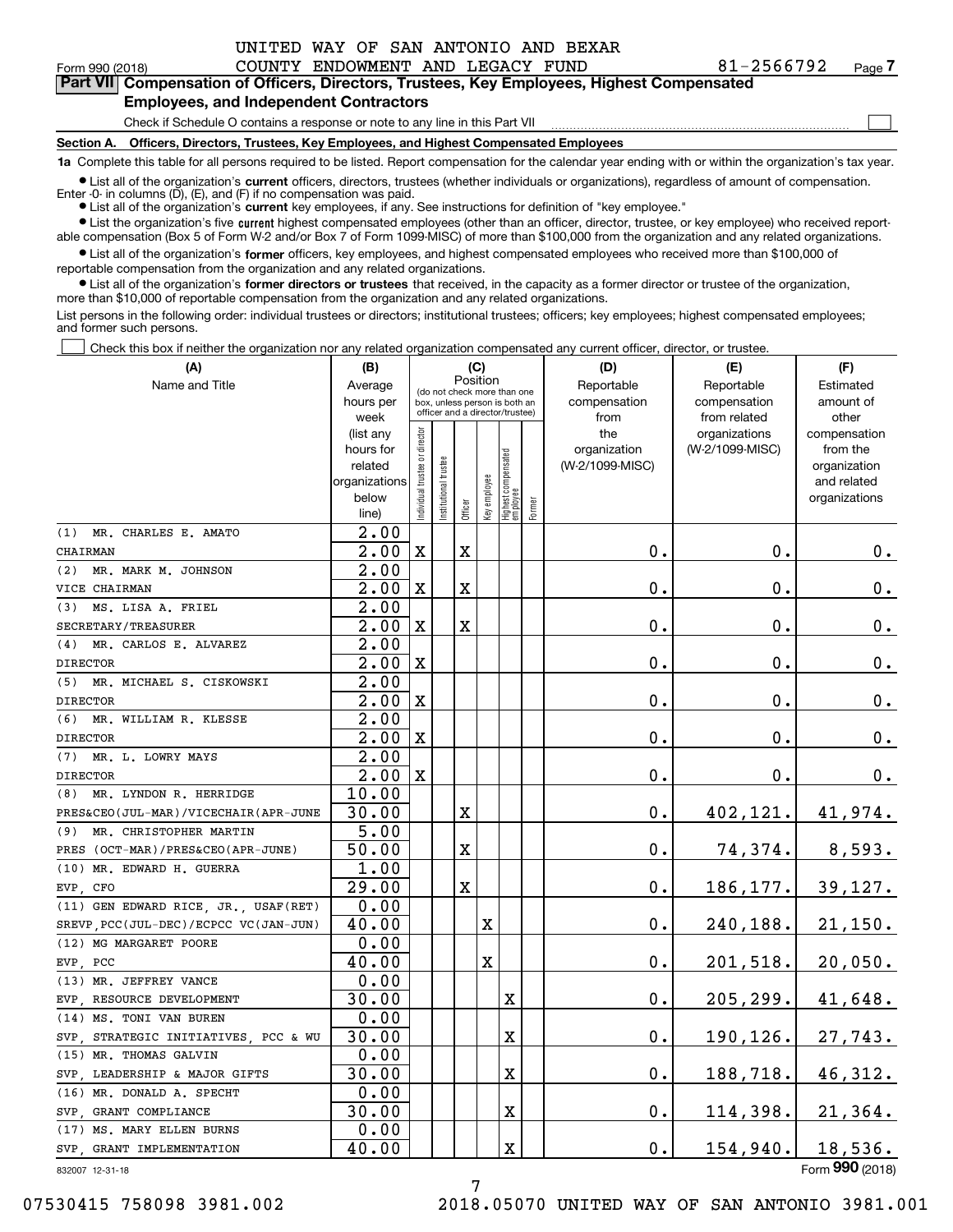|                 | UNITED | WAY OF SAN ANTONIO AND BEXAR |  |  |            |        |
|-----------------|--------|------------------------------|--|--|------------|--------|
| Form 990 (2018) | COUNTY | ENDOWMENT AND LEGACY FUND    |  |  | 81-2566792 | Page 8 |

| <b>Part VII</b> | נטו טגע ווויט ו                                                                                                                      |                |                                |                       |          |              |                                                                  |        |                            |                            |    |              |                        |          |
|-----------------|--------------------------------------------------------------------------------------------------------------------------------------|----------------|--------------------------------|-----------------------|----------|--------------|------------------------------------------------------------------|--------|----------------------------|----------------------------|----|--------------|------------------------|----------|
|                 | Section A. Officers, Directors, Trustees, Key Employees, and Highest Compensated Employees (continued)                               |                |                                |                       |          |              |                                                                  |        |                            |                            |    |              |                        |          |
|                 | (A)                                                                                                                                  | (B)<br>Average |                                |                       | Position | (C)          |                                                                  |        | (D)                        | (E)                        |    |              | (F)                    |          |
|                 | Name and title                                                                                                                       | hours per      |                                |                       |          |              | (do not check more than one                                      |        | Reportable<br>compensation | Reportable<br>compensation |    |              | Estimated<br>amount of |          |
|                 |                                                                                                                                      | week           |                                |                       |          |              | box, unless person is both an<br>officer and a director/trustee) |        | from                       | from related               |    |              | other                  |          |
|                 |                                                                                                                                      | (list any      |                                |                       |          |              |                                                                  |        | the                        | organizations              |    |              | compensation           |          |
|                 |                                                                                                                                      | hours for      | Individual trustee or director |                       |          |              |                                                                  |        | organization               | (W-2/1099-MISC)            |    |              | from the               |          |
|                 |                                                                                                                                      | related        |                                |                       |          |              |                                                                  |        | (W-2/1099-MISC)            |                            |    |              | organization           |          |
|                 |                                                                                                                                      | organizations  |                                | Institutional trustee |          |              |                                                                  |        |                            |                            |    |              | and related            |          |
|                 |                                                                                                                                      | below          |                                |                       |          | Key employee |                                                                  |        |                            |                            |    |              | organizations          |          |
|                 |                                                                                                                                      | line)          |                                |                       | Officer  |              | Highest compensated<br> employee                                 | Former |                            |                            |    |              |                        |          |
|                 |                                                                                                                                      |                |                                |                       |          |              |                                                                  |        |                            |                            |    |              |                        |          |
|                 |                                                                                                                                      |                |                                |                       |          |              |                                                                  |        |                            |                            |    |              |                        |          |
|                 |                                                                                                                                      |                |                                |                       |          |              |                                                                  |        |                            |                            |    |              |                        |          |
|                 |                                                                                                                                      |                |                                |                       |          |              |                                                                  |        |                            |                            |    |              |                        |          |
|                 |                                                                                                                                      |                |                                |                       |          |              |                                                                  |        |                            |                            |    |              |                        |          |
|                 |                                                                                                                                      |                |                                |                       |          |              |                                                                  |        |                            |                            |    |              |                        |          |
|                 |                                                                                                                                      |                |                                |                       |          |              |                                                                  |        |                            |                            |    |              |                        |          |
|                 |                                                                                                                                      |                |                                |                       |          |              |                                                                  |        |                            |                            |    |              |                        |          |
|                 |                                                                                                                                      |                |                                |                       |          |              |                                                                  |        |                            |                            |    |              |                        |          |
|                 |                                                                                                                                      |                |                                |                       |          |              |                                                                  |        |                            |                            |    |              |                        |          |
|                 |                                                                                                                                      |                |                                |                       |          |              |                                                                  |        |                            |                            |    |              |                        |          |
|                 |                                                                                                                                      |                |                                |                       |          |              |                                                                  |        |                            |                            |    |              |                        |          |
|                 |                                                                                                                                      |                |                                |                       |          |              |                                                                  |        |                            |                            |    |              |                        |          |
|                 |                                                                                                                                      |                |                                |                       |          |              |                                                                  |        |                            |                            |    |              |                        |          |
|                 |                                                                                                                                      |                |                                |                       |          |              |                                                                  |        |                            |                            |    |              |                        |          |
|                 |                                                                                                                                      |                |                                |                       |          |              |                                                                  |        |                            |                            |    |              |                        |          |
|                 |                                                                                                                                      |                |                                |                       |          |              |                                                                  |        |                            |                            |    |              |                        |          |
|                 |                                                                                                                                      |                |                                |                       |          |              |                                                                  |        |                            |                            |    |              |                        |          |
|                 |                                                                                                                                      |                |                                |                       |          |              |                                                                  |        |                            |                            |    |              |                        |          |
|                 |                                                                                                                                      |                |                                |                       |          |              |                                                                  |        | 0.1                        | 1,957,859.                 |    |              |                        | 286,497. |
|                 | c Total from continuation sheets to Part VII, Section A manufactured by                                                              |                |                                |                       |          |              |                                                                  |        | $0$ .                      |                            | 0. |              |                        | 0.       |
|                 |                                                                                                                                      |                |                                |                       |          |              |                                                                  |        | $\overline{0}$ .           | 1,957,859.                 |    | 286,497.     |                        |          |
| 2               | Total number of individuals (including but not limited to those listed above) who received more than \$100,000 of reportable         |                |                                |                       |          |              |                                                                  |        |                            |                            |    |              |                        |          |
|                 | compensation from the organization                                                                                                   |                |                                |                       |          |              |                                                                  |        |                            |                            |    |              |                        | O        |
|                 |                                                                                                                                      |                |                                |                       |          |              |                                                                  |        |                            |                            |    |              | Yes                    | No       |
| 3               | Did the organization list any former officer, director, or trustee, key employee, or highest compensated employee on                 |                |                                |                       |          |              |                                                                  |        |                            |                            |    |              |                        |          |
|                 |                                                                                                                                      |                |                                |                       |          |              |                                                                  |        |                            |                            |    |              |                        | x        |
|                 | line 1a? If "Yes," complete Schedule J for such individual                                                                           |                |                                |                       |          |              |                                                                  |        |                            |                            |    | 3            |                        |          |
| 4               | For any individual listed on line 1a, is the sum of reportable compensation and other compensation from the organization             |                |                                |                       |          |              |                                                                  |        |                            |                            |    |              |                        |          |
|                 |                                                                                                                                      |                |                                |                       |          |              |                                                                  |        |                            |                            |    | 4            | X                      |          |
| 5               | Did any person listed on line 1a receive or accrue compensation from any unrelated organization or individual for services           |                |                                |                       |          |              |                                                                  |        |                            |                            |    |              |                        |          |
|                 |                                                                                                                                      |                |                                |                       |          |              |                                                                  |        |                            |                            |    | 5            |                        | x        |
|                 | <b>Section B. Independent Contractors</b>                                                                                            |                |                                |                       |          |              |                                                                  |        |                            |                            |    |              |                        |          |
| 1               | Complete this table for your five highest compensated independent contractors that received more than \$100,000 of compensation from |                |                                |                       |          |              |                                                                  |        |                            |                            |    |              |                        |          |
|                 | the organization. Report compensation for the calendar year ending with or within the organization's tax year.                       |                |                                |                       |          |              |                                                                  |        |                            |                            |    |              |                        |          |
|                 | (A)                                                                                                                                  |                |                                |                       |          |              |                                                                  |        | (B)                        |                            |    | (C)          |                        |          |
|                 | Name and business address                                                                                                            |                |                                | <b>NONE</b>           |          |              |                                                                  |        | Description of services    |                            |    | Compensation |                        |          |
|                 |                                                                                                                                      |                |                                |                       |          |              |                                                                  |        |                            |                            |    |              |                        |          |
|                 |                                                                                                                                      |                |                                |                       |          |              |                                                                  |        |                            |                            |    |              |                        |          |
|                 |                                                                                                                                      |                |                                |                       |          |              |                                                                  |        |                            |                            |    |              |                        |          |
|                 |                                                                                                                                      |                |                                |                       |          |              |                                                                  |        |                            |                            |    |              |                        |          |
|                 |                                                                                                                                      |                |                                |                       |          |              |                                                                  |        |                            |                            |    |              |                        |          |
|                 |                                                                                                                                      |                |                                |                       |          |              |                                                                  |        |                            |                            |    |              |                        |          |
|                 |                                                                                                                                      |                |                                |                       |          |              |                                                                  |        |                            |                            |    |              |                        |          |
|                 |                                                                                                                                      |                |                                |                       |          |              |                                                                  |        |                            |                            |    |              |                        |          |
| 2               | Total number of independent contractors (including but not limited to those listed above) who received more than                     |                |                                |                       |          |              |                                                                  |        |                            |                            |    |              |                        |          |
|                 | \$100,000 of compensation from the organization                                                                                      |                |                                |                       |          | 0            |                                                                  |        |                            |                            |    |              |                        |          |

Form (2018) **990**

832008 12-31-18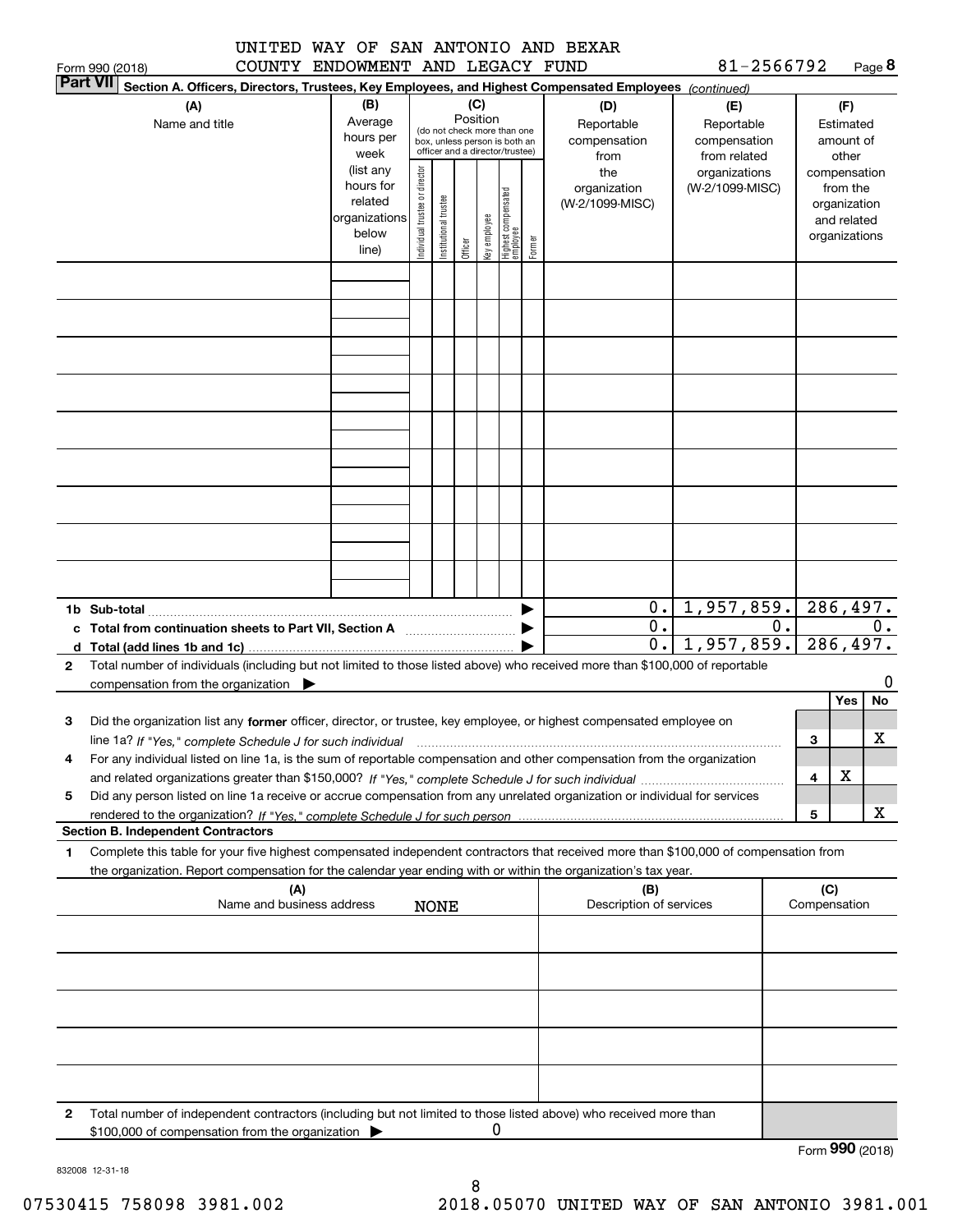| UNITED WAY OF SAN ANTONIO AND BEXAR |  |  |  |  |
|-------------------------------------|--|--|--|--|
|                                     |  |  |  |  |
|                                     |  |  |  |  |

Form 990 (2018) COUNTY ENDOWMENT AND LEGACY FUND 81-2566792 Page **9** 81-2566792

| Check if Schedule O contains a response or note to any line in this Part VIII<br>(B)<br>$\overline{C}$<br>(D)<br>(A)<br>Related or<br>Unrelated<br>Total revenue<br>from tax under<br>exempt function<br>business<br>sections<br>512 - 514<br>revenue<br>revenue<br>Grants<br>1 a Federated campaigns<br>1a<br>Amounts<br>1b<br><b>b</b> Membership dues<br>1c<br>c Fundraising events<br>Contributions, Gifts,<br>and Other Similar Ar<br>1d<br>d Related organizations<br>e Government grants (contributions)<br>1e<br>f All other contributions, gifts, grants, and<br>5,847.<br>1f<br>similar amounts not included above<br>Noncash contributions included in lines 1a-1f: \$<br>5,847.<br><b>Business Code</b><br>2a<br>Program Service<br>Revenue<br><u> 1989 - Johann Stein, mars an deus an deus Amerikaanse komme en de Fryske komme</u><br>b<br><u> 1989 - Johann Barbara, martxa alemaniar arg</u><br>с<br><u> 1989 - Johann Barbara, markazi bashkar a shekara ta 1989 - André a shekara ta 1989 - André a shekara ta 198</u><br><u> 1989 - Johann Barn, mars and de Branch Barn, mars and de Branch Barn, mars and de Branch Barn, mars and de Br</u><br>3<br>Investment income (including dividends, interest, and<br>250,703.<br>Income from investment of tax-exempt bond proceeds<br>4<br>5<br>(i) Real<br>(ii) Personal<br>6 a Gross rents<br>Less: rental expenses<br>b<br>c Rental income or (loss)<br>7 a Gross amount from sales of<br>(i) Securities<br>(ii) Other<br>3,400,282.<br>assets other than inventory<br><b>b</b> Less: cost or other basis<br>3,320,980.<br>and sales expenses   <br>79,302.<br>▶<br>8 a Gross income from fundraising events (not<br><b>Other Revenue</b><br>including \$<br>contributions reported on line 1c). See<br>$\mathbf b$<br>c Net income or (loss) from fundraising events<br>▶<br>.<br>9 a Gross income from gaming activities. See<br>$\mathbf b$<br>10 a Gross sales of inventory, less returns<br><b>b</b> Less: cost of goods sold $\ldots$ $\ldots$ <b>b</b><br>▶<br>c Net income or (loss) from sales of inventory<br>Miscellaneous Revenue<br><b>Business Code</b><br>11 a<br><u> 1989 - Johann Stein, marwolaethau a bhann an t-Amhainn an t-Amhainn an t-Amhainn an t-Amhainn an t-Amhainn an</u><br>b<br>the control of the control of the control of the control of the control of the control of<br>с<br>the contract of the contract of the contract of the contract of the contract of<br>d<br>335,852.<br>$\mathbf{0}$ .<br>0.<br>330,005.<br>12<br>832009 12-31-18 |  | <b>Part VIII</b> | <b>Statement of Revenue</b> |  |  |                  |
|---------------------------------------------------------------------------------------------------------------------------------------------------------------------------------------------------------------------------------------------------------------------------------------------------------------------------------------------------------------------------------------------------------------------------------------------------------------------------------------------------------------------------------------------------------------------------------------------------------------------------------------------------------------------------------------------------------------------------------------------------------------------------------------------------------------------------------------------------------------------------------------------------------------------------------------------------------------------------------------------------------------------------------------------------------------------------------------------------------------------------------------------------------------------------------------------------------------------------------------------------------------------------------------------------------------------------------------------------------------------------------------------------------------------------------------------------------------------------------------------------------------------------------------------------------------------------------------------------------------------------------------------------------------------------------------------------------------------------------------------------------------------------------------------------------------------------------------------------------------------------------------------------------------------------------------------------------------------------------------------------------------------------------------------------------------------------------------------------------------------------------------------------------------------------------------------------------------------------------------------------------------------------------------------------------------------------------------------------------------------------------------------------------------------------------------------------------------------------------------------------------------------------------------------------|--|------------------|-----------------------------|--|--|------------------|
|                                                                                                                                                                                                                                                                                                                                                                                                                                                                                                                                                                                                                                                                                                                                                                                                                                                                                                                                                                                                                                                                                                                                                                                                                                                                                                                                                                                                                                                                                                                                                                                                                                                                                                                                                                                                                                                                                                                                                                                                                                                                                                                                                                                                                                                                                                                                                                                                                                                                                                                                                   |  |                  |                             |  |  |                  |
|                                                                                                                                                                                                                                                                                                                                                                                                                                                                                                                                                                                                                                                                                                                                                                                                                                                                                                                                                                                                                                                                                                                                                                                                                                                                                                                                                                                                                                                                                                                                                                                                                                                                                                                                                                                                                                                                                                                                                                                                                                                                                                                                                                                                                                                                                                                                                                                                                                                                                                                                                   |  |                  |                             |  |  | Revenue excluded |
|                                                                                                                                                                                                                                                                                                                                                                                                                                                                                                                                                                                                                                                                                                                                                                                                                                                                                                                                                                                                                                                                                                                                                                                                                                                                                                                                                                                                                                                                                                                                                                                                                                                                                                                                                                                                                                                                                                                                                                                                                                                                                                                                                                                                                                                                                                                                                                                                                                                                                                                                                   |  |                  |                             |  |  |                  |
|                                                                                                                                                                                                                                                                                                                                                                                                                                                                                                                                                                                                                                                                                                                                                                                                                                                                                                                                                                                                                                                                                                                                                                                                                                                                                                                                                                                                                                                                                                                                                                                                                                                                                                                                                                                                                                                                                                                                                                                                                                                                                                                                                                                                                                                                                                                                                                                                                                                                                                                                                   |  |                  |                             |  |  |                  |
|                                                                                                                                                                                                                                                                                                                                                                                                                                                                                                                                                                                                                                                                                                                                                                                                                                                                                                                                                                                                                                                                                                                                                                                                                                                                                                                                                                                                                                                                                                                                                                                                                                                                                                                                                                                                                                                                                                                                                                                                                                                                                                                                                                                                                                                                                                                                                                                                                                                                                                                                                   |  |                  |                             |  |  |                  |
|                                                                                                                                                                                                                                                                                                                                                                                                                                                                                                                                                                                                                                                                                                                                                                                                                                                                                                                                                                                                                                                                                                                                                                                                                                                                                                                                                                                                                                                                                                                                                                                                                                                                                                                                                                                                                                                                                                                                                                                                                                                                                                                                                                                                                                                                                                                                                                                                                                                                                                                                                   |  |                  |                             |  |  |                  |
|                                                                                                                                                                                                                                                                                                                                                                                                                                                                                                                                                                                                                                                                                                                                                                                                                                                                                                                                                                                                                                                                                                                                                                                                                                                                                                                                                                                                                                                                                                                                                                                                                                                                                                                                                                                                                                                                                                                                                                                                                                                                                                                                                                                                                                                                                                                                                                                                                                                                                                                                                   |  |                  |                             |  |  |                  |
|                                                                                                                                                                                                                                                                                                                                                                                                                                                                                                                                                                                                                                                                                                                                                                                                                                                                                                                                                                                                                                                                                                                                                                                                                                                                                                                                                                                                                                                                                                                                                                                                                                                                                                                                                                                                                                                                                                                                                                                                                                                                                                                                                                                                                                                                                                                                                                                                                                                                                                                                                   |  |                  |                             |  |  |                  |
|                                                                                                                                                                                                                                                                                                                                                                                                                                                                                                                                                                                                                                                                                                                                                                                                                                                                                                                                                                                                                                                                                                                                                                                                                                                                                                                                                                                                                                                                                                                                                                                                                                                                                                                                                                                                                                                                                                                                                                                                                                                                                                                                                                                                                                                                                                                                                                                                                                                                                                                                                   |  |                  |                             |  |  |                  |
|                                                                                                                                                                                                                                                                                                                                                                                                                                                                                                                                                                                                                                                                                                                                                                                                                                                                                                                                                                                                                                                                                                                                                                                                                                                                                                                                                                                                                                                                                                                                                                                                                                                                                                                                                                                                                                                                                                                                                                                                                                                                                                                                                                                                                                                                                                                                                                                                                                                                                                                                                   |  |                  |                             |  |  |                  |
|                                                                                                                                                                                                                                                                                                                                                                                                                                                                                                                                                                                                                                                                                                                                                                                                                                                                                                                                                                                                                                                                                                                                                                                                                                                                                                                                                                                                                                                                                                                                                                                                                                                                                                                                                                                                                                                                                                                                                                                                                                                                                                                                                                                                                                                                                                                                                                                                                                                                                                                                                   |  |                  |                             |  |  |                  |
|                                                                                                                                                                                                                                                                                                                                                                                                                                                                                                                                                                                                                                                                                                                                                                                                                                                                                                                                                                                                                                                                                                                                                                                                                                                                                                                                                                                                                                                                                                                                                                                                                                                                                                                                                                                                                                                                                                                                                                                                                                                                                                                                                                                                                                                                                                                                                                                                                                                                                                                                                   |  |                  |                             |  |  |                  |
|                                                                                                                                                                                                                                                                                                                                                                                                                                                                                                                                                                                                                                                                                                                                                                                                                                                                                                                                                                                                                                                                                                                                                                                                                                                                                                                                                                                                                                                                                                                                                                                                                                                                                                                                                                                                                                                                                                                                                                                                                                                                                                                                                                                                                                                                                                                                                                                                                                                                                                                                                   |  |                  |                             |  |  |                  |
|                                                                                                                                                                                                                                                                                                                                                                                                                                                                                                                                                                                                                                                                                                                                                                                                                                                                                                                                                                                                                                                                                                                                                                                                                                                                                                                                                                                                                                                                                                                                                                                                                                                                                                                                                                                                                                                                                                                                                                                                                                                                                                                                                                                                                                                                                                                                                                                                                                                                                                                                                   |  |                  |                             |  |  |                  |
|                                                                                                                                                                                                                                                                                                                                                                                                                                                                                                                                                                                                                                                                                                                                                                                                                                                                                                                                                                                                                                                                                                                                                                                                                                                                                                                                                                                                                                                                                                                                                                                                                                                                                                                                                                                                                                                                                                                                                                                                                                                                                                                                                                                                                                                                                                                                                                                                                                                                                                                                                   |  |                  |                             |  |  |                  |
|                                                                                                                                                                                                                                                                                                                                                                                                                                                                                                                                                                                                                                                                                                                                                                                                                                                                                                                                                                                                                                                                                                                                                                                                                                                                                                                                                                                                                                                                                                                                                                                                                                                                                                                                                                                                                                                                                                                                                                                                                                                                                                                                                                                                                                                                                                                                                                                                                                                                                                                                                   |  |                  |                             |  |  |                  |
|                                                                                                                                                                                                                                                                                                                                                                                                                                                                                                                                                                                                                                                                                                                                                                                                                                                                                                                                                                                                                                                                                                                                                                                                                                                                                                                                                                                                                                                                                                                                                                                                                                                                                                                                                                                                                                                                                                                                                                                                                                                                                                                                                                                                                                                                                                                                                                                                                                                                                                                                                   |  |                  |                             |  |  |                  |
|                                                                                                                                                                                                                                                                                                                                                                                                                                                                                                                                                                                                                                                                                                                                                                                                                                                                                                                                                                                                                                                                                                                                                                                                                                                                                                                                                                                                                                                                                                                                                                                                                                                                                                                                                                                                                                                                                                                                                                                                                                                                                                                                                                                                                                                                                                                                                                                                                                                                                                                                                   |  |                  |                             |  |  |                  |
|                                                                                                                                                                                                                                                                                                                                                                                                                                                                                                                                                                                                                                                                                                                                                                                                                                                                                                                                                                                                                                                                                                                                                                                                                                                                                                                                                                                                                                                                                                                                                                                                                                                                                                                                                                                                                                                                                                                                                                                                                                                                                                                                                                                                                                                                                                                                                                                                                                                                                                                                                   |  |                  |                             |  |  |                  |
|                                                                                                                                                                                                                                                                                                                                                                                                                                                                                                                                                                                                                                                                                                                                                                                                                                                                                                                                                                                                                                                                                                                                                                                                                                                                                                                                                                                                                                                                                                                                                                                                                                                                                                                                                                                                                                                                                                                                                                                                                                                                                                                                                                                                                                                                                                                                                                                                                                                                                                                                                   |  |                  |                             |  |  |                  |
|                                                                                                                                                                                                                                                                                                                                                                                                                                                                                                                                                                                                                                                                                                                                                                                                                                                                                                                                                                                                                                                                                                                                                                                                                                                                                                                                                                                                                                                                                                                                                                                                                                                                                                                                                                                                                                                                                                                                                                                                                                                                                                                                                                                                                                                                                                                                                                                                                                                                                                                                                   |  |                  |                             |  |  | 250,703.         |
|                                                                                                                                                                                                                                                                                                                                                                                                                                                                                                                                                                                                                                                                                                                                                                                                                                                                                                                                                                                                                                                                                                                                                                                                                                                                                                                                                                                                                                                                                                                                                                                                                                                                                                                                                                                                                                                                                                                                                                                                                                                                                                                                                                                                                                                                                                                                                                                                                                                                                                                                                   |  |                  |                             |  |  |                  |
|                                                                                                                                                                                                                                                                                                                                                                                                                                                                                                                                                                                                                                                                                                                                                                                                                                                                                                                                                                                                                                                                                                                                                                                                                                                                                                                                                                                                                                                                                                                                                                                                                                                                                                                                                                                                                                                                                                                                                                                                                                                                                                                                                                                                                                                                                                                                                                                                                                                                                                                                                   |  |                  |                             |  |  |                  |
|                                                                                                                                                                                                                                                                                                                                                                                                                                                                                                                                                                                                                                                                                                                                                                                                                                                                                                                                                                                                                                                                                                                                                                                                                                                                                                                                                                                                                                                                                                                                                                                                                                                                                                                                                                                                                                                                                                                                                                                                                                                                                                                                                                                                                                                                                                                                                                                                                                                                                                                                                   |  |                  |                             |  |  |                  |
|                                                                                                                                                                                                                                                                                                                                                                                                                                                                                                                                                                                                                                                                                                                                                                                                                                                                                                                                                                                                                                                                                                                                                                                                                                                                                                                                                                                                                                                                                                                                                                                                                                                                                                                                                                                                                                                                                                                                                                                                                                                                                                                                                                                                                                                                                                                                                                                                                                                                                                                                                   |  |                  |                             |  |  |                  |
|                                                                                                                                                                                                                                                                                                                                                                                                                                                                                                                                                                                                                                                                                                                                                                                                                                                                                                                                                                                                                                                                                                                                                                                                                                                                                                                                                                                                                                                                                                                                                                                                                                                                                                                                                                                                                                                                                                                                                                                                                                                                                                                                                                                                                                                                                                                                                                                                                                                                                                                                                   |  |                  |                             |  |  |                  |
|                                                                                                                                                                                                                                                                                                                                                                                                                                                                                                                                                                                                                                                                                                                                                                                                                                                                                                                                                                                                                                                                                                                                                                                                                                                                                                                                                                                                                                                                                                                                                                                                                                                                                                                                                                                                                                                                                                                                                                                                                                                                                                                                                                                                                                                                                                                                                                                                                                                                                                                                                   |  |                  |                             |  |  |                  |
|                                                                                                                                                                                                                                                                                                                                                                                                                                                                                                                                                                                                                                                                                                                                                                                                                                                                                                                                                                                                                                                                                                                                                                                                                                                                                                                                                                                                                                                                                                                                                                                                                                                                                                                                                                                                                                                                                                                                                                                                                                                                                                                                                                                                                                                                                                                                                                                                                                                                                                                                                   |  |                  |                             |  |  |                  |
|                                                                                                                                                                                                                                                                                                                                                                                                                                                                                                                                                                                                                                                                                                                                                                                                                                                                                                                                                                                                                                                                                                                                                                                                                                                                                                                                                                                                                                                                                                                                                                                                                                                                                                                                                                                                                                                                                                                                                                                                                                                                                                                                                                                                                                                                                                                                                                                                                                                                                                                                                   |  |                  |                             |  |  |                  |
|                                                                                                                                                                                                                                                                                                                                                                                                                                                                                                                                                                                                                                                                                                                                                                                                                                                                                                                                                                                                                                                                                                                                                                                                                                                                                                                                                                                                                                                                                                                                                                                                                                                                                                                                                                                                                                                                                                                                                                                                                                                                                                                                                                                                                                                                                                                                                                                                                                                                                                                                                   |  |                  |                             |  |  |                  |
|                                                                                                                                                                                                                                                                                                                                                                                                                                                                                                                                                                                                                                                                                                                                                                                                                                                                                                                                                                                                                                                                                                                                                                                                                                                                                                                                                                                                                                                                                                                                                                                                                                                                                                                                                                                                                                                                                                                                                                                                                                                                                                                                                                                                                                                                                                                                                                                                                                                                                                                                                   |  |                  |                             |  |  |                  |
|                                                                                                                                                                                                                                                                                                                                                                                                                                                                                                                                                                                                                                                                                                                                                                                                                                                                                                                                                                                                                                                                                                                                                                                                                                                                                                                                                                                                                                                                                                                                                                                                                                                                                                                                                                                                                                                                                                                                                                                                                                                                                                                                                                                                                                                                                                                                                                                                                                                                                                                                                   |  |                  |                             |  |  |                  |
|                                                                                                                                                                                                                                                                                                                                                                                                                                                                                                                                                                                                                                                                                                                                                                                                                                                                                                                                                                                                                                                                                                                                                                                                                                                                                                                                                                                                                                                                                                                                                                                                                                                                                                                                                                                                                                                                                                                                                                                                                                                                                                                                                                                                                                                                                                                                                                                                                                                                                                                                                   |  |                  |                             |  |  |                  |
|                                                                                                                                                                                                                                                                                                                                                                                                                                                                                                                                                                                                                                                                                                                                                                                                                                                                                                                                                                                                                                                                                                                                                                                                                                                                                                                                                                                                                                                                                                                                                                                                                                                                                                                                                                                                                                                                                                                                                                                                                                                                                                                                                                                                                                                                                                                                                                                                                                                                                                                                                   |  |                  |                             |  |  | 79,302.          |
|                                                                                                                                                                                                                                                                                                                                                                                                                                                                                                                                                                                                                                                                                                                                                                                                                                                                                                                                                                                                                                                                                                                                                                                                                                                                                                                                                                                                                                                                                                                                                                                                                                                                                                                                                                                                                                                                                                                                                                                                                                                                                                                                                                                                                                                                                                                                                                                                                                                                                                                                                   |  |                  |                             |  |  |                  |
|                                                                                                                                                                                                                                                                                                                                                                                                                                                                                                                                                                                                                                                                                                                                                                                                                                                                                                                                                                                                                                                                                                                                                                                                                                                                                                                                                                                                                                                                                                                                                                                                                                                                                                                                                                                                                                                                                                                                                                                                                                                                                                                                                                                                                                                                                                                                                                                                                                                                                                                                                   |  |                  |                             |  |  |                  |
|                                                                                                                                                                                                                                                                                                                                                                                                                                                                                                                                                                                                                                                                                                                                                                                                                                                                                                                                                                                                                                                                                                                                                                                                                                                                                                                                                                                                                                                                                                                                                                                                                                                                                                                                                                                                                                                                                                                                                                                                                                                                                                                                                                                                                                                                                                                                                                                                                                                                                                                                                   |  |                  |                             |  |  |                  |
|                                                                                                                                                                                                                                                                                                                                                                                                                                                                                                                                                                                                                                                                                                                                                                                                                                                                                                                                                                                                                                                                                                                                                                                                                                                                                                                                                                                                                                                                                                                                                                                                                                                                                                                                                                                                                                                                                                                                                                                                                                                                                                                                                                                                                                                                                                                                                                                                                                                                                                                                                   |  |                  |                             |  |  |                  |
|                                                                                                                                                                                                                                                                                                                                                                                                                                                                                                                                                                                                                                                                                                                                                                                                                                                                                                                                                                                                                                                                                                                                                                                                                                                                                                                                                                                                                                                                                                                                                                                                                                                                                                                                                                                                                                                                                                                                                                                                                                                                                                                                                                                                                                                                                                                                                                                                                                                                                                                                                   |  |                  |                             |  |  |                  |
|                                                                                                                                                                                                                                                                                                                                                                                                                                                                                                                                                                                                                                                                                                                                                                                                                                                                                                                                                                                                                                                                                                                                                                                                                                                                                                                                                                                                                                                                                                                                                                                                                                                                                                                                                                                                                                                                                                                                                                                                                                                                                                                                                                                                                                                                                                                                                                                                                                                                                                                                                   |  |                  |                             |  |  |                  |
|                                                                                                                                                                                                                                                                                                                                                                                                                                                                                                                                                                                                                                                                                                                                                                                                                                                                                                                                                                                                                                                                                                                                                                                                                                                                                                                                                                                                                                                                                                                                                                                                                                                                                                                                                                                                                                                                                                                                                                                                                                                                                                                                                                                                                                                                                                                                                                                                                                                                                                                                                   |  |                  |                             |  |  |                  |
|                                                                                                                                                                                                                                                                                                                                                                                                                                                                                                                                                                                                                                                                                                                                                                                                                                                                                                                                                                                                                                                                                                                                                                                                                                                                                                                                                                                                                                                                                                                                                                                                                                                                                                                                                                                                                                                                                                                                                                                                                                                                                                                                                                                                                                                                                                                                                                                                                                                                                                                                                   |  |                  |                             |  |  |                  |
|                                                                                                                                                                                                                                                                                                                                                                                                                                                                                                                                                                                                                                                                                                                                                                                                                                                                                                                                                                                                                                                                                                                                                                                                                                                                                                                                                                                                                                                                                                                                                                                                                                                                                                                                                                                                                                                                                                                                                                                                                                                                                                                                                                                                                                                                                                                                                                                                                                                                                                                                                   |  |                  |                             |  |  |                  |
|                                                                                                                                                                                                                                                                                                                                                                                                                                                                                                                                                                                                                                                                                                                                                                                                                                                                                                                                                                                                                                                                                                                                                                                                                                                                                                                                                                                                                                                                                                                                                                                                                                                                                                                                                                                                                                                                                                                                                                                                                                                                                                                                                                                                                                                                                                                                                                                                                                                                                                                                                   |  |                  |                             |  |  |                  |
|                                                                                                                                                                                                                                                                                                                                                                                                                                                                                                                                                                                                                                                                                                                                                                                                                                                                                                                                                                                                                                                                                                                                                                                                                                                                                                                                                                                                                                                                                                                                                                                                                                                                                                                                                                                                                                                                                                                                                                                                                                                                                                                                                                                                                                                                                                                                                                                                                                                                                                                                                   |  |                  |                             |  |  |                  |
|                                                                                                                                                                                                                                                                                                                                                                                                                                                                                                                                                                                                                                                                                                                                                                                                                                                                                                                                                                                                                                                                                                                                                                                                                                                                                                                                                                                                                                                                                                                                                                                                                                                                                                                                                                                                                                                                                                                                                                                                                                                                                                                                                                                                                                                                                                                                                                                                                                                                                                                                                   |  |                  |                             |  |  |                  |
|                                                                                                                                                                                                                                                                                                                                                                                                                                                                                                                                                                                                                                                                                                                                                                                                                                                                                                                                                                                                                                                                                                                                                                                                                                                                                                                                                                                                                                                                                                                                                                                                                                                                                                                                                                                                                                                                                                                                                                                                                                                                                                                                                                                                                                                                                                                                                                                                                                                                                                                                                   |  |                  |                             |  |  |                  |
|                                                                                                                                                                                                                                                                                                                                                                                                                                                                                                                                                                                                                                                                                                                                                                                                                                                                                                                                                                                                                                                                                                                                                                                                                                                                                                                                                                                                                                                                                                                                                                                                                                                                                                                                                                                                                                                                                                                                                                                                                                                                                                                                                                                                                                                                                                                                                                                                                                                                                                                                                   |  |                  |                             |  |  |                  |
|                                                                                                                                                                                                                                                                                                                                                                                                                                                                                                                                                                                                                                                                                                                                                                                                                                                                                                                                                                                                                                                                                                                                                                                                                                                                                                                                                                                                                                                                                                                                                                                                                                                                                                                                                                                                                                                                                                                                                                                                                                                                                                                                                                                                                                                                                                                                                                                                                                                                                                                                                   |  |                  |                             |  |  |                  |
|                                                                                                                                                                                                                                                                                                                                                                                                                                                                                                                                                                                                                                                                                                                                                                                                                                                                                                                                                                                                                                                                                                                                                                                                                                                                                                                                                                                                                                                                                                                                                                                                                                                                                                                                                                                                                                                                                                                                                                                                                                                                                                                                                                                                                                                                                                                                                                                                                                                                                                                                                   |  |                  |                             |  |  |                  |
|                                                                                                                                                                                                                                                                                                                                                                                                                                                                                                                                                                                                                                                                                                                                                                                                                                                                                                                                                                                                                                                                                                                                                                                                                                                                                                                                                                                                                                                                                                                                                                                                                                                                                                                                                                                                                                                                                                                                                                                                                                                                                                                                                                                                                                                                                                                                                                                                                                                                                                                                                   |  |                  |                             |  |  |                  |
|                                                                                                                                                                                                                                                                                                                                                                                                                                                                                                                                                                                                                                                                                                                                                                                                                                                                                                                                                                                                                                                                                                                                                                                                                                                                                                                                                                                                                                                                                                                                                                                                                                                                                                                                                                                                                                                                                                                                                                                                                                                                                                                                                                                                                                                                                                                                                                                                                                                                                                                                                   |  |                  |                             |  |  |                  |
|                                                                                                                                                                                                                                                                                                                                                                                                                                                                                                                                                                                                                                                                                                                                                                                                                                                                                                                                                                                                                                                                                                                                                                                                                                                                                                                                                                                                                                                                                                                                                                                                                                                                                                                                                                                                                                                                                                                                                                                                                                                                                                                                                                                                                                                                                                                                                                                                                                                                                                                                                   |  |                  |                             |  |  |                  |
|                                                                                                                                                                                                                                                                                                                                                                                                                                                                                                                                                                                                                                                                                                                                                                                                                                                                                                                                                                                                                                                                                                                                                                                                                                                                                                                                                                                                                                                                                                                                                                                                                                                                                                                                                                                                                                                                                                                                                                                                                                                                                                                                                                                                                                                                                                                                                                                                                                                                                                                                                   |  |                  |                             |  |  |                  |
|                                                                                                                                                                                                                                                                                                                                                                                                                                                                                                                                                                                                                                                                                                                                                                                                                                                                                                                                                                                                                                                                                                                                                                                                                                                                                                                                                                                                                                                                                                                                                                                                                                                                                                                                                                                                                                                                                                                                                                                                                                                                                                                                                                                                                                                                                                                                                                                                                                                                                                                                                   |  |                  |                             |  |  | Form 990 (2018)  |

9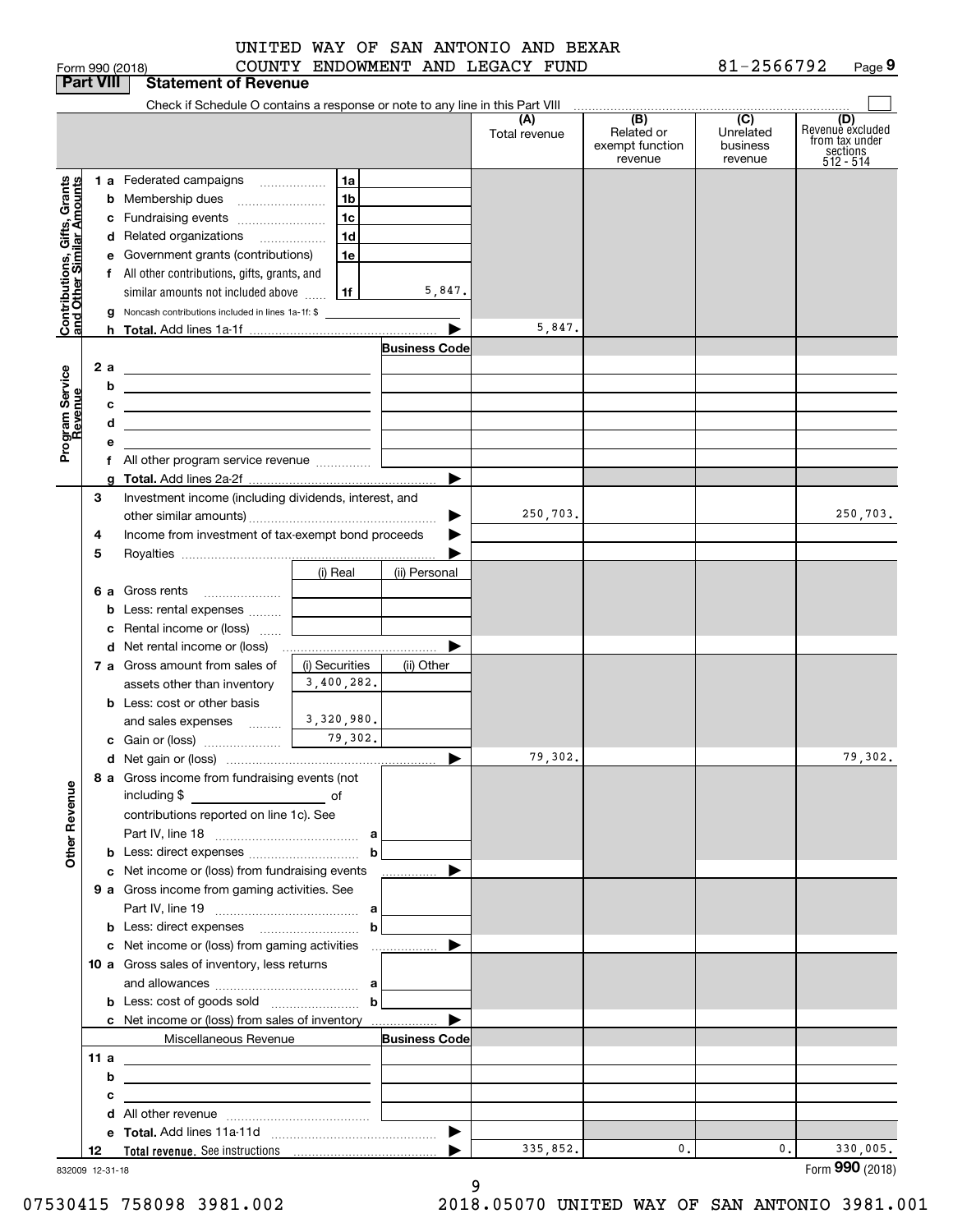### COUNTY ENDOWMENT AND LEGACY FUND 81-2566792 UNITED WAY OF SAN ANTONIO AND BEXAR

**10**

|    | Form 990 (2018)<br>COUNTY ENDOWMENT AND LEGACY FUND<br>Part IX   Statement of Functional Expenses                                                                                                           |                       |                                    |                                           | 81-2566792<br>Page 10          |
|----|-------------------------------------------------------------------------------------------------------------------------------------------------------------------------------------------------------------|-----------------------|------------------------------------|-------------------------------------------|--------------------------------|
|    | Section 501(c)(3) and 501(c)(4) organizations must complete all columns. All other organizations must complete column (A).                                                                                  |                       |                                    |                                           |                                |
|    | Check if Schedule O contains a response or note to any line in this Part IX                                                                                                                                 |                       |                                    |                                           |                                |
|    | Do not include amounts reported on lines 6b,<br>7b, 8b, 9b, and 10b of Part VIII.                                                                                                                           | (A)<br>Total expenses | (B)<br>Program service<br>expenses | (C)<br>Management and<br>general expenses | (D)<br>Fundraising<br>expenses |
| 1. | Grants and other assistance to domestic organizations                                                                                                                                                       |                       |                                    |                                           |                                |
|    | and domestic governments. See Part IV, line 21<br>$\ddotsc$                                                                                                                                                 |                       |                                    |                                           |                                |
| 2  | Grants and other assistance to domestic                                                                                                                                                                     |                       |                                    |                                           |                                |
|    | individuals. See Part IV, line 22                                                                                                                                                                           |                       |                                    |                                           |                                |
| 3  | Grants and other assistance to foreign                                                                                                                                                                      |                       |                                    |                                           |                                |
|    | organizations, foreign governments, and foreign                                                                                                                                                             |                       |                                    |                                           |                                |
|    | individuals. See Part IV, lines 15 and 16                                                                                                                                                                   |                       |                                    |                                           |                                |
| 4  | Benefits paid to or for members                                                                                                                                                                             |                       |                                    |                                           |                                |
| 5  | Compensation of current officers, directors,                                                                                                                                                                |                       |                                    |                                           |                                |
|    | trustees, and key employees                                                                                                                                                                                 |                       |                                    |                                           |                                |
| 6  | Compensation not included above, to disqualified                                                                                                                                                            |                       |                                    |                                           |                                |
|    | persons (as defined under section $4958(f)(1)$ ) and                                                                                                                                                        |                       |                                    |                                           |                                |
|    | persons described in section 4958(c)(3)(B)                                                                                                                                                                  |                       |                                    |                                           |                                |
| 7  |                                                                                                                                                                                                             |                       |                                    |                                           |                                |
| 8  | Pension plan accruals and contributions (include                                                                                                                                                            |                       |                                    |                                           |                                |
|    | section 401(k) and 403(b) employer contributions)                                                                                                                                                           |                       |                                    |                                           |                                |
| 9  |                                                                                                                                                                                                             |                       |                                    |                                           |                                |
| 10 |                                                                                                                                                                                                             |                       |                                    |                                           |                                |
| 11 | Fees for services (non-employees):                                                                                                                                                                          |                       |                                    |                                           |                                |
|    |                                                                                                                                                                                                             |                       |                                    |                                           |                                |
|    |                                                                                                                                                                                                             |                       |                                    |                                           |                                |
|    |                                                                                                                                                                                                             |                       |                                    |                                           |                                |
| d  |                                                                                                                                                                                                             |                       |                                    |                                           |                                |
| е  | Professional fundraising services. See Part IV, line 17                                                                                                                                                     |                       |                                    |                                           |                                |
| f  |                                                                                                                                                                                                             | 43,217.               |                                    | 43,217.                                   |                                |
|    | g Other. (If line 11g amount exceeds 10% of line 25,                                                                                                                                                        |                       |                                    |                                           |                                |
|    | column (A) amount, list line 11g expenses on Sch O.)                                                                                                                                                        |                       |                                    |                                           |                                |
| 12 |                                                                                                                                                                                                             |                       |                                    |                                           |                                |
| 13 |                                                                                                                                                                                                             |                       |                                    |                                           |                                |
| 14 |                                                                                                                                                                                                             |                       |                                    |                                           |                                |
| 15 |                                                                                                                                                                                                             |                       |                                    |                                           |                                |
| 16 | Occupancy                                                                                                                                                                                                   |                       |                                    |                                           |                                |
| 17 | Travel                                                                                                                                                                                                      |                       |                                    |                                           |                                |
| 18 | Payments of travel or entertainment expenses                                                                                                                                                                |                       |                                    |                                           |                                |
|    | for any federal, state, or local public officials                                                                                                                                                           |                       |                                    |                                           |                                |
| 19 | Conferences, conventions, and meetings                                                                                                                                                                      |                       |                                    |                                           |                                |
| 20 | Interest                                                                                                                                                                                                    |                       |                                    |                                           |                                |
| 21 |                                                                                                                                                                                                             |                       |                                    |                                           |                                |
| 22 | Depreciation, depletion, and amortization                                                                                                                                                                   |                       |                                    |                                           |                                |
| 23 |                                                                                                                                                                                                             |                       |                                    |                                           |                                |
| 24 | Other expenses. Itemize expenses not covered<br>above. (List miscellaneous expenses in line 24e. If line<br>24e amount exceeds 10% of line 25, column (A)<br>amount, list line 24e expenses on Schedule O.) |                       |                                    |                                           |                                |
| a  | the control of the control of the control of the control of the control of                                                                                                                                  |                       |                                    |                                           |                                |
| b  | <u> 1989 - Johann Stein, marwolaethau a bhann an t-Amhair an t-Amhair an t-Amhair an t-Amhair an t-Amhair an t-A</u>                                                                                        |                       |                                    |                                           |                                |
| c  | the control of the control of the control of the control of the control of the control of                                                                                                                   |                       |                                    |                                           |                                |
| d  | <u> 1989 - Johann Stein, mars an deus Amerikaansk kommunister (* 1958)</u>                                                                                                                                  |                       |                                    |                                           |                                |
| 25 | e All other expenses expenses<br>Total functional expenses. Add lines 1 through 24e                                                                                                                         | 43,217.               | 0.                                 | 43,217.                                   | 0.                             |
| 26 | Joint costs. Complete this line only if the organization                                                                                                                                                    |                       |                                    |                                           |                                |
|    | reported in column (B) joint costs from a combined                                                                                                                                                          |                       |                                    |                                           |                                |
|    | educational campaign and fundraising solicitation.                                                                                                                                                          |                       |                                    |                                           |                                |
|    | Check here $\blacktriangleright$<br>if following SOP 98-2 (ASC 958-720)                                                                                                                                     |                       |                                    |                                           |                                |

10

832010 12-31-18

Form (2018) **990**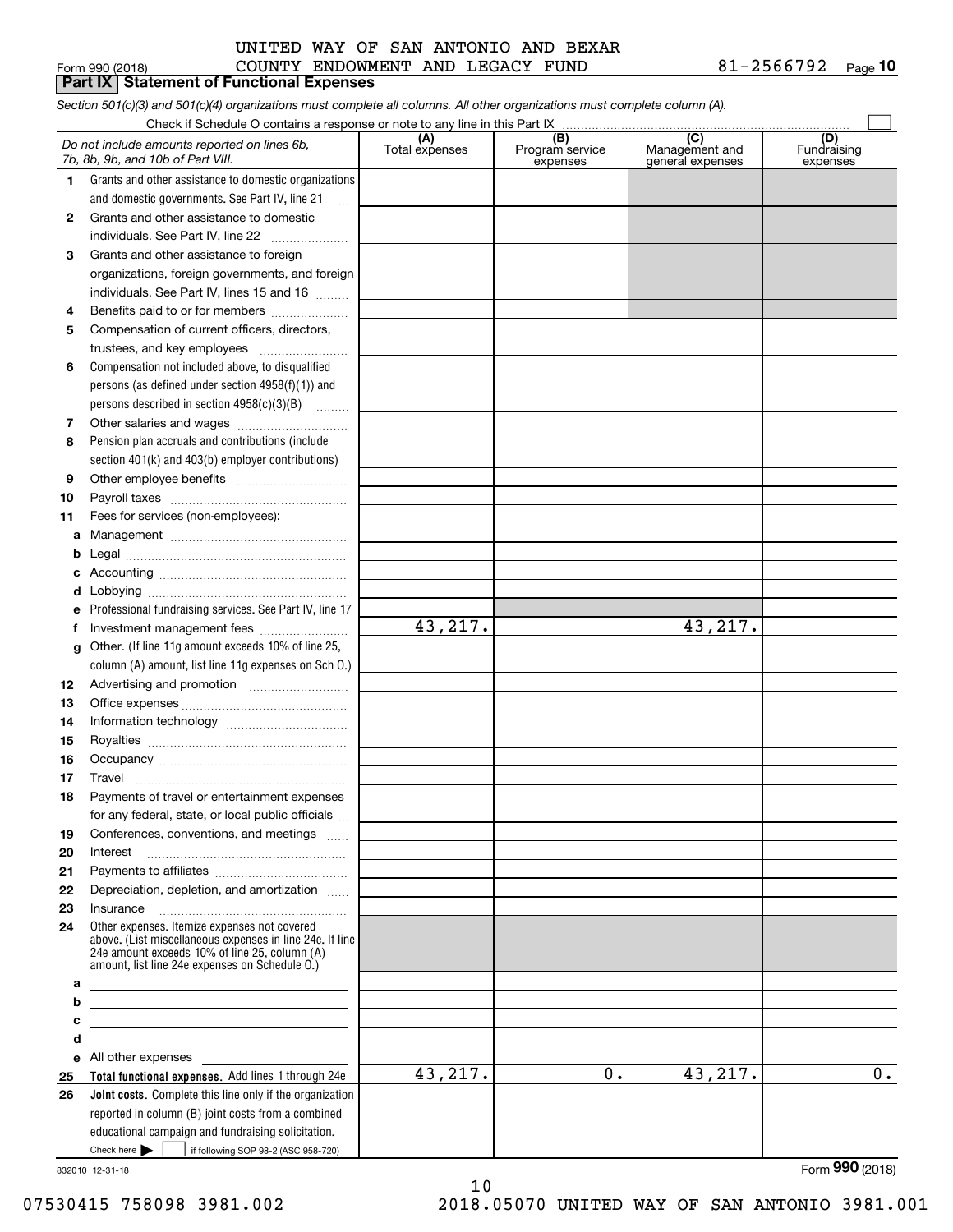| Check if Schedule O c |
|-----------------------|
|-----------------------|

**Part X Balance Sheet**

|                             |          |                                                                                                                                                                                                                                | (A)<br>Beginning of year    |                 | (B)<br>End of year          |
|-----------------------------|----------|--------------------------------------------------------------------------------------------------------------------------------------------------------------------------------------------------------------------------------|-----------------------------|-----------------|-----------------------------|
|                             | 1        |                                                                                                                                                                                                                                | $\overline{500,000}$ .      | $\mathbf{1}$    | $\overline{0}$ .            |
|                             | 2        |                                                                                                                                                                                                                                |                             | $\mathbf{2}$    |                             |
|                             | 3        |                                                                                                                                                                                                                                | 610,000.                    | $\mathbf{3}$    | 420,000.                    |
|                             | 4        |                                                                                                                                                                                                                                |                             | 4               |                             |
|                             | 5        | Loans and other receivables from current and former officers, directors,                                                                                                                                                       |                             |                 |                             |
|                             |          | trustees, key employees, and highest compensated employees. Complete                                                                                                                                                           |                             |                 |                             |
|                             |          | Part II of Schedule Law manufacture of the Schedule Law manufacture of the Marian Marian Marian Marian Marian                                                                                                                  |                             | 5               |                             |
|                             | 6        | Loans and other receivables from other disqualified persons (as defined under                                                                                                                                                  |                             |                 |                             |
|                             |          | section 4958(f)(1)), persons described in section 4958(c)(3)(B), and contributing                                                                                                                                              |                             |                 |                             |
|                             |          | employers and sponsoring organizations of section 501(c)(9) voluntary                                                                                                                                                          |                             |                 |                             |
|                             |          | employees' beneficiary organizations (see instr). Complete Part II of Sch L                                                                                                                                                    |                             | 6               |                             |
| Assets                      | 7        |                                                                                                                                                                                                                                |                             | $\overline{7}$  |                             |
|                             | 8        |                                                                                                                                                                                                                                |                             | 8               |                             |
|                             | 9        | Prepaid expenses and deferred charges                                                                                                                                                                                          |                             | 9               |                             |
|                             |          | <b>10a</b> Land, buildings, and equipment: cost or other                                                                                                                                                                       |                             |                 |                             |
|                             |          | basis. Complete Part VI of Schedule D  10a                                                                                                                                                                                     |                             |                 |                             |
|                             |          | <u>10</u> b<br><b>b</b> Less: accumulated depreciation                                                                                                                                                                         |                             | 10 <sub>c</sub> |                             |
|                             | 11       |                                                                                                                                                                                                                                | $\overline{10, 206, 415}$ . | 11              | 11, 562, 359.               |
|                             | 12       |                                                                                                                                                                                                                                |                             | 12              |                             |
|                             | 13       |                                                                                                                                                                                                                                |                             | 13              |                             |
|                             | 14       |                                                                                                                                                                                                                                |                             | 14              |                             |
|                             | 15       |                                                                                                                                                                                                                                |                             | 15              |                             |
|                             | 16       |                                                                                                                                                                                                                                | $\overline{11,316,415}$ .   | 16              | 11,982,359.                 |
|                             | 17       |                                                                                                                                                                                                                                |                             | 17              |                             |
|                             | 18       |                                                                                                                                                                                                                                |                             | 18              |                             |
|                             | 19       | Deferred revenue manual contracts and contracts are all the contracts and contracts are contracted and contracts are contracted and contract are contracted and contract are contracted and contract are contracted and contra |                             | 19              |                             |
|                             | 20       |                                                                                                                                                                                                                                |                             | 20              |                             |
|                             | 21       | Escrow or custodial account liability. Complete Part IV of Schedule D<br>1.1.1.1.1.1.1.1.1.1                                                                                                                                   |                             | 21              |                             |
|                             | 22       | Loans and other payables to current and former officers, directors, trustees,                                                                                                                                                  |                             |                 |                             |
|                             |          | key employees, highest compensated employees, and disqualified persons.                                                                                                                                                        |                             |                 |                             |
| Liabilities                 |          |                                                                                                                                                                                                                                |                             | 22              |                             |
|                             | 23       | Secured mortgages and notes payable to unrelated third parties                                                                                                                                                                 |                             | 23              |                             |
|                             | 24       |                                                                                                                                                                                                                                |                             | 24              |                             |
|                             | 25       | Other liabilities (including federal income tax, payables to related third                                                                                                                                                     |                             |                 |                             |
|                             |          | parties, and other liabilities not included on lines 17-24). Complete Part X of                                                                                                                                                |                             |                 |                             |
|                             |          | Schedule D                                                                                                                                                                                                                     |                             | 25              |                             |
|                             | 26       |                                                                                                                                                                                                                                | 0.                          | 26              | $0$ .                       |
|                             |          | Organizations that follow SFAS 117 (ASC 958), check here $\blacktriangleright \begin{array}{c} \boxed{X} \end{array}$ and                                                                                                      |                             |                 |                             |
|                             |          | complete lines 27 through 29, and lines 33 and 34.                                                                                                                                                                             |                             |                 |                             |
|                             | 27       | Unrestricted net assets with an asset and a set of the continuum and a set of the continuum and the continuum o                                                                                                                |                             | 27<br>28        |                             |
|                             | 28       |                                                                                                                                                                                                                                | 11, 316, 415.               | 29              | 11,982,359.                 |
|                             | 29       | Permanently restricted net assets                                                                                                                                                                                              |                             |                 |                             |
|                             |          | Organizations that do not follow SFAS 117 (ASC 958), check here ▶ □                                                                                                                                                            |                             |                 |                             |
|                             |          | and complete lines 30 through 34.                                                                                                                                                                                              |                             | 30              |                             |
|                             | 30<br>31 | Paid-in or capital surplus, or land, building, or equipment fund                                                                                                                                                               |                             | 31              |                             |
| Net Assets or Fund Balances | 32       | Retained earnings, endowment, accumulated income, or other funds                                                                                                                                                               |                             | 32              |                             |
|                             | 33       |                                                                                                                                                                                                                                | 11, 316, 415.               | 33              | 11,982,359.                 |
|                             | 34       |                                                                                                                                                                                                                                | 11, 316, 415.               | 34              | $\overline{11}$ , 982, 359. |
|                             |          |                                                                                                                                                                                                                                |                             |                 |                             |

Form (2018) **990**

832011 12-31-18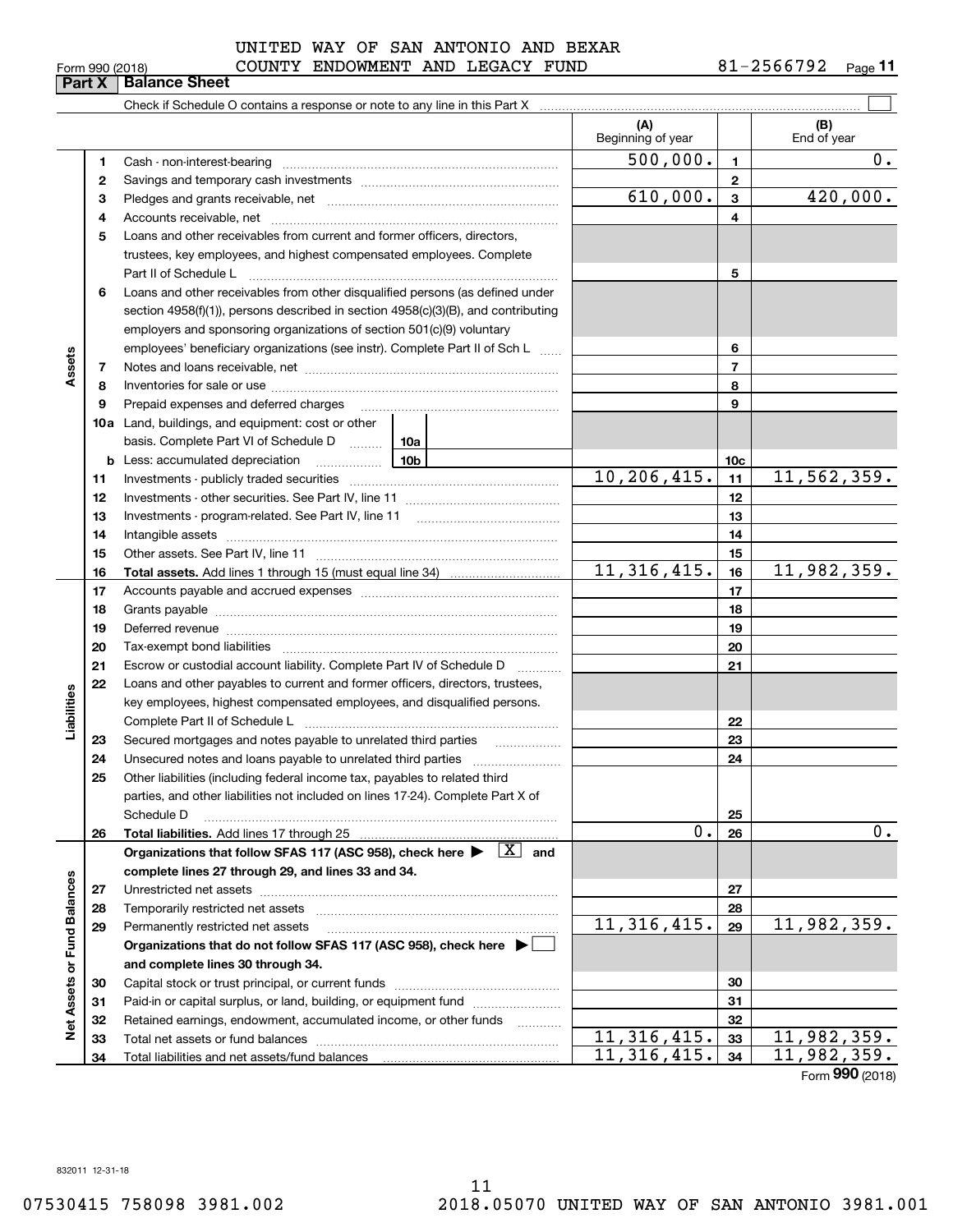|    | UNITED WAY OF SAN ANTONIO AND BEXAR                                                                                             |                         |                |          |                         |
|----|---------------------------------------------------------------------------------------------------------------------------------|-------------------------|----------------|----------|-------------------------|
|    | COUNTY ENDOWMENT AND LEGACY FUND<br>Form 990 (2018)                                                                             |                         | 81-2566792     |          | $P_{aqe}$ 12            |
|    | <b>Part XI</b><br><b>Reconciliation of Net Assets</b>                                                                           |                         |                |          |                         |
|    | Check if Schedule O contains a response or note to any line in this Part XI                                                     |                         |                |          | $\overline{\text{X}}$   |
|    |                                                                                                                                 |                         |                |          |                         |
| 1  | Total revenue (must equal Part VIII, column (A), line 12)                                                                       | 1                       |                | 335,852. |                         |
| 2  | Total expenses (must equal Part IX, column (A), line 25)                                                                        | $\mathbf{2}$            |                | 43,217.  |                         |
| з  | Revenue less expenses. Subtract line 2 from line 1                                                                              | 3                       |                |          | 292,635.                |
| 4  |                                                                                                                                 | $\overline{\mathbf{4}}$ | 11, 316, 415.  |          |                         |
| 5  | Net unrealized gains (losses) on investments                                                                                    | 5                       |                |          | 373,289.                |
| 6  | Donated services and use of facilities                                                                                          | 6                       |                |          |                         |
| 7  | Investment expenses                                                                                                             | $\overline{7}$          |                |          |                         |
| 8  | Prior period adjustments                                                                                                        | 8                       |                |          |                         |
| 9  | Other changes in net assets or fund balances (explain in Schedule O)                                                            | 9                       |                |          | 20.                     |
| 10 | Net assets or fund balances at end of year. Combine lines 3 through 9 (must equal Part X, line 33,                              |                         |                |          |                         |
|    | column (B))                                                                                                                     | 10                      | 11,982,359.    |          |                         |
|    | Part XII Financial Statements and Reporting                                                                                     |                         |                |          |                         |
|    | Check if Schedule O contains a response or note to any line in this Part XII                                                    |                         |                |          |                         |
|    |                                                                                                                                 |                         |                | Yes      | <b>No</b>               |
| 1  | $ X $ Accrual<br>$\Box$ Cash<br>Other<br>Accounting method used to prepare the Form 990:                                        |                         |                |          |                         |
|    | If the organization changed its method of accounting from a prior year or checked "Other," explain in Schedule O.               |                         |                |          |                         |
|    | 2a Were the organization's financial statements compiled or reviewed by an independent accountant?                              |                         | 2a             |          | х                       |
|    | If "Yes," check a box below to indicate whether the financial statements for the year were compiled or reviewed on a            |                         |                |          |                         |
|    | separate basis, consolidated basis, or both:                                                                                    |                         |                |          |                         |
|    | Separate basis<br><b>Consolidated basis</b><br>Both consolidated and separate basis                                             |                         |                |          |                         |
|    | <b>b</b> Were the organization's financial statements audited by an independent accountant?                                     |                         | 2 <sub>b</sub> | Χ        |                         |
|    | If "Yes," check a box below to indicate whether the financial statements for the year were audited on a separate basis,         |                         |                |          |                         |
|    | consolidated basis, or both:                                                                                                    |                         |                |          |                         |
|    | $\boxed{\mathbf{X}}$ Consolidated basis<br>Separate basis<br>Both consolidated and separate basis                               |                         |                |          |                         |
|    | c If "Yes" to line 2a or 2b, does the organization have a committee that assumes responsibility for oversight of the audit,     |                         |                |          |                         |
|    |                                                                                                                                 |                         | 2c             | X        |                         |
|    | If the organization changed either its oversight process or selection process during the tax year, explain in Schedule O.       |                         |                |          |                         |
|    | 3a As a result of a federal award, was the organization required to undergo an audit or audits as set forth in the Single Audit |                         |                |          |                         |
|    | Act and OMB Circular A-133?                                                                                                     |                         | За             |          | x                       |
|    | b If "Yes," did the organization undergo the required audit or audits? If the organization did not undergo the required audit   |                         |                |          |                         |
|    | or audits, explain why in Schedule O and describe any steps taken to undergo such audits<br>. <u>.</u>                          |                         | Зb             |          |                         |
|    |                                                                                                                                 |                         |                |          | $F_{\rm c,}$ 990 (2019) |

Form (2018) **990**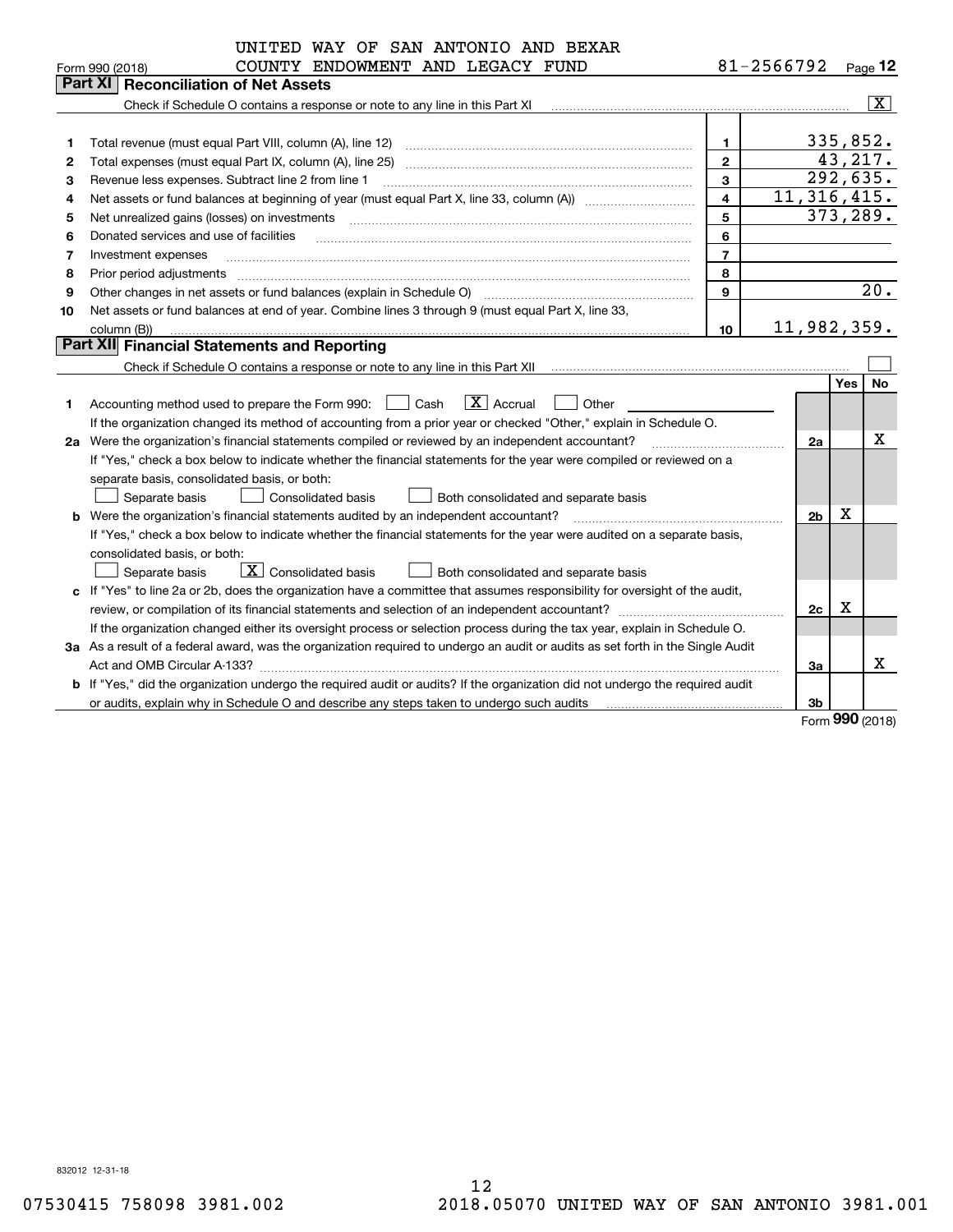| <b>SCHEDULE A</b>                                                                                                                                                                    |                                                                                                                                                                                                                                                  |                                                                                                                                                                                                                                                                |                             |                                 |                            |    | OMB No. 1545-0047                     |  |  |  |  |
|--------------------------------------------------------------------------------------------------------------------------------------------------------------------------------------|--------------------------------------------------------------------------------------------------------------------------------------------------------------------------------------------------------------------------------------------------|----------------------------------------------------------------------------------------------------------------------------------------------------------------------------------------------------------------------------------------------------------------|-----------------------------|---------------------------------|----------------------------|----|---------------------------------------|--|--|--|--|
| (Form 990 or 990-EZ)                                                                                                                                                                 |                                                                                                                                                                                                                                                  | <b>Public Charity Status and Public Support</b><br>Complete if the organization is a section 501(c)(3) organization or a section                                                                                                                               |                             |                                 |                            |    |                                       |  |  |  |  |
|                                                                                                                                                                                      |                                                                                                                                                                                                                                                  | 4947(a)(1) nonexempt charitable trust.                                                                                                                                                                                                                         |                             |                                 |                            |    |                                       |  |  |  |  |
| Department of the Treasury<br>Internal Revenue Service                                                                                                                               |                                                                                                                                                                                                                                                  | Attach to Form 990 or Form 990-EZ.                                                                                                                                                                                                                             |                             |                                 |                            |    | <b>Open to Public</b><br>Inspection   |  |  |  |  |
| Name of the organization                                                                                                                                                             |                                                                                                                                                                                                                                                  | Go to www.irs.gov/Form990 for instructions and the latest information.<br>UNITED WAY OF SAN ANTONIO AND BEXAR                                                                                                                                                  |                             |                                 |                            |    | <b>Employer identification number</b> |  |  |  |  |
|                                                                                                                                                                                      |                                                                                                                                                                                                                                                  | COUNTY ENDOWMENT AND LEGACY FUND                                                                                                                                                                                                                               |                             |                                 |                            |    | 81-2566792                            |  |  |  |  |
| Part I                                                                                                                                                                               |                                                                                                                                                                                                                                                  | Reason for Public Charity Status (All organizations must complete this part.) See instructions.                                                                                                                                                                |                             |                                 |                            |    |                                       |  |  |  |  |
| The organization is not a private foundation because it is: (For lines 1 through 12, check only one box.)                                                                            |                                                                                                                                                                                                                                                  |                                                                                                                                                                                                                                                                |                             |                                 |                            |    |                                       |  |  |  |  |
| 1<br>A church, convention of churches, or association of churches described in section 170(b)(1)(A)(i).                                                                              |                                                                                                                                                                                                                                                  |                                                                                                                                                                                                                                                                |                             |                                 |                            |    |                                       |  |  |  |  |
| 2<br>A school described in section 170(b)(1)(A)(ii). (Attach Schedule E (Form 990 or 990-EZ).)                                                                                       |                                                                                                                                                                                                                                                  |                                                                                                                                                                                                                                                                |                             |                                 |                            |    |                                       |  |  |  |  |
| 3<br>A hospital or a cooperative hospital service organization described in section 170(b)(1)(A)(iii).                                                                               |                                                                                                                                                                                                                                                  |                                                                                                                                                                                                                                                                |                             |                                 |                            |    |                                       |  |  |  |  |
| A medical research organization operated in conjunction with a hospital described in section 170(b)(1)(A)(iii). Enter the hospital's name,<br>4                                      |                                                                                                                                                                                                                                                  |                                                                                                                                                                                                                                                                |                             |                                 |                            |    |                                       |  |  |  |  |
| city, and state:                                                                                                                                                                     |                                                                                                                                                                                                                                                  |                                                                                                                                                                                                                                                                |                             |                                 |                            |    |                                       |  |  |  |  |
| An organization operated for the benefit of a college or university owned or operated by a governmental unit described in<br>5                                                       |                                                                                                                                                                                                                                                  |                                                                                                                                                                                                                                                                |                             |                                 |                            |    |                                       |  |  |  |  |
|                                                                                                                                                                                      | section 170(b)(1)(A)(iv). (Complete Part II.)                                                                                                                                                                                                    |                                                                                                                                                                                                                                                                |                             |                                 |                            |    |                                       |  |  |  |  |
| 6                                                                                                                                                                                    | A federal, state, or local government or governmental unit described in section $170(b)(1)(A)(v)$ .<br>An organization that normally receives a substantial part of its support from a governmental unit or from the general public described in |                                                                                                                                                                                                                                                                |                             |                                 |                            |    |                                       |  |  |  |  |
| 7<br>section 170(b)(1)(A)(vi). (Complete Part II.)                                                                                                                                   |                                                                                                                                                                                                                                                  |                                                                                                                                                                                                                                                                |                             |                                 |                            |    |                                       |  |  |  |  |
| 8<br>A community trust described in section 170(b)(1)(A)(vi). (Complete Part II.)                                                                                                    |                                                                                                                                                                                                                                                  |                                                                                                                                                                                                                                                                |                             |                                 |                            |    |                                       |  |  |  |  |
| 9<br>An agricultural research organization described in section 170(b)(1)(A)(ix) operated in conjunction with a land-grant college                                                   |                                                                                                                                                                                                                                                  |                                                                                                                                                                                                                                                                |                             |                                 |                            |    |                                       |  |  |  |  |
| or university or a non-land-grant college of agriculture (see instructions). Enter the name, city, and state of the college or                                                       |                                                                                                                                                                                                                                                  |                                                                                                                                                                                                                                                                |                             |                                 |                            |    |                                       |  |  |  |  |
| university:                                                                                                                                                                          |                                                                                                                                                                                                                                                  |                                                                                                                                                                                                                                                                |                             |                                 |                            |    |                                       |  |  |  |  |
| 10<br>An organization that normally receives: (1) more than 33 1/3% of its support from contributions, membership fees, and gross receipts from                                      |                                                                                                                                                                                                                                                  |                                                                                                                                                                                                                                                                |                             |                                 |                            |    |                                       |  |  |  |  |
| activities related to its exempt functions - subject to certain exceptions, and (2) no more than 33 1/3% of its support from gross investment                                        |                                                                                                                                                                                                                                                  |                                                                                                                                                                                                                                                                |                             |                                 |                            |    |                                       |  |  |  |  |
| income and unrelated business taxable income (less section 511 tax) from businesses acquired by the organization after June 30, 1975.                                                |                                                                                                                                                                                                                                                  |                                                                                                                                                                                                                                                                |                             |                                 |                            |    |                                       |  |  |  |  |
| See section 509(a)(2). (Complete Part III.)                                                                                                                                          |                                                                                                                                                                                                                                                  |                                                                                                                                                                                                                                                                |                             |                                 |                            |    |                                       |  |  |  |  |
| 11<br>An organization organized and operated exclusively to test for public safety. See section 509(a)(4).                                                                           |                                                                                                                                                                                                                                                  |                                                                                                                                                                                                                                                                |                             |                                 |                            |    |                                       |  |  |  |  |
| $\lfloor x \rfloor$<br>12 <sub>2</sub><br>An organization organized and operated exclusively for the benefit of, to perform the functions of, or to carry out the purposes of one or |                                                                                                                                                                                                                                                  |                                                                                                                                                                                                                                                                |                             |                                 |                            |    |                                       |  |  |  |  |
| more publicly supported organizations described in section 509(a)(1) or section 509(a)(2). See section 509(a)(3). Check the box in                                                   |                                                                                                                                                                                                                                                  |                                                                                                                                                                                                                                                                |                             |                                 |                            |    |                                       |  |  |  |  |
| lines 12a through 12d that describes the type of supporting organization and complete lines 12e, 12f, and 12g.<br>$\lfloor x \rfloor$                                                |                                                                                                                                                                                                                                                  |                                                                                                                                                                                                                                                                |                             |                                 |                            |    |                                       |  |  |  |  |
| a                                                                                                                                                                                    |                                                                                                                                                                                                                                                  | Type I. A supporting organization operated, supervised, or controlled by its supported organization(s), typically by giving<br>the supported organization(s) the power to regularly appoint or elect a majority of the directors or trustees of the supporting |                             |                                 |                            |    |                                       |  |  |  |  |
| organization. You must complete Part IV, Sections A and B.                                                                                                                           |                                                                                                                                                                                                                                                  |                                                                                                                                                                                                                                                                |                             |                                 |                            |    |                                       |  |  |  |  |
| b                                                                                                                                                                                    |                                                                                                                                                                                                                                                  | Type II. A supporting organization supervised or controlled in connection with its supported organization(s), by having                                                                                                                                        |                             |                                 |                            |    |                                       |  |  |  |  |
|                                                                                                                                                                                      |                                                                                                                                                                                                                                                  | control or management of the supporting organization vested in the same persons that control or manage the supported                                                                                                                                           |                             |                                 |                            |    |                                       |  |  |  |  |
| organization(s). You must complete Part IV, Sections A and C.                                                                                                                        |                                                                                                                                                                                                                                                  |                                                                                                                                                                                                                                                                |                             |                                 |                            |    |                                       |  |  |  |  |
| с                                                                                                                                                                                    |                                                                                                                                                                                                                                                  | Type III functionally integrated. A supporting organization operated in connection with, and functionally integrated with,                                                                                                                                     |                             |                                 |                            |    |                                       |  |  |  |  |
|                                                                                                                                                                                      |                                                                                                                                                                                                                                                  | its supported organization(s) (see instructions). You must complete Part IV, Sections A, D, and E.                                                                                                                                                             |                             |                                 |                            |    |                                       |  |  |  |  |
| d                                                                                                                                                                                    |                                                                                                                                                                                                                                                  | Type III non-functionally integrated. A supporting organization operated in connection with its supported organization(s)                                                                                                                                      |                             |                                 |                            |    |                                       |  |  |  |  |
|                                                                                                                                                                                      |                                                                                                                                                                                                                                                  | that is not functionally integrated. The organization generally must satisfy a distribution requirement and an attentiveness                                                                                                                                   |                             |                                 |                            |    |                                       |  |  |  |  |
|                                                                                                                                                                                      |                                                                                                                                                                                                                                                  | requirement (see instructions). You must complete Part IV, Sections A and D, and Part V.                                                                                                                                                                       |                             |                                 |                            |    |                                       |  |  |  |  |
| $\lfloor x \rfloor$<br>е                                                                                                                                                             |                                                                                                                                                                                                                                                  | Check this box if the organization received a written determination from the IRS that it is a Type I, Type II, Type III                                                                                                                                        |                             |                                 |                            |    |                                       |  |  |  |  |
|                                                                                                                                                                                      |                                                                                                                                                                                                                                                  | functionally integrated, or Type III non-functionally integrated supporting organization.                                                                                                                                                                      |                             |                                 |                            |    | 1                                     |  |  |  |  |
| f Enter the number of supported organizations<br>Provide the following information about the supported organization(s).                                                              |                                                                                                                                                                                                                                                  |                                                                                                                                                                                                                                                                |                             |                                 |                            |    |                                       |  |  |  |  |
| a<br>(i) Name of supported                                                                                                                                                           | (ii) EIN                                                                                                                                                                                                                                         | (iii) Type of organization                                                                                                                                                                                                                                     | in your governing document? | (iv) Is the organization listed | (v) Amount of monetary     |    | (vi) Amount of other                  |  |  |  |  |
| organization                                                                                                                                                                         |                                                                                                                                                                                                                                                  | (described on lines 1-10<br>above (see instructions))                                                                                                                                                                                                          | Yes                         | No                              | support (see instructions) |    | support (see instructions)            |  |  |  |  |
|                                                                                                                                                                                      |                                                                                                                                                                                                                                                  |                                                                                                                                                                                                                                                                |                             |                                 |                            |    |                                       |  |  |  |  |
| SEE PART VI                                                                                                                                                                          | 74-1272381                                                                                                                                                                                                                                       | 7                                                                                                                                                                                                                                                              | х                           |                                 |                            | 0. | 0.                                    |  |  |  |  |
|                                                                                                                                                                                      |                                                                                                                                                                                                                                                  |                                                                                                                                                                                                                                                                |                             |                                 |                            |    |                                       |  |  |  |  |
|                                                                                                                                                                                      |                                                                                                                                                                                                                                                  |                                                                                                                                                                                                                                                                |                             |                                 |                            |    |                                       |  |  |  |  |
|                                                                                                                                                                                      |                                                                                                                                                                                                                                                  |                                                                                                                                                                                                                                                                |                             |                                 |                            |    |                                       |  |  |  |  |
|                                                                                                                                                                                      |                                                                                                                                                                                                                                                  |                                                                                                                                                                                                                                                                |                             |                                 |                            |    |                                       |  |  |  |  |
|                                                                                                                                                                                      |                                                                                                                                                                                                                                                  |                                                                                                                                                                                                                                                                |                             |                                 |                            |    |                                       |  |  |  |  |
|                                                                                                                                                                                      |                                                                                                                                                                                                                                                  |                                                                                                                                                                                                                                                                |                             |                                 |                            |    |                                       |  |  |  |  |
|                                                                                                                                                                                      |                                                                                                                                                                                                                                                  |                                                                                                                                                                                                                                                                |                             |                                 |                            |    |                                       |  |  |  |  |
| Total                                                                                                                                                                                |                                                                                                                                                                                                                                                  |                                                                                                                                                                                                                                                                |                             |                                 |                            | 0. | 0.                                    |  |  |  |  |
| LHA For Paperwork Reduction Act Notice, see the Instructions for Form 990 or 990-EZ. 832021 10-11-18                                                                                 |                                                                                                                                                                                                                                                  |                                                                                                                                                                                                                                                                |                             |                                 |                            |    | Schedule A (Form 990 or 990-EZ) 2018  |  |  |  |  |

13

07530415 758098 3981.002 2018.05070 UNITED WAY OF SAN ANTONIO 3981.001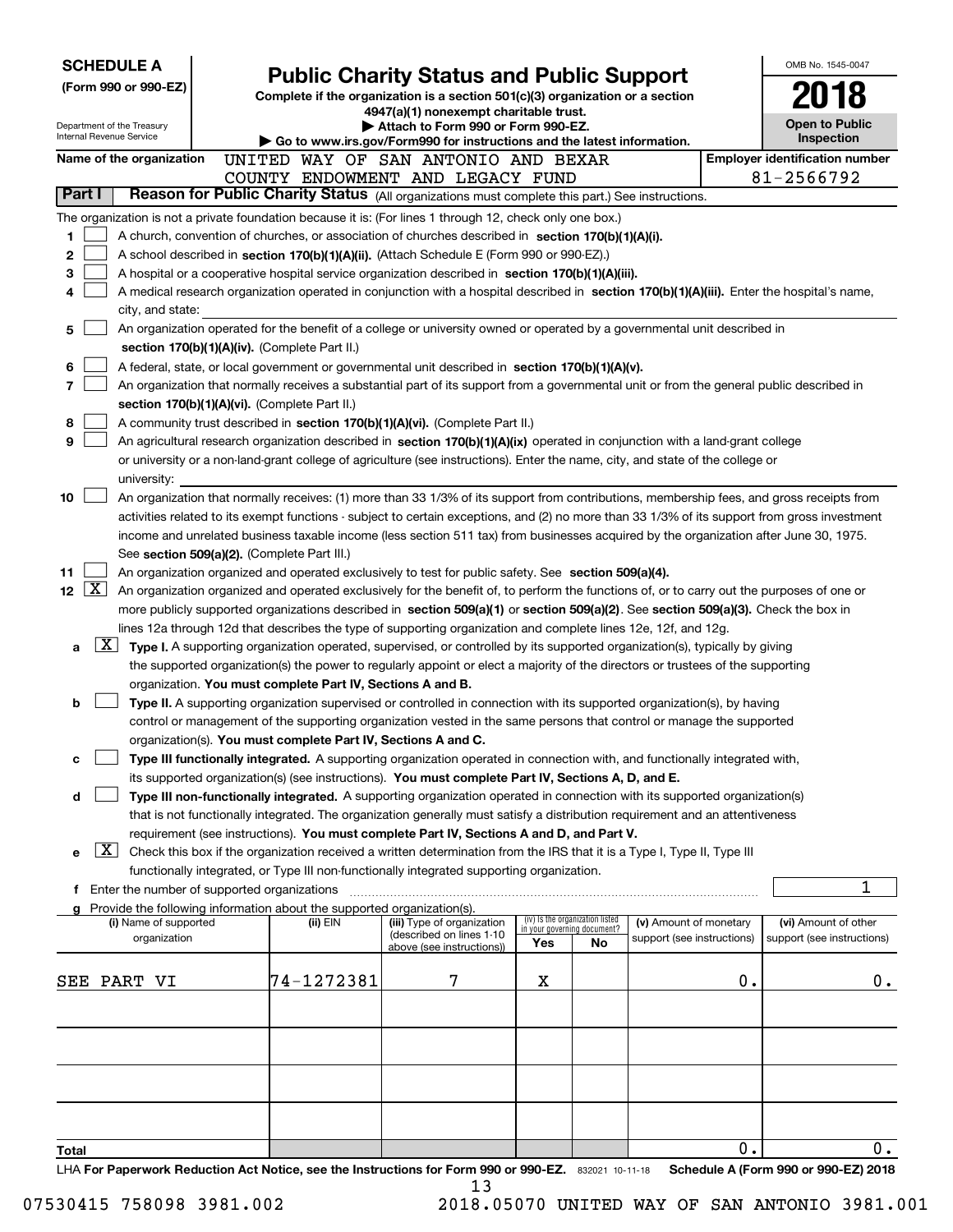| Schedule A (Form 990 or 990-EZ) 2018 $\,$ COUNTY $\,$ ENDOWMENT $\,$ AND $\,$ LEGACY $\,$ FUND $\,$    |  |  | $81 - 2566792$ Page |  |
|--------------------------------------------------------------------------------------------------------|--|--|---------------------|--|
| Part II Support Schedule for Organizations Described in Sections 170(b)(1)(A)(iv) and 170(b)(1)(A)(vi) |  |  |                     |  |

(Complete only if you checked the box on line 5, 7, or 8 of Part I or if the organization failed to qualify under Part III. If the organization fails to qualify under the tests listed below, please complete Part III.)

|   | <b>Section A. Public Support</b>                                                                                                               |            |            |            |            |          |           |
|---|------------------------------------------------------------------------------------------------------------------------------------------------|------------|------------|------------|------------|----------|-----------|
|   | Calendar year (or fiscal year beginning in) $\blacktriangleright$                                                                              | (a) 2014   | $(b)$ 2015 | $(c)$ 2016 | $(d)$ 2017 | (e) 2018 | (f) Total |
|   | 1 Gifts, grants, contributions, and                                                                                                            |            |            |            |            |          |           |
|   | membership fees received. (Do not                                                                                                              |            |            |            |            |          |           |
|   | include any "unusual grants.")                                                                                                                 |            |            |            |            |          |           |
|   | 2 Tax revenues levied for the organ-                                                                                                           |            |            |            |            |          |           |
|   | ization's benefit and either paid to                                                                                                           |            |            |            |            |          |           |
|   | or expended on its behalf                                                                                                                      |            |            |            |            |          |           |
|   | 3 The value of services or facilities                                                                                                          |            |            |            |            |          |           |
|   | furnished by a governmental unit to                                                                                                            |            |            |            |            |          |           |
|   | the organization without charge                                                                                                                |            |            |            |            |          |           |
| 4 | <b>Total.</b> Add lines 1 through 3                                                                                                            |            |            |            |            |          |           |
| 5 | The portion of total contributions                                                                                                             |            |            |            |            |          |           |
|   | by each person (other than a                                                                                                                   |            |            |            |            |          |           |
|   | governmental unit or publicly                                                                                                                  |            |            |            |            |          |           |
|   | supported organization) included                                                                                                               |            |            |            |            |          |           |
|   | on line 1 that exceeds 2% of the                                                                                                               |            |            |            |            |          |           |
|   | amount shown on line 11,                                                                                                                       |            |            |            |            |          |           |
|   | column (f)                                                                                                                                     |            |            |            |            |          |           |
|   | 6 Public support. Subtract line 5 from line 4.                                                                                                 |            |            |            |            |          |           |
|   | <b>Section B. Total Support</b>                                                                                                                |            |            |            |            |          |           |
|   | Calendar year (or fiscal year beginning in) $\blacktriangleright$                                                                              | (a) $2014$ | $(b)$ 2015 | $(c)$ 2016 | $(d)$ 2017 | (e) 2018 | (f) Total |
|   | 7 Amounts from line 4                                                                                                                          |            |            |            |            |          |           |
| 8 | Gross income from interest,                                                                                                                    |            |            |            |            |          |           |
|   | dividends, payments received on                                                                                                                |            |            |            |            |          |           |
|   | securities loans, rents, royalties,                                                                                                            |            |            |            |            |          |           |
|   | and income from similar sources                                                                                                                |            |            |            |            |          |           |
| 9 | Net income from unrelated business                                                                                                             |            |            |            |            |          |           |
|   | activities, whether or not the                                                                                                                 |            |            |            |            |          |           |
|   |                                                                                                                                                |            |            |            |            |          |           |
|   | business is regularly carried on                                                                                                               |            |            |            |            |          |           |
|   | <b>10</b> Other income. Do not include gain                                                                                                    |            |            |            |            |          |           |
|   | or loss from the sale of capital                                                                                                               |            |            |            |            |          |           |
|   | assets (Explain in Part VI.)                                                                                                                   |            |            |            |            |          |           |
|   | <b>11 Total support.</b> Add lines 7 through 10                                                                                                |            |            |            |            | 12       |           |
|   | <b>12</b> Gross receipts from related activities, etc. (see instructions)                                                                      |            |            |            |            |          |           |
|   | 13 First five years. If the Form 990 is for the organization's first, second, third, fourth, or fifth tax year as a section 501(c)(3)          |            |            |            |            |          |           |
|   | organization, check this box and stop here<br>Section C. Computation of Public Support Percentage                                              |            |            |            |            |          |           |
|   | 14 Public support percentage for 2018 (line 6, column (f) divided by line 11, column (f) <i>mummention</i>                                     |            |            |            |            | 14       | %         |
|   |                                                                                                                                                |            |            |            |            | 15       | %         |
|   | 16a 33 1/3% support test - 2018. If the organization did not check the box on line 13, and line 14 is 33 1/3% or more, check this box and      |            |            |            |            |          |           |
|   | stop here. The organization qualifies as a publicly supported organization                                                                     |            |            |            |            |          |           |
|   | b 33 1/3% support test - 2017. If the organization did not check a box on line 13 or 16a, and line 15 is 33 1/3% or more, check this box       |            |            |            |            |          |           |
|   | and stop here. The organization qualifies as a publicly supported organization                                                                 |            |            |            |            |          |           |
|   | 17a 10% -facts-and-circumstances test - 2018. If the organization did not check a box on line 13, 16a, or 16b, and line 14 is 10% or more,     |            |            |            |            |          |           |
|   | and if the organization meets the "facts-and-circumstances" test, check this box and stop here. Explain in Part VI how the organization        |            |            |            |            |          |           |
|   |                                                                                                                                                |            |            |            |            |          |           |
|   | meets the "facts-and-circumstances" test. The organization qualifies as a publicly supported organization                                      |            |            |            |            |          |           |
|   | <b>b 10% -facts-and-circumstances test - 2017.</b> If the organization did not check a box on line 13, 16a, 16b, or 17a, and line 15 is 10% or |            |            |            |            |          |           |
|   | more, and if the organization meets the "facts-and-circumstances" test, check this box and stop here. Explain in Part VI how the               |            |            |            |            |          |           |
|   | organization meets the "facts-and-circumstances" test. The organization qualifies as a publicly supported organization                         |            |            |            |            |          |           |
|   | 18 Private foundation. If the organization did not check a box on line 13, 16a, 16b, 17a, or 17b, check this box and see instructions          |            |            |            |            |          |           |

**Schedule A (Form 990 or 990-EZ) 2018**

832022 10-11-18

**2**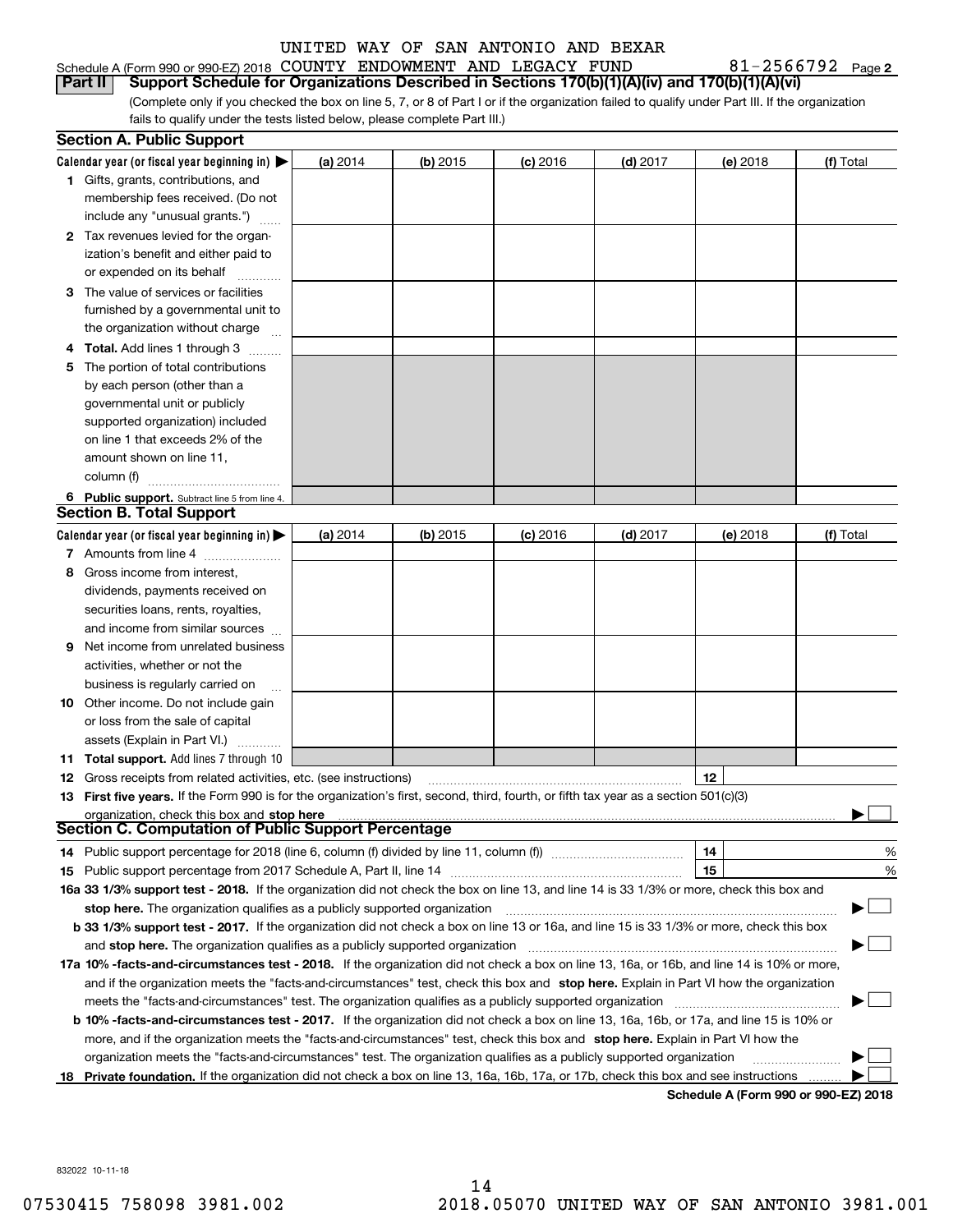### Schedule A (Form 990 or 990-EZ) 2018 Page COUNTY ENDOWMENT AND LEGACY FUND 81-2566792 **Part III Support Schedule for Organizations Described in Section 509(a)(2)**

**3**

(Complete only if you checked the box on line 10 of Part I or if the organization failed to qualify under Part II. If the organization fails to qualify under the tests listed below, please complete Part II.)

|     | <b>Section A. Public Support</b>                                                                                                                                                                                                                                   |          |            |            |            |          |                                           |
|-----|--------------------------------------------------------------------------------------------------------------------------------------------------------------------------------------------------------------------------------------------------------------------|----------|------------|------------|------------|----------|-------------------------------------------|
|     | Calendar year (or fiscal year beginning in) $\blacktriangleright$                                                                                                                                                                                                  | (a) 2014 | (b) 2015   | $(c)$ 2016 | $(d)$ 2017 | (e) 2018 | (f) Total                                 |
|     | 1 Gifts, grants, contributions, and                                                                                                                                                                                                                                |          |            |            |            |          |                                           |
|     | membership fees received. (Do not                                                                                                                                                                                                                                  |          |            |            |            |          |                                           |
|     | include any "unusual grants.")                                                                                                                                                                                                                                     |          |            |            |            |          |                                           |
|     | <b>2</b> Gross receipts from admissions,<br>merchandise sold or services per-<br>formed, or facilities furnished in<br>any activity that is related to the<br>organization's tax-exempt purpose                                                                    |          |            |            |            |          |                                           |
|     | 3 Gross receipts from activities that<br>are not an unrelated trade or bus-                                                                                                                                                                                        |          |            |            |            |          |                                           |
|     | iness under section 513                                                                                                                                                                                                                                            |          |            |            |            |          |                                           |
|     | 4 Tax revenues levied for the organ-<br>ization's benefit and either paid to                                                                                                                                                                                       |          |            |            |            |          |                                           |
|     | or expended on its behalf                                                                                                                                                                                                                                          |          |            |            |            |          |                                           |
|     | 5 The value of services or facilities<br>furnished by a governmental unit to                                                                                                                                                                                       |          |            |            |            |          |                                           |
|     | the organization without charge                                                                                                                                                                                                                                    |          |            |            |            |          |                                           |
|     | <b>6 Total.</b> Add lines 1 through 5                                                                                                                                                                                                                              |          |            |            |            |          |                                           |
|     | 7a Amounts included on lines 1, 2, and<br>3 received from disqualified persons                                                                                                                                                                                     |          |            |            |            |          |                                           |
|     | <b>b</b> Amounts included on lines 2 and 3 received<br>from other than disqualified persons that<br>exceed the greater of \$5,000 or 1% of the<br>amount on line 13 for the year                                                                                   |          |            |            |            |          |                                           |
|     | c Add lines 7a and 7b                                                                                                                                                                                                                                              |          |            |            |            |          |                                           |
|     | 8 Public support. (Subtract line 7c from line 6.)<br><b>Section B. Total Support</b>                                                                                                                                                                               |          |            |            |            |          |                                           |
|     | Calendar year (or fiscal year beginning in)                                                                                                                                                                                                                        | (a) 2014 | $(b)$ 2015 | $(c)$ 2016 | $(d)$ 2017 | (e) 2018 | (f) Total                                 |
|     | 9 Amounts from line 6                                                                                                                                                                                                                                              |          |            |            |            |          |                                           |
|     | <b>10a</b> Gross income from interest,<br>dividends, payments received on<br>securities loans, rents, royalties,<br>and income from similar sources                                                                                                                |          |            |            |            |          |                                           |
|     | <b>b</b> Unrelated business taxable income<br>(less section 511 taxes) from businesses                                                                                                                                                                             |          |            |            |            |          |                                           |
|     | acquired after June 30, 1975                                                                                                                                                                                                                                       |          |            |            |            |          |                                           |
|     | c Add lines 10a and 10b                                                                                                                                                                                                                                            |          |            |            |            |          |                                           |
|     | 11 Net income from unrelated business<br>activities not included in line 10b,<br>whether or not the business is<br>regularly carried on                                                                                                                            |          |            |            |            |          |                                           |
|     | <b>12</b> Other income. Do not include gain<br>or loss from the sale of capital<br>assets (Explain in Part VI.)                                                                                                                                                    |          |            |            |            |          |                                           |
|     | 13 Total support. (Add lines 9, 10c, 11, and 12.)                                                                                                                                                                                                                  |          |            |            |            |          |                                           |
|     | 14 First five years. If the Form 990 is for the organization's first, second, third, fourth, or fifth tax year as a section 501(c)(3) organization,                                                                                                                |          |            |            |            |          |                                           |
|     | check this box and stop here measurements and contact the contract of the contract of the contract of the contract of the contract of the contract of the contract of the contract of the contract of the contract of the cont                                     |          |            |            |            |          |                                           |
|     | <b>Section C. Computation of Public Support Percentage</b>                                                                                                                                                                                                         |          |            |            |            |          |                                           |
|     |                                                                                                                                                                                                                                                                    |          |            |            |            | 15       | %                                         |
| 16. | Public support percentage from 2017 Schedule A, Part III, line 15                                                                                                                                                                                                  |          |            |            |            | 16       | %                                         |
|     | <b>Section D. Computation of Investment Income Percentage</b>                                                                                                                                                                                                      |          |            |            |            |          |                                           |
|     | 17 Investment income percentage for 2018 (line 10c, column (f), divided by line 13, column (f))                                                                                                                                                                    |          |            |            |            | 17<br>18 | %                                         |
|     | 18 Investment income percentage from 2017 Schedule A, Part III, line 17<br>19a 33 1/3% support tests - 2018. If the organization did not check the box on line 14, and line 15 is more than 33 1/3%, and line 17 is not                                            |          |            |            |            |          | %                                         |
|     |                                                                                                                                                                                                                                                                    |          |            |            |            |          |                                           |
|     | more than 33 1/3%, check this box and stop here. The organization qualifies as a publicly supported organization                                                                                                                                                   |          |            |            |            |          |                                           |
|     | <b>b 33 1/3% support tests - 2017.</b> If the organization did not check a box on line 14 or line 19a, and line 16 is more than 33 1/3%, and                                                                                                                       |          |            |            |            |          |                                           |
|     | line 18 is not more than 33 1/3%, check this box and stop here. The organization qualifies as a publicly supported organization<br><b>Private foundation.</b> If the organization did not check a box on line 14, 19a, or 19b, check this box and see instructions |          |            |            |            |          |                                           |
| 20  | 832023 10-11-18                                                                                                                                                                                                                                                    |          |            |            |            |          | .<br>Schedule A (Form 990 or 990-EZ) 2018 |
|     |                                                                                                                                                                                                                                                                    |          | 15         |            |            |          |                                           |

07530415 758098 3981.002 2018.05070 UNITED WAY OF SAN ANTONIO 3981.001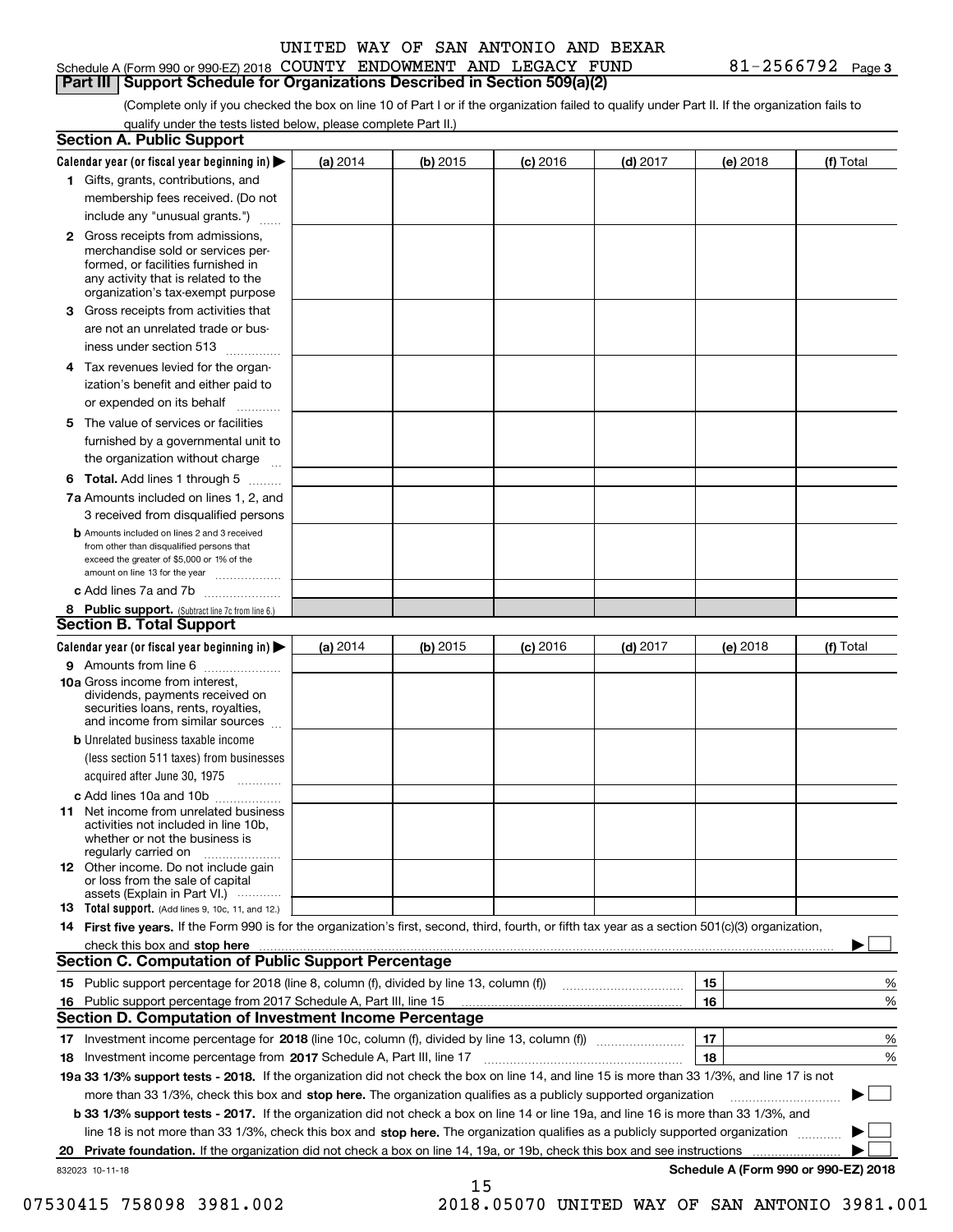## **Part IV Supporting Organizations**

(Complete only if you checked a box in line 12 on Part I. If you checked 12a of Part I, complete Sections A and B. If you checked 12b of Part I, complete Sections A and C. If you checked 12c of Part I, complete Sections A, D, and E. If you checked 12d of Part I, complete Sections A and D, and complete Part V.)

### **Section A. All Supporting Organizations**

- **1** Are all of the organization's supported organizations listed by name in the organization's governing documents? If "No," describe in **Part VI** how the supported organizations are designated. If designated by *class or purpose, describe the designation. If historic and continuing relationship, explain.*
- **2** Did the organization have any supported organization that does not have an IRS determination of status under section 509(a)(1) or (2)? If "Yes," explain in Part VI how the organization determined that the supported *organization was described in section 509(a)(1) or (2).*
- **3a** Did the organization have a supported organization described in section 501(c)(4), (5), or (6)? If "Yes," answer *(b) and (c) below.*
- **b** Did the organization confirm that each supported organization qualified under section 501(c)(4), (5), or (6) and satisfied the public support tests under section 509(a)(2)? If "Yes," describe in **Part VI** when and how the *organization made the determination.*
- **c**Did the organization ensure that all support to such organizations was used exclusively for section 170(c)(2)(B) purposes? If "Yes," explain in **Part VI** what controls the organization put in place to ensure such use.
- **4a***If* Was any supported organization not organized in the United States ("foreign supported organization")? *"Yes," and if you checked 12a or 12b in Part I, answer (b) and (c) below.*
- **b** Did the organization have ultimate control and discretion in deciding whether to make grants to the foreign supported organization? If "Yes," describe in **Part VI** how the organization had such control and discretion *despite being controlled or supervised by or in connection with its supported organizations.*
- **c** Did the organization support any foreign supported organization that does not have an IRS determination under sections 501(c)(3) and 509(a)(1) or (2)? If "Yes," explain in **Part VI** what controls the organization used *to ensure that all support to the foreign supported organization was used exclusively for section 170(c)(2)(B) purposes.*
- **5a** Did the organization add, substitute, or remove any supported organizations during the tax year? If "Yes," answer (b) and (c) below (if applicable). Also, provide detail in **Part VI,** including (i) the names and EIN *numbers of the supported organizations added, substituted, or removed; (ii) the reasons for each such action; (iii) the authority under the organization's organizing document authorizing such action; and (iv) how the action was accomplished (such as by amendment to the organizing document).*
- **b** Type I or Type II only. Was any added or substituted supported organization part of a class already designated in the organization's organizing document?
- **cSubstitutions only.**  Was the substitution the result of an event beyond the organization's control?
- **6** Did the organization provide support (whether in the form of grants or the provision of services or facilities) to **Part VI.** *If "Yes," provide detail in* support or benefit one or more of the filing organization's supported organizations? anyone other than (i) its supported organizations, (ii) individuals that are part of the charitable class benefited by one or more of its supported organizations, or (iii) other supporting organizations that also
- **7**Did the organization provide a grant, loan, compensation, or other similar payment to a substantial contributor *If "Yes," complete Part I of Schedule L (Form 990 or 990-EZ).* regard to a substantial contributor? (as defined in section 4958(c)(3)(C)), a family member of a substantial contributor, or a 35% controlled entity with
- **8** Did the organization make a loan to a disqualified person (as defined in section 4958) not described in line 7? *If "Yes," complete Part I of Schedule L (Form 990 or 990-EZ).*
- **9a** Was the organization controlled directly or indirectly at any time during the tax year by one or more in section 509(a)(1) or (2))? If "Yes," *provide detail in* <code>Part VI.</code> disqualified persons as defined in section 4946 (other than foundation managers and organizations described
- **b**the supporting organization had an interest? If "Yes," provide detail in P**art VI**. Did one or more disqualified persons (as defined in line 9a) hold a controlling interest in any entity in which
- **c**Did a disqualified person (as defined in line 9a) have an ownership interest in, or derive any personal benefit from, assets in which the supporting organization also had an interest? If "Yes," provide detail in P**art VI.**
- **10a** Was the organization subject to the excess business holdings rules of section 4943 because of section supporting organizations)? If "Yes," answer 10b below. 4943(f) (regarding certain Type II supporting organizations, and all Type III non-functionally integrated
- **b** Did the organization have any excess business holdings in the tax year? (Use Schedule C, Form 4720, to *determine whether the organization had excess business holdings.)*

16

832024 10-11-18

**4c5a 5b5c6789a 9b9c10a10b**X X X X X X X X

**Schedule A (Form 990 or 990-EZ) 2018**

07530415 758098 3981.002 2018.05070 UNITED WAY OF SAN ANTONIO 3981.001

**1**

**2**

**3a**

**3b**

**3c**

**4a**

**4b**

**Yes**

X

**No**

X

X

X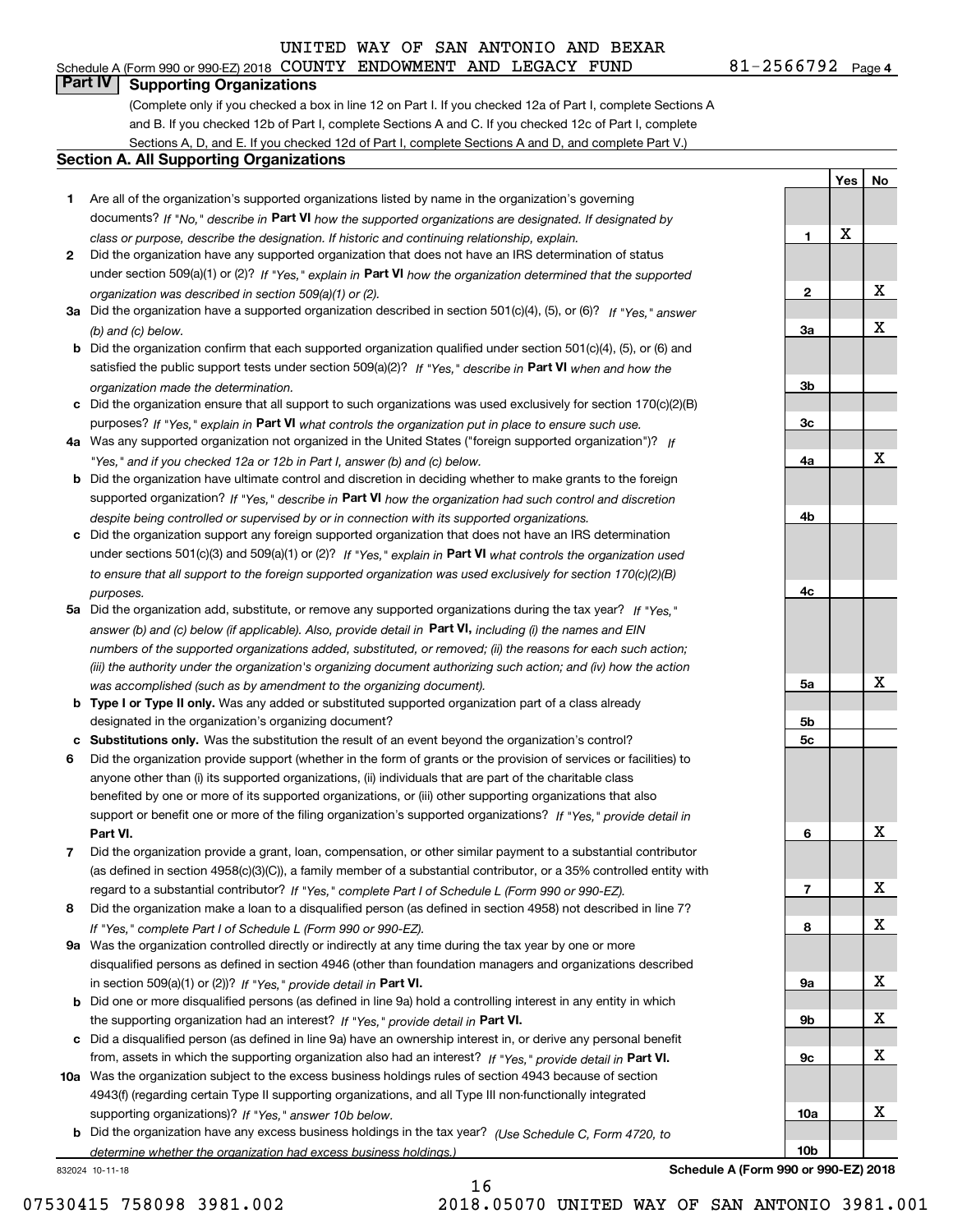**5** Schedule A (Form 990 or 990-EZ) 2018 COUN'I'Y ENDOWMEN'I' AND LEGACY F'UND 8 L – Z 5 6 6 7 9 Z Page COUNTY ENDOWMENT AND LEGACY FUND 81-2566792

|    | Part IV<br><b>Supporting Organizations (continued)</b>                                                                                                                                        |                 |     |             |
|----|-----------------------------------------------------------------------------------------------------------------------------------------------------------------------------------------------|-----------------|-----|-------------|
|    |                                                                                                                                                                                               |                 | Yes | No          |
| 11 | Has the organization accepted a gift or contribution from any of the following persons?                                                                                                       |                 |     |             |
|    | a A person who directly or indirectly controls, either alone or together with persons described in (b) and (c)                                                                                |                 |     |             |
|    | below, the governing body of a supported organization?                                                                                                                                        | 11a             |     | х           |
|    | <b>b</b> A family member of a person described in (a) above?                                                                                                                                  | 11 <sub>b</sub> |     | Χ           |
|    |                                                                                                                                                                                               | 11c             |     | X           |
|    | c A 35% controlled entity of a person described in (a) or (b) above? If "Yes" to a, b, or c, provide detail in Part VI.<br><b>Section B. Type I Supporting Organizations</b>                  |                 |     |             |
|    |                                                                                                                                                                                               |                 |     |             |
|    |                                                                                                                                                                                               |                 | Yes | No          |
| 1. | Did the directors, trustees, or membership of one or more supported organizations have the power to                                                                                           |                 |     |             |
|    | regularly appoint or elect at least a majority of the organization's directors or trustees at all times during the                                                                            |                 |     |             |
|    | tax year? If "No," describe in Part VI how the supported organization(s) effectively operated, supervised, or                                                                                 |                 |     |             |
|    | controlled the organization's activities. If the organization had more than one supported organization,                                                                                       |                 |     |             |
|    | describe how the powers to appoint and/or remove directors or trustees were allocated among the supported                                                                                     |                 |     |             |
|    | organizations and what conditions or restrictions, if any, applied to such powers during the tax year.                                                                                        | 1               | X   |             |
| 2  | Did the organization operate for the benefit of any supported organization other than the supported                                                                                           |                 |     |             |
|    | organization(s) that operated, supervised, or controlled the supporting organization? If "Yes," explain in                                                                                    |                 |     |             |
|    | Part VI how providing such benefit carried out the purposes of the supported organization(s) that operated,                                                                                   |                 |     |             |
|    | supervised, or controlled the supporting organization.                                                                                                                                        | 2               |     | $\mathbf X$ |
|    | <b>Section C. Type II Supporting Organizations</b>                                                                                                                                            |                 |     |             |
|    |                                                                                                                                                                                               |                 | Yes | No          |
| 1. | Were a majority of the organization's directors or trustees during the tax year also a majority of the directors                                                                              |                 |     |             |
|    | or trustees of each of the organization's supported organization(s)? If "No," describe in Part VI how control                                                                                 |                 |     |             |
|    | or management of the supporting organization was vested in the same persons that controlled or managed                                                                                        |                 |     |             |
|    | the supported organization(s).                                                                                                                                                                | 1               |     |             |
|    | <b>Section D. All Type III Supporting Organizations</b>                                                                                                                                       |                 |     |             |
|    |                                                                                                                                                                                               |                 | Yes | No          |
| 1  | Did the organization provide to each of its supported organizations, by the last day of the fifth month of the                                                                                |                 |     |             |
|    |                                                                                                                                                                                               |                 |     |             |
|    | organization's tax year, (i) a written notice describing the type and amount of support provided during the prior tax                                                                         |                 |     |             |
|    | year, (ii) a copy of the Form 990 that was most recently filed as of the date of notification, and (iii) copies of the                                                                        |                 |     |             |
|    | organization's governing documents in effect on the date of notification, to the extent not previously provided?                                                                              | 1               |     |             |
| 2  | Were any of the organization's officers, directors, or trustees either (i) appointed or elected by the supported                                                                              |                 |     |             |
|    | organization(s) or (ii) serving on the governing body of a supported organization? If "No," explain in Part VI how                                                                            |                 |     |             |
|    | the organization maintained a close and continuous working relationship with the supported organization(s).                                                                                   | 2               |     |             |
| 3  | By reason of the relationship described in (2), did the organization's supported organizations have a                                                                                         |                 |     |             |
|    | significant voice in the organization's investment policies and in directing the use of the organization's                                                                                    |                 |     |             |
|    | income or assets at all times during the tax year? If "Yes," describe in Part VI the role the organization's                                                                                  |                 |     |             |
|    | supported organizations played in this regard.                                                                                                                                                | 3               |     |             |
|    | Section E. Type III Functionally Integrated Supporting Organizations                                                                                                                          |                 |     |             |
| 1  | Check the box next to the method that the organization used to satisfy the Integral Part Test during the year (see instructions).                                                             |                 |     |             |
| a  | The organization satisfied the Activities Test. Complete line 2 below.                                                                                                                        |                 |     |             |
| b  | The organization is the parent of each of its supported organizations. Complete line 3 below.                                                                                                 |                 |     |             |
| c  | The organization supported a governmental entity. Describe in Part VI how you supported a government entity (see instructions),                                                               |                 |     |             |
| 2  | Activities Test. Answer (a) and (b) below.                                                                                                                                                    |                 | Yes | No          |
| а  | Did substantially all of the organization's activities during the tax year directly further the exempt purposes of                                                                            |                 |     |             |
|    | the supported organization(s) to which the organization was responsive? If "Yes," then in Part VI identify                                                                                    |                 |     |             |
|    | those supported organizations and explain how these activities directly furthered their exempt purposes,                                                                                      |                 |     |             |
|    | how the organization was responsive to those supported organizations, and how the organization determined                                                                                     |                 |     |             |
|    |                                                                                                                                                                                               | 2a              |     |             |
| b  | that these activities constituted substantially all of its activities.<br>Did the activities described in (a) constitute activities that, but for the organization's involvement, one or more |                 |     |             |
|    |                                                                                                                                                                                               |                 |     |             |
|    | of the organization's supported organization(s) would have been engaged in? If "Yes," explain in Part VI the                                                                                  |                 |     |             |
|    | reasons for the organization's position that its supported organization(s) would have engaged in these                                                                                        |                 |     |             |
|    | activities but for the organization's involvement.                                                                                                                                            | 2b              |     |             |
| 3  | Parent of Supported Organizations. Answer (a) and (b) below.                                                                                                                                  |                 |     |             |
| а  | Did the organization have the power to regularly appoint or elect a majority of the officers, directors, or                                                                                   |                 |     |             |
|    | trustees of each of the supported organizations? Provide details in Part VI.                                                                                                                  | За              |     |             |
|    | <b>b</b> Did the organization exercise a substantial degree of direction over the policies, programs, and activities of each                                                                  |                 |     |             |
|    | of its supported organizations? If "Yes," describe in Part VI the role played by the organization in this regard                                                                              | Зb              |     |             |
|    | Schedule A (Form 990 or 990-EZ) 2018<br>832025 10-11-18                                                                                                                                       |                 |     |             |

17

07530415 758098 3981.002 2018.05070 UNITED WAY OF SAN ANTONIO 3981.001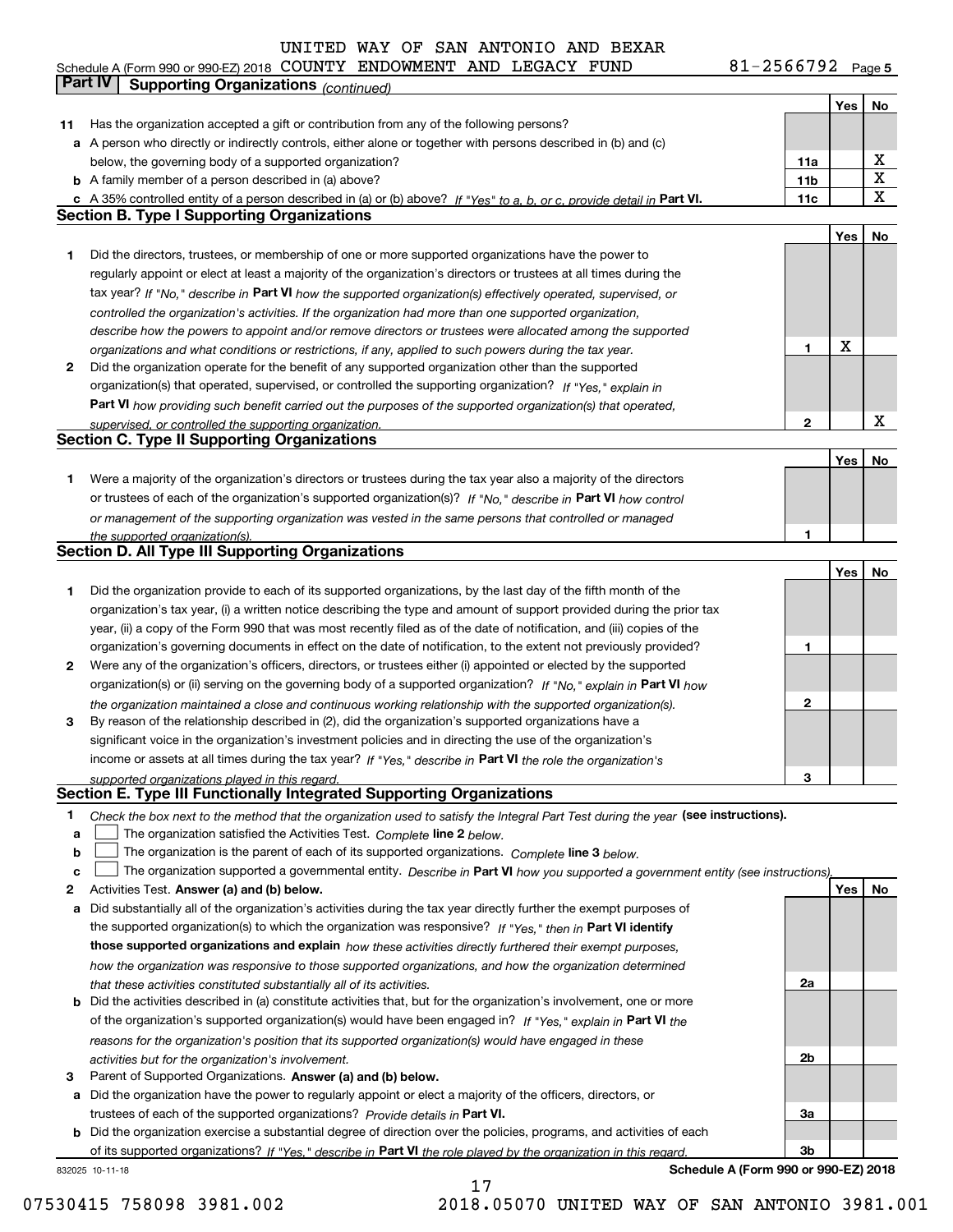### **1**1 Check here if the organization satisfied the Integral Part Test as a qualifying trust on Nov. 20, 1970 (explain in Part VI.) See instructions. All other Type III non-functionally integrated supporting organizations must complete Sections A through E. **Part V Type III Non-Functionally Integrated 509(a)(3) Supporting Organizations**

|    | Section A - Adjusted Net Income                                                                                                   |                | (A) Prior Year | (B) Current Year<br>(optional) |
|----|-----------------------------------------------------------------------------------------------------------------------------------|----------------|----------------|--------------------------------|
| 1  | Net short-term capital gain                                                                                                       | 1              |                |                                |
| 2  | Recoveries of prior year distributions                                                                                            | $\mathbf{2}$   |                |                                |
| 3  | Other gross income (see instructions)                                                                                             | 3              |                |                                |
| 4  | Add lines 1 through 3                                                                                                             | 4              |                |                                |
| 5  | Depreciation and depletion                                                                                                        | 5              |                |                                |
| 6  | Portion of operating expenses paid or incurred for production or                                                                  |                |                |                                |
|    | collection of gross income or for management, conservation, or                                                                    |                |                |                                |
|    | maintenance of property held for production of income (see instructions)                                                          | 6              |                |                                |
| 7  | Other expenses (see instructions)                                                                                                 | $\overline{7}$ |                |                                |
| 8  | Adjusted Net Income (subtract lines 5, 6, and 7 from line 4)                                                                      | 8              |                |                                |
|    | Section B - Minimum Asset Amount                                                                                                  |                | (A) Prior Year | (B) Current Year<br>(optional) |
| 1. | Aggregate fair market value of all non-exempt-use assets (see                                                                     |                |                |                                |
|    | instructions for short tax year or assets held for part of year):                                                                 |                |                |                                |
|    | <b>a</b> Average monthly value of securities                                                                                      | 1a             |                |                                |
|    | <b>b</b> Average monthly cash balances                                                                                            | 1b             |                |                                |
|    | c Fair market value of other non-exempt-use assets                                                                                | 1c             |                |                                |
|    | d Total (add lines 1a, 1b, and 1c)                                                                                                | 1d             |                |                                |
|    | <b>e</b> Discount claimed for blockage or other                                                                                   |                |                |                                |
|    | factors (explain in detail in Part VI):                                                                                           |                |                |                                |
| 2  | Acquisition indebtedness applicable to non-exempt-use assets                                                                      | $\mathbf{2}$   |                |                                |
| з  | Subtract line 2 from line 1d                                                                                                      | 3              |                |                                |
| 4  | Cash deemed held for exempt use. Enter 1-1/2% of line 3 (for greater amount,                                                      |                |                |                                |
|    | see instructions)                                                                                                                 | 4              |                |                                |
| 5  | Net value of non-exempt-use assets (subtract line 4 from line 3)                                                                  | 5              |                |                                |
| 6  | Multiply line 5 by .035                                                                                                           | 6              |                |                                |
| 7  | Recoveries of prior-year distributions                                                                                            | $\overline{7}$ |                |                                |
| 8  | Minimum Asset Amount (add line 7 to line 6)                                                                                       | 8              |                |                                |
|    | <b>Section C - Distributable Amount</b>                                                                                           |                |                | <b>Current Year</b>            |
| 1. | Adjusted net income for prior year (from Section A, line 8, Column A)                                                             | 1              |                |                                |
| 2  | Enter 85% of line 1                                                                                                               | $\mathbf{2}$   |                |                                |
| З  | Minimum asset amount for prior year (from Section B, line 8, Column A)                                                            | 3              |                |                                |
| 4  | Enter greater of line 2 or line 3                                                                                                 | 4              |                |                                |
| 5  | Income tax imposed in prior year                                                                                                  | 5              |                |                                |
| 6  | <b>Distributable Amount.</b> Subtract line 5 from line 4, unless subject to                                                       |                |                |                                |
|    | emergency temporary reduction (see instructions)                                                                                  | 6              |                |                                |
| 7  | Check here if the current year is the organization's first as a non-functionally integrated Type III supporting organization (see |                |                |                                |

instructions).

**Schedule A (Form 990 or 990-EZ) 2018**

832026 10-11-18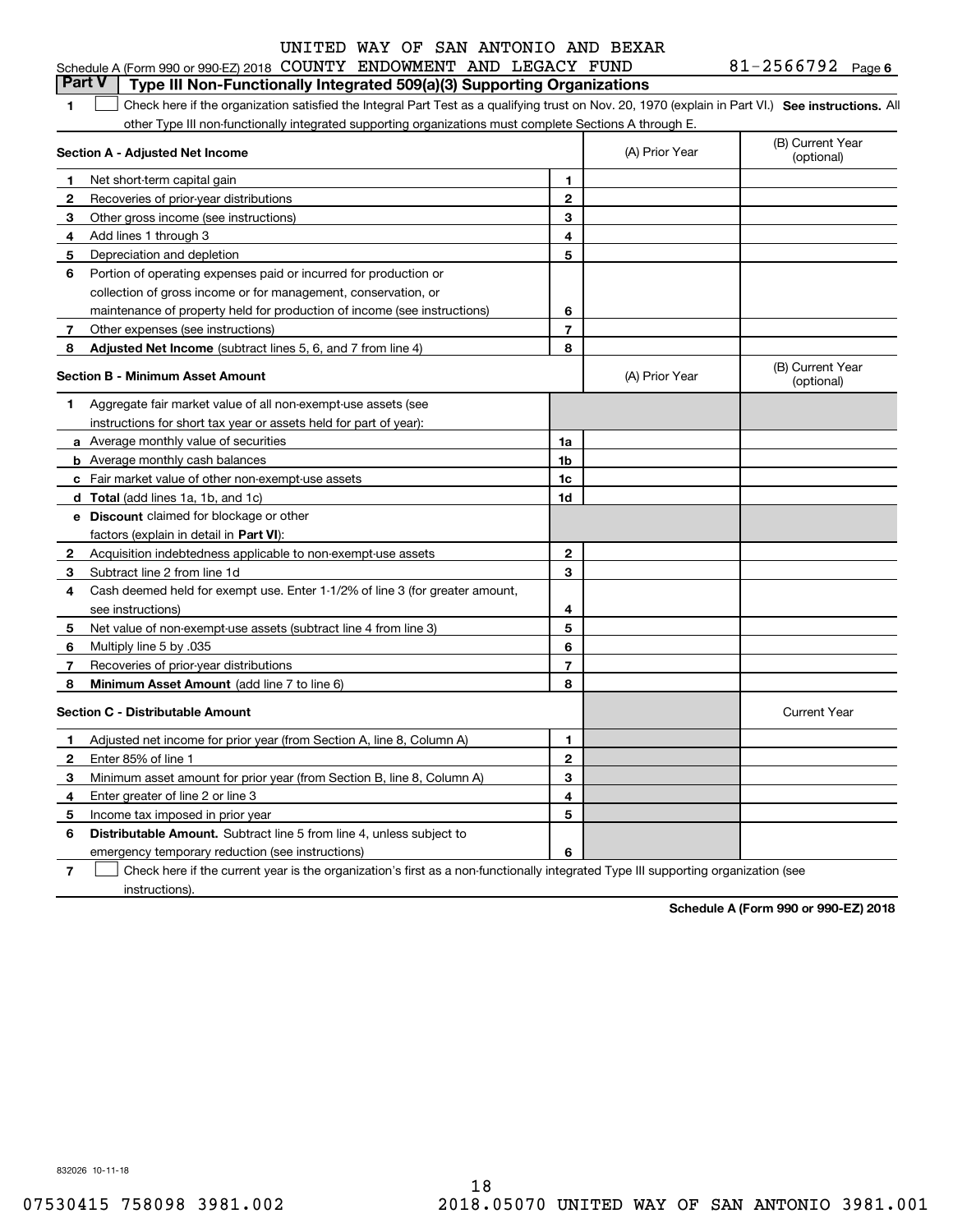|               | Schedule A (Form 990 or 990-EZ) 2018 COUNTY ENDOWMENT AND LEGACY FUND                      |                             |                                    | 81-2566792 Page 7             |
|---------------|--------------------------------------------------------------------------------------------|-----------------------------|------------------------------------|-------------------------------|
| <b>Part V</b> | Type III Non-Functionally Integrated 509(a)(3) Supporting Organizations                    |                             | (continued)                        |                               |
|               | <b>Section D - Distributions</b>                                                           |                             |                                    | <b>Current Year</b>           |
| 1             | Amounts paid to supported organizations to accomplish exempt purposes                      |                             |                                    |                               |
| 2             | Amounts paid to perform activity that directly furthers exempt purposes of supported       |                             |                                    |                               |
|               | organizations, in excess of income from activity                                           |                             |                                    |                               |
| 3             | Administrative expenses paid to accomplish exempt purposes of supported organizations      |                             |                                    |                               |
| 4             | Amounts paid to acquire exempt-use assets                                                  |                             |                                    |                               |
| 5             | Qualified set-aside amounts (prior IRS approval required)                                  |                             |                                    |                               |
| 6             | Other distributions (describe in Part VI). See instructions.                               |                             |                                    |                               |
| 7             | Total annual distributions. Add lines 1 through 6.                                         |                             |                                    |                               |
| 8             | Distributions to attentive supported organizations to which the organization is responsive |                             |                                    |                               |
|               | (provide details in Part VI). See instructions.                                            |                             |                                    |                               |
| 9             | Distributable amount for 2018 from Section C, line 6                                       |                             |                                    |                               |
| 10            | Line 8 amount divided by line 9 amount                                                     |                             |                                    |                               |
|               |                                                                                            | (i)                         | (iii)<br><b>Underdistributions</b> | (iii)<br><b>Distributable</b> |
|               | <b>Section E - Distribution Allocations</b> (see instructions)                             | <b>Excess Distributions</b> | Pre-2018                           | Amount for 2018               |
|               |                                                                                            |                             |                                    |                               |
| 1             | Distributable amount for 2018 from Section C, line 6                                       |                             |                                    |                               |
| 2             | Underdistributions, if any, for years prior to 2018 (reason-                               |                             |                                    |                               |
|               | able cause required-explain in Part VI). See instructions.                                 |                             |                                    |                               |
| 3             | Excess distributions carryover, if any, to 2018                                            |                             |                                    |                               |
|               | <b>a</b> From 2013                                                                         |                             |                                    |                               |
|               | $b$ From 2014                                                                              |                             |                                    |                               |
|               | $c$ From 2015                                                                              |                             |                                    |                               |
|               | d From 2016                                                                                |                             |                                    |                               |
|               | e From 2017                                                                                |                             |                                    |                               |
|               | f Total of lines 3a through e                                                              |                             |                                    |                               |
|               | g Applied to underdistributions of prior years                                             |                             |                                    |                               |
|               | <b>h</b> Applied to 2018 distributable amount                                              |                             |                                    |                               |
|               | Carryover from 2013 not applied (see instructions)                                         |                             |                                    |                               |
|               | Remainder. Subtract lines 3g, 3h, and 3i from 3f.                                          |                             |                                    |                               |
| 4             | Distributions for 2018 from Section D.                                                     |                             |                                    |                               |
|               | line $7:$<br>\$                                                                            |                             |                                    |                               |
|               | a Applied to underdistributions of prior years                                             |                             |                                    |                               |
|               | <b>b</b> Applied to 2018 distributable amount                                              |                             |                                    |                               |
|               | <b>c</b> Remainder. Subtract lines 4a and 4b from 4.                                       |                             |                                    |                               |
|               | Remaining underdistributions for years prior to 2018, if                                   |                             |                                    |                               |
|               | any. Subtract lines 3g and 4a from line 2. For result greater                              |                             |                                    |                               |
|               | than zero, explain in Part VI. See instructions.                                           |                             |                                    |                               |
| 6             | Remaining underdistributions for 2018. Subtract lines 3h                                   |                             |                                    |                               |
|               | and 4b from line 1. For result greater than zero, explain in                               |                             |                                    |                               |
|               | Part VI. See instructions.                                                                 |                             |                                    |                               |
| 7             | Excess distributions carryover to 2019. Add lines 3j                                       |                             |                                    |                               |
|               | and 4c.                                                                                    |                             |                                    |                               |
| 8             | Breakdown of line 7:                                                                       |                             |                                    |                               |
|               | a Excess from 2014                                                                         |                             |                                    |                               |
|               | <b>b</b> Excess from 2015                                                                  |                             |                                    |                               |
|               | c Excess from 2016                                                                         |                             |                                    |                               |
|               | d Excess from 2017                                                                         |                             |                                    |                               |
|               | e Excess from 2018                                                                         |                             |                                    |                               |

**Schedule A (Form 990 or 990-EZ) 2018**

832027 10-11-18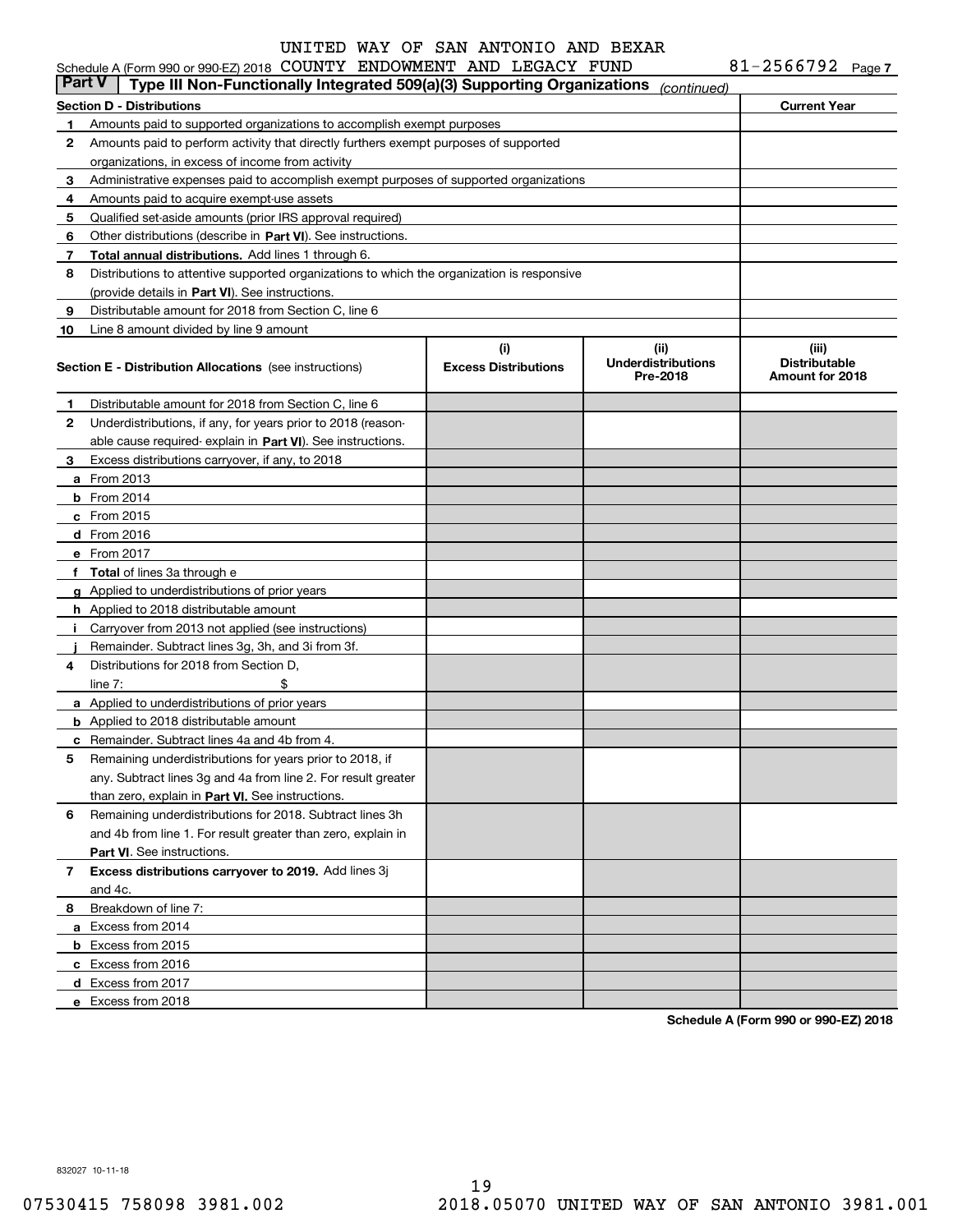### Schedule A (Form 990 or 990-EZ) 2018 Page COUNTY ENDOWMENT AND LEGACY FUND UNITED WAY OF SAN ANTONIO AND BEXAR

**8**81-2566792

Part VI | Supplemental Information. Provide the explanations required by Part II, line 10; Part II, line 17a or 17b; Part III, line 12; Part IV, Section A, lines 1, 2, 3b, 3c, 4b, 4c, 5a, 6, 9a, 9b, 9c, 11a, 11b, and 11c; Part IV, Section B, lines 1 and 2; Part IV, Section C, line 1; Part IV, Section D, lines 2 and 3; Part IV, Section E, lines 1c, 2a, 2b, 3a, and 3b; Part V, line 1; Part V, Section B, line 1e; Part V, Section D, lines 5, 6, and 8; and Part V, Section E, lines 2, 5, and 6. Also complete this part for any additional information. (See instructions.)

### SCHEDULE A, PART I, LINE 12G, COLUMN(I)

### UNITED WAY OF SAN ANTONIO AND BEXAR COUNTY

832028 10-11-18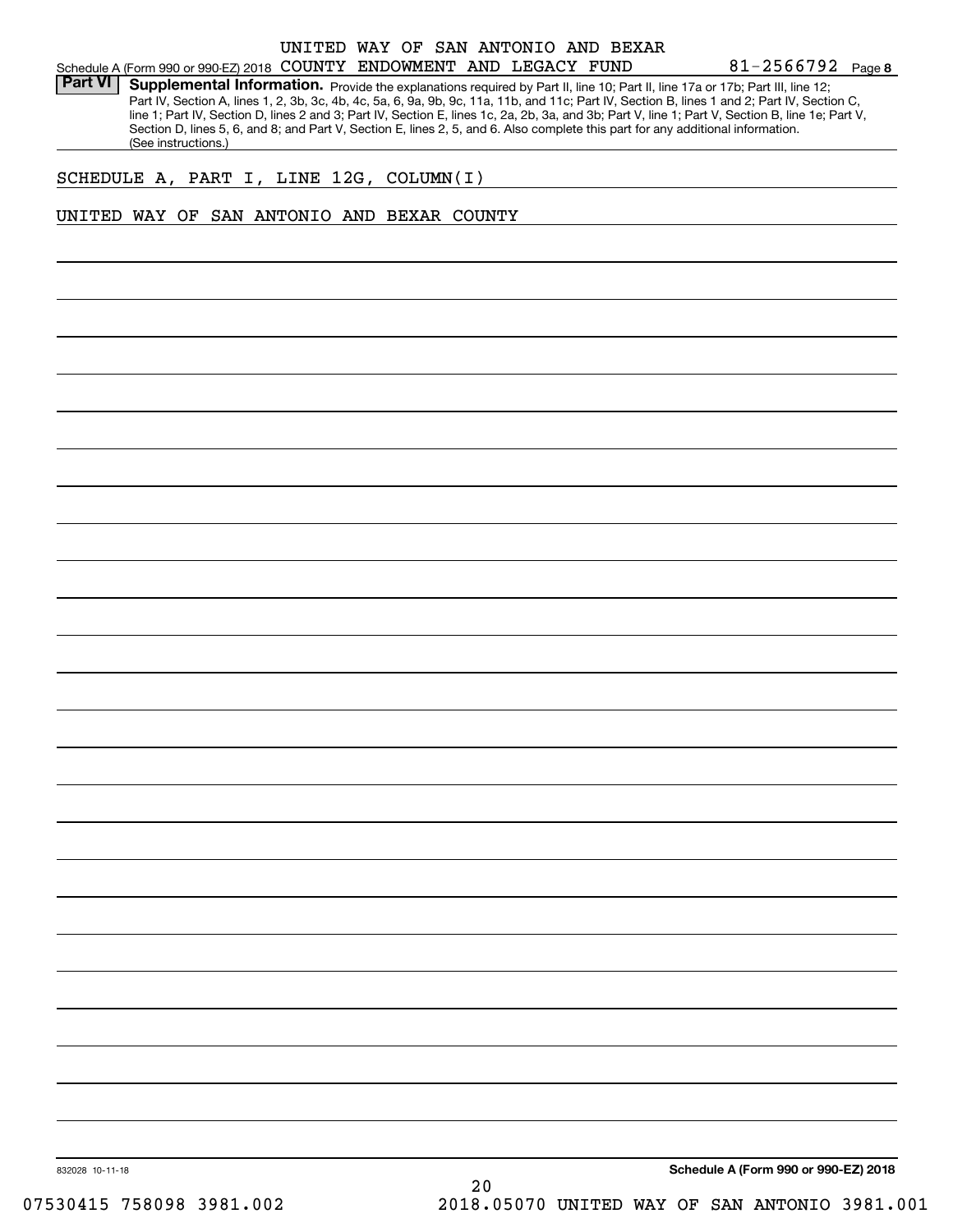| <b>Supplemental Financial Statements</b><br><b>SCHEDULE D</b> |                                                                                                                                                    |                               |                                                                                                                                                                                                                                |                     |                                                    | OMB No. 1545-0047 |                                                    |                                                     |     |
|---------------------------------------------------------------|----------------------------------------------------------------------------------------------------------------------------------------------------|-------------------------------|--------------------------------------------------------------------------------------------------------------------------------------------------------------------------------------------------------------------------------|---------------------|----------------------------------------------------|-------------------|----------------------------------------------------|-----------------------------------------------------|-----|
|                                                               | Complete if the organization answered "Yes" on Form 990,<br>(Form 990)<br>Part IV, line 6, 7, 8, 9, 10, 11a, 11b, 11c, 11d, 11e, 11f, 12a, or 12b. |                               |                                                                                                                                                                                                                                |                     |                                                    |                   |                                                    |                                                     |     |
|                                                               | Department of the Treasury                                                                                                                         |                               |                                                                                                                                                                                                                                | Attach to Form 990. |                                                    |                   |                                                    | <b>Open to Public</b><br>Inspection                 |     |
|                                                               | Internal Revenue Service                                                                                                                           |                               | Go to www.irs.gov/Form990 for instructions and the latest information.<br>UNITED WAY OF SAN ANTONIO AND BEXAR                                                                                                                  |                     |                                                    |                   |                                                    |                                                     |     |
|                                                               | Name of the organization                                                                                                                           |                               | COUNTY ENDOWMENT AND LEGACY FUND                                                                                                                                                                                               |                     |                                                    |                   |                                                    | <b>Employer identification number</b><br>81-2566792 |     |
| Part I                                                        |                                                                                                                                                    |                               | Organizations Maintaining Donor Advised Funds or Other Similar Funds or Accounts. Complete if the                                                                                                                              |                     |                                                    |                   |                                                    |                                                     |     |
|                                                               |                                                                                                                                                    |                               | organization answered "Yes" on Form 990, Part IV, line 6.                                                                                                                                                                      |                     |                                                    |                   |                                                    |                                                     |     |
|                                                               |                                                                                                                                                    |                               |                                                                                                                                                                                                                                |                     | (a) Donor advised funds                            |                   |                                                    | (b) Funds and other accounts                        |     |
| 1                                                             |                                                                                                                                                    |                               |                                                                                                                                                                                                                                |                     |                                                    |                   |                                                    |                                                     |     |
| 2                                                             |                                                                                                                                                    |                               | Aggregate value of contributions to (during year)                                                                                                                                                                              |                     |                                                    |                   |                                                    |                                                     |     |
| з                                                             |                                                                                                                                                    |                               |                                                                                                                                                                                                                                |                     |                                                    |                   |                                                    |                                                     |     |
| 4                                                             |                                                                                                                                                    |                               |                                                                                                                                                                                                                                |                     |                                                    |                   |                                                    |                                                     |     |
|                                                               | Did the organization inform all donors and donor advisors in writing that the assets held in donor advised funds<br>5                              |                               |                                                                                                                                                                                                                                |                     |                                                    |                   |                                                    |                                                     |     |
| 6                                                             | Did the organization inform all grantees, donors, and donor advisors in writing that grant funds can be used only                                  |                               |                                                                                                                                                                                                                                |                     |                                                    |                   | Yes                                                | No                                                  |     |
|                                                               |                                                                                                                                                    |                               | for charitable purposes and not for the benefit of the donor or donor advisor, or for any other purpose conferring                                                                                                             |                     |                                                    |                   |                                                    |                                                     |     |
|                                                               | impermissible private benefit?                                                                                                                     |                               |                                                                                                                                                                                                                                |                     |                                                    |                   |                                                    | Yes                                                 | No. |
| Part II                                                       |                                                                                                                                                    |                               | Conservation Easements. Complete if the organization answered "Yes" on Form 990, Part IV, line 7.                                                                                                                              |                     |                                                    |                   |                                                    |                                                     |     |
| 1                                                             |                                                                                                                                                    |                               | Purpose(s) of conservation easements held by the organization (check all that apply).                                                                                                                                          |                     |                                                    |                   |                                                    |                                                     |     |
|                                                               |                                                                                                                                                    |                               | Preservation of land for public use (e.g., recreation or education)                                                                                                                                                            |                     | Preservation of a historically important land area |                   |                                                    |                                                     |     |
|                                                               |                                                                                                                                                    | Protection of natural habitat |                                                                                                                                                                                                                                |                     | Preservation of a certified historic structure     |                   |                                                    |                                                     |     |
|                                                               |                                                                                                                                                    | Preservation of open space    |                                                                                                                                                                                                                                |                     |                                                    |                   |                                                    |                                                     |     |
| 2                                                             |                                                                                                                                                    |                               | Complete lines 2a through 2d if the organization held a qualified conservation contribution in the form of a conservation easement on the last                                                                                 |                     |                                                    |                   |                                                    |                                                     |     |
|                                                               | day of the tax year.                                                                                                                               |                               |                                                                                                                                                                                                                                |                     |                                                    |                   |                                                    | Held at the End of the Tax Year                     |     |
|                                                               | Total number of conservation easements                                                                                                             |                               |                                                                                                                                                                                                                                |                     |                                                    |                   | 2a                                                 |                                                     |     |
| b                                                             |                                                                                                                                                    |                               |                                                                                                                                                                                                                                |                     |                                                    |                   | 2b                                                 |                                                     |     |
|                                                               |                                                                                                                                                    |                               | Number of conservation easements on a certified historic structure included in (a) manufacture included in (a)                                                                                                                 |                     |                                                    |                   | 2c                                                 |                                                     |     |
| d                                                             |                                                                                                                                                    |                               | Number of conservation easements included in (c) acquired after 7/25/06, and not on a historic structure                                                                                                                       |                     |                                                    |                   |                                                    |                                                     |     |
|                                                               |                                                                                                                                                    |                               | listed in the National Register [111] [12] The Mational Register [11] Mathematic Mathematic Mathematic Mathematic Mathematic Mathematic Mathematic Mathematic Mathematic Mathematic Mathematic Mathematic Mathematic Mathemati |                     |                                                    |                   | 2d                                                 |                                                     |     |
| 3                                                             |                                                                                                                                                    |                               | Number of conservation easements modified, transferred, released, extinguished, or terminated by the organization during the tax                                                                                               |                     |                                                    |                   |                                                    |                                                     |     |
|                                                               | $year \triangleright$                                                                                                                              |                               |                                                                                                                                                                                                                                |                     |                                                    |                   |                                                    |                                                     |     |
| 4                                                             |                                                                                                                                                    |                               | Number of states where property subject to conservation easement is located $\blacktriangleright$                                                                                                                              |                     |                                                    |                   |                                                    |                                                     |     |
| 5                                                             |                                                                                                                                                    |                               | Does the organization have a written policy regarding the periodic monitoring, inspection, handling of                                                                                                                         |                     |                                                    |                   |                                                    |                                                     |     |
| 6                                                             |                                                                                                                                                    |                               | violations, and enforcement of the conservation easements it holds?<br>Staff and volunteer hours devoted to monitoring, inspecting, handling of violations, and enforcing conservation easements during the year               |                     |                                                    |                   |                                                    | Yes                                                 | No  |
|                                                               |                                                                                                                                                    |                               |                                                                                                                                                                                                                                |                     |                                                    |                   |                                                    |                                                     |     |
| 7                                                             |                                                                                                                                                    |                               | Amount of expenses incurred in monitoring, inspecting, handling of violations, and enforcing conservation easements during the year                                                                                            |                     |                                                    |                   |                                                    |                                                     |     |
|                                                               | ▶ \$                                                                                                                                               |                               |                                                                                                                                                                                                                                |                     |                                                    |                   |                                                    |                                                     |     |
| 8                                                             |                                                                                                                                                    |                               | Does each conservation easement reported on line 2(d) above satisfy the requirements of section 170(h)(4)(B)(i)                                                                                                                |                     |                                                    |                   |                                                    |                                                     |     |
|                                                               |                                                                                                                                                    |                               |                                                                                                                                                                                                                                |                     |                                                    |                   |                                                    | Yes                                                 | No  |
| 9                                                             |                                                                                                                                                    |                               | In Part XIII, describe how the organization reports conservation easements in its revenue and expense statement, and balance sheet, and                                                                                        |                     |                                                    |                   |                                                    |                                                     |     |
|                                                               |                                                                                                                                                    |                               | include, if applicable, the text of the footnote to the organization's financial statements that describes the organization's accounting for                                                                                   |                     |                                                    |                   |                                                    |                                                     |     |
|                                                               | conservation easements.                                                                                                                            |                               |                                                                                                                                                                                                                                |                     |                                                    |                   |                                                    |                                                     |     |
|                                                               | Part III I                                                                                                                                         |                               | Organizations Maintaining Collections of Art, Historical Treasures, or Other Similar Assets.                                                                                                                                   |                     |                                                    |                   |                                                    |                                                     |     |
|                                                               |                                                                                                                                                    |                               | Complete if the organization answered "Yes" on Form 990, Part IV, line 8.                                                                                                                                                      |                     |                                                    |                   |                                                    |                                                     |     |
|                                                               |                                                                                                                                                    |                               | 1a If the organization elected, as permitted under SFAS 116 (ASC 958), not to report in its revenue statement and balance sheet works of art,                                                                                  |                     |                                                    |                   |                                                    |                                                     |     |
|                                                               |                                                                                                                                                    |                               | historical treasures, or other similar assets held for public exhibition, education, or research in furtherance of public service, provide, in Part XIII,                                                                      |                     |                                                    |                   |                                                    |                                                     |     |
|                                                               |                                                                                                                                                    |                               | the text of the footnote to its financial statements that describes these items.                                                                                                                                               |                     |                                                    |                   |                                                    |                                                     |     |
|                                                               |                                                                                                                                                    |                               | <b>b</b> If the organization elected, as permitted under SFAS 116 (ASC 958), to report in its revenue statement and balance sheet works of art, historical                                                                     |                     |                                                    |                   |                                                    |                                                     |     |
|                                                               |                                                                                                                                                    |                               | treasures, or other similar assets held for public exhibition, education, or research in furtherance of public service, provide the following amounts                                                                          |                     |                                                    |                   |                                                    |                                                     |     |
|                                                               | relating to these items:                                                                                                                           |                               |                                                                                                                                                                                                                                |                     |                                                    |                   |                                                    |                                                     |     |
|                                                               |                                                                                                                                                    |                               | (i) Revenue included on Form 990, Part VIII, line 1 [2000] [2010] Revenue included on Form 990, Part VIII, line 1                                                                                                              |                     |                                                    |                   |                                                    |                                                     |     |
|                                                               | (ii) Assets included in Form 990, Part X                                                                                                           |                               |                                                                                                                                                                                                                                |                     |                                                    |                   |                                                    | $\bullet$ \$                                        |     |
| 2                                                             |                                                                                                                                                    |                               | If the organization received or held works of art, historical treasures, or other similar assets for financial gain, provide                                                                                                   |                     |                                                    |                   |                                                    |                                                     |     |
|                                                               |                                                                                                                                                    |                               | the following amounts required to be reported under SFAS 116 (ASC 958) relating to these items:                                                                                                                                |                     |                                                    |                   |                                                    |                                                     |     |
|                                                               |                                                                                                                                                    |                               |                                                                                                                                                                                                                                |                     |                                                    |                   | $\blacktriangleright$ s<br>$\blacktriangleright$ s |                                                     |     |
|                                                               |                                                                                                                                                    |                               | LHA For Paperwork Reduction Act Notice, see the Instructions for Form 990.                                                                                                                                                     |                     |                                                    |                   |                                                    | Schedule D (Form 990) 2018                          |     |
|                                                               | 832051 10-29-18                                                                                                                                    |                               |                                                                                                                                                                                                                                |                     |                                                    |                   |                                                    |                                                     |     |
|                                                               |                                                                                                                                                    |                               |                                                                                                                                                                                                                                | 21                  |                                                    |                   |                                                    |                                                     |     |

| n 1 | o |  |  | ハドハワ |  |
|-----|---|--|--|------|--|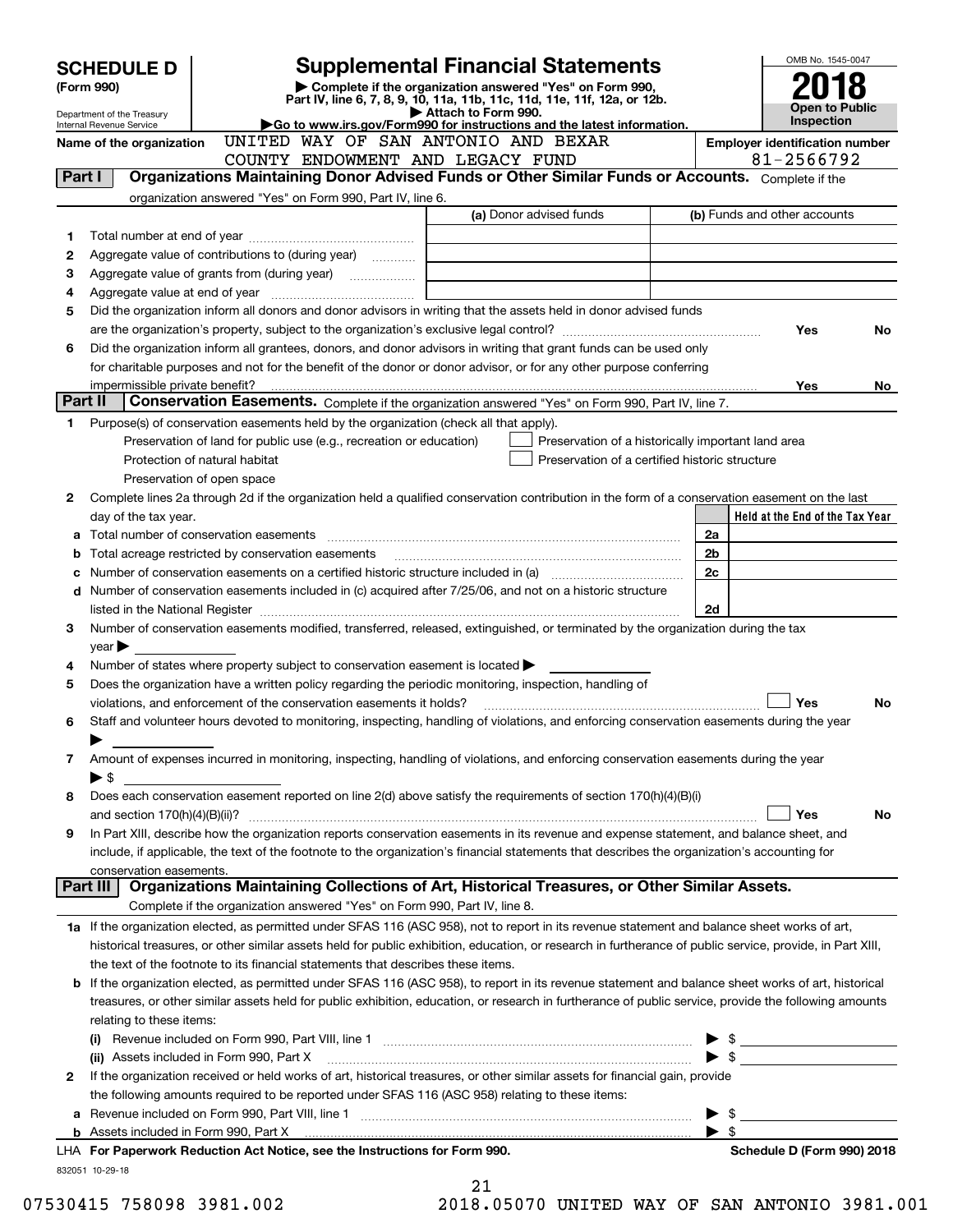|               |                                                                                                                                                                                                                                | UNITED WAY OF SAN ANTONIO AND BEXAR     |                |                                                                                                                                                                                                                               |                                 |              |                                            |           |
|---------------|--------------------------------------------------------------------------------------------------------------------------------------------------------------------------------------------------------------------------------|-----------------------------------------|----------------|-------------------------------------------------------------------------------------------------------------------------------------------------------------------------------------------------------------------------------|---------------------------------|--------------|--------------------------------------------|-----------|
|               | Schedule D (Form 990) 2018                                                                                                                                                                                                     | COUNTY ENDOWMENT AND LEGACY FUND        |                |                                                                                                                                                                                                                               |                                 |              | 81-2566792 $_{Page}$ 2                     |           |
|               | Part III   Organizations Maintaining Collections of Art, Historical Treasures, or Other Similar Assets (continued)                                                                                                             |                                         |                |                                                                                                                                                                                                                               |                                 |              |                                            |           |
| 3             | Using the organization's acquisition, accession, and other records, check any of the following that are a significant use of its collection items<br>(check all that apply):                                                   |                                         |                |                                                                                                                                                                                                                               |                                 |              |                                            |           |
| a             | Public exhibition                                                                                                                                                                                                              | d                                       |                | Loan or exchange programs                                                                                                                                                                                                     |                                 |              |                                            |           |
| b             | Scholarly research                                                                                                                                                                                                             |                                         |                | Other and the contract of the contract of the contract of the contract of the contract of the contract of the contract of the contract of the contract of the contract of the contract of the contract of the contract of the |                                 |              |                                            |           |
| c             | Preservation for future generations                                                                                                                                                                                            |                                         |                |                                                                                                                                                                                                                               |                                 |              |                                            |           |
| 4             | Provide a description of the organization's collections and explain how they further the organization's exempt purpose in Part XIII.                                                                                           |                                         |                |                                                                                                                                                                                                                               |                                 |              |                                            |           |
| 5             | During the year, did the organization solicit or receive donations of art, historical treasures, or other similar assets                                                                                                       |                                         |                |                                                                                                                                                                                                                               |                                 |              |                                            |           |
|               |                                                                                                                                                                                                                                |                                         |                |                                                                                                                                                                                                                               |                                 |              | Yes                                        | No        |
|               | <b>Part IV</b><br>Escrow and Custodial Arrangements. Complete if the organization answered "Yes" on Form 990, Part IV, line 9, or                                                                                              |                                         |                |                                                                                                                                                                                                                               |                                 |              |                                            |           |
|               | reported an amount on Form 990, Part X, line 21.                                                                                                                                                                               |                                         |                |                                                                                                                                                                                                                               |                                 |              |                                            |           |
|               | 1a Is the organization an agent, trustee, custodian or other intermediary for contributions or other assets not included                                                                                                       |                                         |                |                                                                                                                                                                                                                               |                                 |              |                                            |           |
|               |                                                                                                                                                                                                                                |                                         |                |                                                                                                                                                                                                                               |                                 |              | Yes                                        | No        |
|               | <b>b</b> If "Yes," explain the arrangement in Part XIII and complete the following table:                                                                                                                                      |                                         |                |                                                                                                                                                                                                                               |                                 |              |                                            |           |
|               |                                                                                                                                                                                                                                |                                         |                |                                                                                                                                                                                                                               |                                 |              | Amount                                     |           |
|               | c Beginning balance measurements and the state of the state of the state of the state of the state of the state of the state of the state of the state of the state of the state of the state of the state of the state of the |                                         |                |                                                                                                                                                                                                                               | 1c                              |              |                                            |           |
|               |                                                                                                                                                                                                                                |                                         |                |                                                                                                                                                                                                                               | 1d                              |              |                                            |           |
|               |                                                                                                                                                                                                                                |                                         |                |                                                                                                                                                                                                                               |                                 |              |                                            |           |
|               | e Distributions during the year manufactured and continuum and contract the year manufactured and contract the                                                                                                                 |                                         |                |                                                                                                                                                                                                                               | 1e                              |              |                                            |           |
| f             |                                                                                                                                                                                                                                |                                         |                |                                                                                                                                                                                                                               | 1f                              |              |                                            |           |
|               | 2a Did the organization include an amount on Form 990, Part X, line 21, for escrow or custodial account liability?                                                                                                             |                                         |                |                                                                                                                                                                                                                               |                                 |              | Yes                                        | No        |
| <b>Part V</b> | <b>b</b> If "Yes," explain the arrangement in Part XIII. Check here if the explanation has been provided on Part XIII<br>Endowment Funds. Complete if the organization answered "Yes" on Form 990, Part IV, line 10.           |                                         |                |                                                                                                                                                                                                                               |                                 |              |                                            |           |
|               |                                                                                                                                                                                                                                |                                         |                |                                                                                                                                                                                                                               |                                 |              |                                            |           |
|               |                                                                                                                                                                                                                                | (a) Current year                        | (b) Prior year | (c) Two years back                                                                                                                                                                                                            |                                 |              | (d) Three years back   (e) Four years back |           |
|               | 1a Beginning of year balance                                                                                                                                                                                                   | 11, 316, 415.                           | 9,441,155.     | 5,114,980.                                                                                                                                                                                                                    |                                 |              |                                            |           |
|               |                                                                                                                                                                                                                                | 5,847.                                  | 1,465,000.     | 3,917,500.                                                                                                                                                                                                                    |                                 | 5, 115, 000. |                                            |           |
|               | Net investment earnings, gains, and losses                                                                                                                                                                                     | 660,097.                                | 410,260.       | 408,675.                                                                                                                                                                                                                      |                                 | $-20.$       |                                            |           |
|               |                                                                                                                                                                                                                                |                                         |                |                                                                                                                                                                                                                               |                                 |              |                                            |           |
|               | e Other expenditures for facilities                                                                                                                                                                                            |                                         |                |                                                                                                                                                                                                                               |                                 |              |                                            |           |
|               | and programs                                                                                                                                                                                                                   |                                         |                |                                                                                                                                                                                                                               |                                 |              |                                            |           |
|               |                                                                                                                                                                                                                                |                                         |                |                                                                                                                                                                                                                               |                                 |              |                                            |           |
| g             | End of year balance                                                                                                                                                                                                            | 11,982,359.                             | 11, 316, 415.  | 9,441,155.                                                                                                                                                                                                                    |                                 | 5, 114, 980. |                                            |           |
| 2             | Provide the estimated percentage of the current year end balance (line 1g, column (a)) held as:                                                                                                                                |                                         |                |                                                                                                                                                                                                                               |                                 |              |                                            |           |
|               | a Board designated or quasi-endowment >                                                                                                                                                                                        |                                         | ℅              |                                                                                                                                                                                                                               |                                 |              |                                            |           |
|               | Permanent endowment $\blacktriangleright$ 100.00                                                                                                                                                                               | %                                       |                |                                                                                                                                                                                                                               |                                 |              |                                            |           |
|               | c Temporarily restricted endowment $\blacktriangleright$                                                                                                                                                                       | %                                       |                |                                                                                                                                                                                                                               |                                 |              |                                            |           |
|               | The percentages on lines 2a, 2b, and 2c should equal 100%.                                                                                                                                                                     |                                         |                |                                                                                                                                                                                                                               |                                 |              |                                            |           |
|               | 3a Are there endowment funds not in the possession of the organization that are held and administered for the organization                                                                                                     |                                         |                |                                                                                                                                                                                                                               |                                 |              |                                            |           |
|               | by:                                                                                                                                                                                                                            |                                         |                |                                                                                                                                                                                                                               |                                 |              |                                            | Yes<br>No |
|               | (i)                                                                                                                                                                                                                            |                                         |                |                                                                                                                                                                                                                               |                                 |              | 3a(i)                                      | X         |
|               |                                                                                                                                                                                                                                |                                         |                |                                                                                                                                                                                                                               |                                 |              | 3a(ii)                                     | X         |
|               |                                                                                                                                                                                                                                |                                         |                |                                                                                                                                                                                                                               |                                 |              | 3b                                         |           |
|               | Describe in Part XIII the intended uses of the organization's endowment funds.                                                                                                                                                 |                                         |                |                                                                                                                                                                                                                               |                                 |              |                                            |           |
|               | Land, Buildings, and Equipment.<br><b>Part VI</b>                                                                                                                                                                              |                                         |                |                                                                                                                                                                                                                               |                                 |              |                                            |           |
|               | Complete if the organization answered "Yes" on Form 990, Part IV, line 11a. See Form 990, Part X, line 10.                                                                                                                     |                                         |                |                                                                                                                                                                                                                               |                                 |              |                                            |           |
|               |                                                                                                                                                                                                                                |                                         |                |                                                                                                                                                                                                                               |                                 |              |                                            |           |
|               | Description of property                                                                                                                                                                                                        | (a) Cost or other<br>basis (investment) |                | (b) Cost or other<br>basis (other)                                                                                                                                                                                            | (c) Accumulated<br>depreciation |              | (d) Book value                             |           |
|               |                                                                                                                                                                                                                                |                                         |                |                                                                                                                                                                                                                               |                                 |              |                                            |           |
|               |                                                                                                                                                                                                                                |                                         |                |                                                                                                                                                                                                                               |                                 |              |                                            |           |
|               |                                                                                                                                                                                                                                |                                         |                |                                                                                                                                                                                                                               |                                 |              |                                            |           |
|               |                                                                                                                                                                                                                                |                                         |                |                                                                                                                                                                                                                               |                                 |              |                                            |           |
|               |                                                                                                                                                                                                                                |                                         |                |                                                                                                                                                                                                                               |                                 |              |                                            |           |
|               |                                                                                                                                                                                                                                |                                         |                |                                                                                                                                                                                                                               |                                 |              |                                            |           |
|               |                                                                                                                                                                                                                                |                                         |                |                                                                                                                                                                                                                               |                                 |              |                                            | 0.        |
|               | Schedule D (Form 990) 2018                                                                                                                                                                                                     |                                         |                |                                                                                                                                                                                                                               |                                 |              |                                            |           |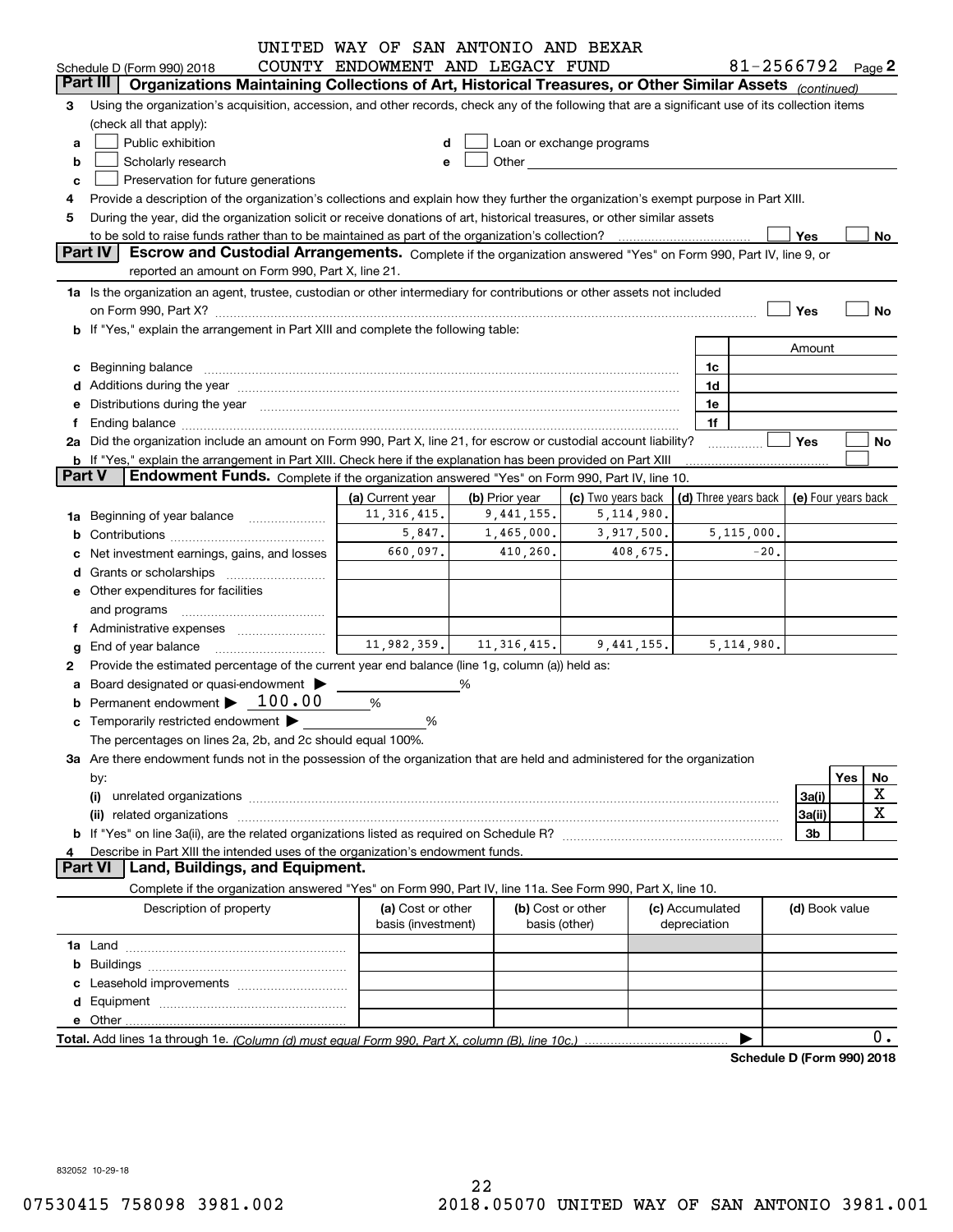## Schedule D (Form 990) 2018 COUNTY ENDOWMENT AND LEGACY FUND 81-2566792 <sub>Page</sub> 3<br>| **Part VII** | Investments - Other Securities. UNITED WAY OF SAN ANTONIO AND BEXAR

Complete if the organization answered "Yes" on Form 990, Part IV, line 11b. See Form 990, Part X, line 12.

| (a) Description of security or category (including name of security)                   | (b) Book value | (c) Method of valuation: Cost or end-of-year market value |
|----------------------------------------------------------------------------------------|----------------|-----------------------------------------------------------|
| (1) Financial derivatives                                                              |                |                                                           |
| (2) Closely-held equity interests                                                      |                |                                                           |
| $(3)$ Other                                                                            |                |                                                           |
| (A)                                                                                    |                |                                                           |
| (B)                                                                                    |                |                                                           |
| (C)                                                                                    |                |                                                           |
| (D)                                                                                    |                |                                                           |
| (E)                                                                                    |                |                                                           |
| (F)                                                                                    |                |                                                           |
| (G)                                                                                    |                |                                                           |
| (H)                                                                                    |                |                                                           |
| Total. (Col. (b) must equal Form 990, Part X, col. (B) line 12.) $\blacktriangleright$ |                |                                                           |

### **Part VIII Investments - Program Related.**

Complete if the organization answered "Yes" on Form 990, Part IV, line 11c. See Form 990, Part X, line 13.

| (a) Description of investment                                                          | (b) Book value | (c) Method of valuation: Cost or end-of-year market value |
|----------------------------------------------------------------------------------------|----------------|-----------------------------------------------------------|
| (1)                                                                                    |                |                                                           |
| (2)                                                                                    |                |                                                           |
| $\frac{1}{2}$                                                                          |                |                                                           |
| (4)                                                                                    |                |                                                           |
| $\frac{1}{2}$                                                                          |                |                                                           |
| (6)                                                                                    |                |                                                           |
| $\sqrt{(7)}$                                                                           |                |                                                           |
| (8)                                                                                    |                |                                                           |
| (9)                                                                                    |                |                                                           |
| Total. (Col. (b) must equal Form 990, Part X, col. (B) line 13.) $\blacktriangleright$ |                |                                                           |

### **Part IX Other Assets.**

Complete if the organization answered "Yes" on Form 990, Part IV, line 11d. See Form 990, Part X, line 15.

| (a) Description | (b) Book value |
|-----------------|----------------|
| (1)             |                |
| (2)             |                |
| $\frac{1}{2}$   |                |
| (4)             |                |
| $\frac{1}{2}$   |                |
| (6)             |                |
| $\frac{1}{2}$   |                |
| (8)             |                |
| (9)             |                |
|                 |                |

**Part X Other Liabilities.**

Complete if the organization answered "Yes" on Form 990, Part IV, line 11e or 11f. See Form 990, Part X, line 25.

| -1. | (a) Description of liability | (b) Book value |
|-----|------------------------------|----------------|
| (1) | Federal income taxes         |                |
| (2) |                              |                |
| (3) |                              |                |
| (4) |                              |                |
| (5) |                              |                |
| (6) |                              |                |
| (7) |                              |                |
| (8) |                              |                |
| (9) |                              |                |
|     | Total (O <sub>2</sub> )      |                |

**Total.**  *(Column (b) must equal Form 990, Part X, col. (B) line 25.)* . . . . . . . . . . . . . . . …. ▶

**2.** Liability for uncertain tax positions. In Part XIII, provide the text of the footnote to the organization's financial statements that reports the organization's liability for uncertain tax positions under FIN 48 (ASC 740). Check here if the text of the footnote has been provided in Part XIII  $~\boxed{\rm X}$ 

**Schedule D (Form 990) 2018**

832053 10-29-18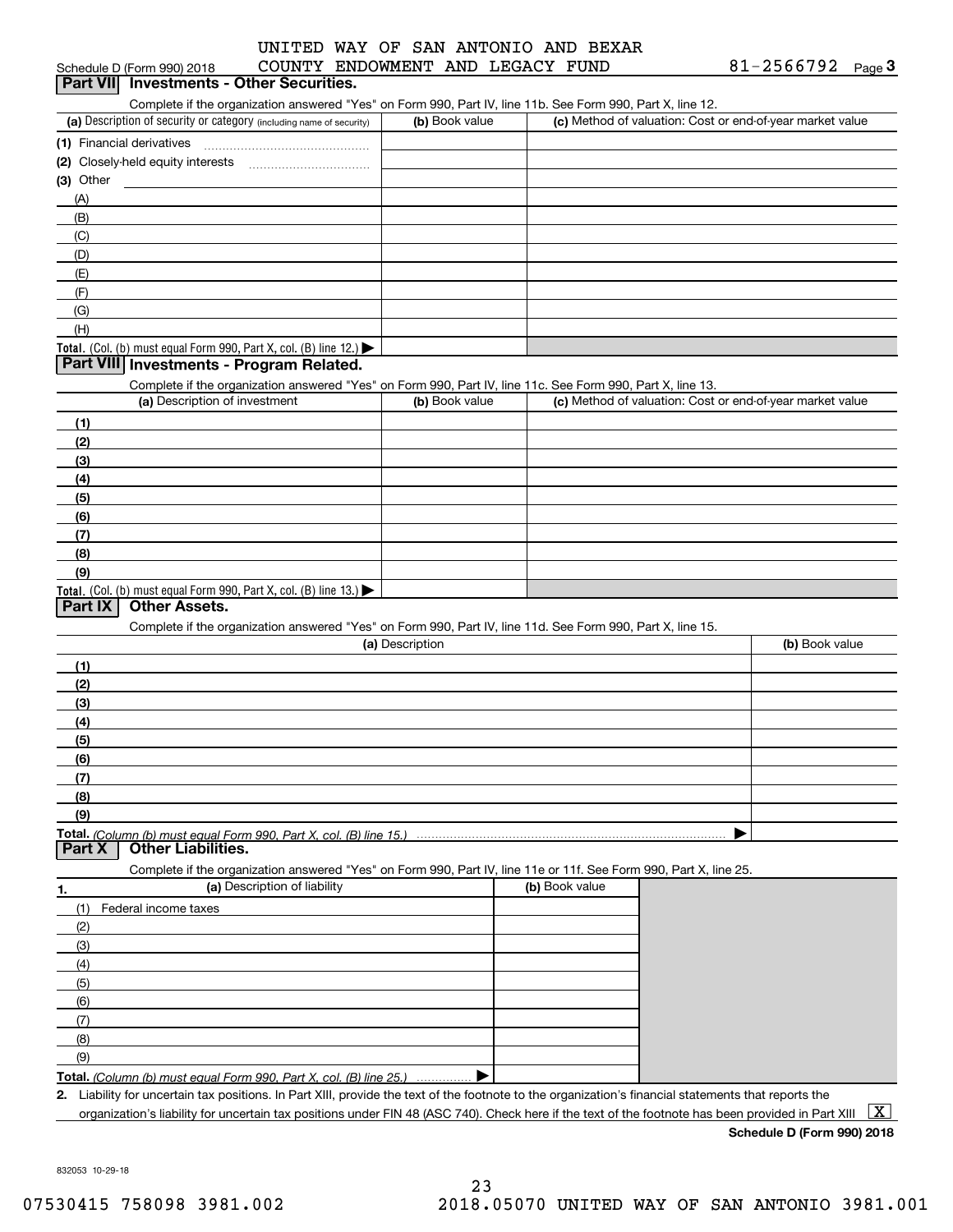|   | UNITED WAY OF SAN ANTONIO AND BEXAR                                                                                                                                                                                                  |                |                        |
|---|--------------------------------------------------------------------------------------------------------------------------------------------------------------------------------------------------------------------------------------|----------------|------------------------|
|   | COUNTY ENDOWMENT AND LEGACY FUND<br>Schedule D (Form 990) 2018                                                                                                                                                                       |                | 81-2566792 $_{Page}$ 4 |
|   | Reconciliation of Revenue per Audited Financial Statements With Revenue per Return.<br>Part XI                                                                                                                                       |                |                        |
|   | Complete if the organization answered "Yes" on Form 990, Part IV, line 12a.                                                                                                                                                          |                |                        |
| 1 | Total revenue, gains, and other support per audited financial statements                                                                                                                                                             |                | $\blacksquare$         |
| 2 | Amounts included on line 1 but not on Form 990, Part VIII, line 12:                                                                                                                                                                  |                |                        |
| a | Net unrealized gains (losses) on investments [11] matter contracts and the unrealized gains (losses) on investments                                                                                                                  | 2a             |                        |
| b |                                                                                                                                                                                                                                      | 2 <sub>b</sub> |                        |
|   |                                                                                                                                                                                                                                      | 2 <sub>c</sub> |                        |
| d |                                                                                                                                                                                                                                      | 2d             |                        |
| е | Add lines 2a through 2d                                                                                                                                                                                                              |                | <b>2e</b>              |
| 3 |                                                                                                                                                                                                                                      |                | 3                      |
| 4 | Amounts included on Form 990, Part VIII, line 12, but not on line 1:                                                                                                                                                                 |                |                        |
| a |                                                                                                                                                                                                                                      | 4а             |                        |
| b |                                                                                                                                                                                                                                      | 4b.            |                        |
|   | Add lines 4a and 4b                                                                                                                                                                                                                  |                | 4c                     |
| 5 |                                                                                                                                                                                                                                      |                |                        |
|   | Part XII   Reconciliation of Expenses per Audited Financial Statements With Expenses per Return.                                                                                                                                     |                |                        |
|   | Complete if the organization answered "Yes" on Form 990, Part IV, line 12a.                                                                                                                                                          |                |                        |
| 1 |                                                                                                                                                                                                                                      |                | $\blacksquare$         |
| 2 | Amounts included on line 1 but not on Form 990, Part IX, line 25:                                                                                                                                                                    |                |                        |
| a |                                                                                                                                                                                                                                      | 2a             |                        |
|   | Prior year adjustments www.communication.com/www.communication.com/www.com/                                                                                                                                                          | 2 <sub>b</sub> |                        |
|   | Other losses <b>with a contract the contract of the contract of the contract of the contract of the contract of the contract of the contract of the contract of the contract of the contract of the contract of the contract of </b> | 2c             |                        |
| d |                                                                                                                                                                                                                                      | 2d             |                        |
| е | Add lines 2a through 2d <b>contained a contained a contained a contained a contained a contained a contained a contained a contact a contact a contact a contact a contact a contact a contact a contact a contact a contact a c</b> |                | 2e                     |
| з |                                                                                                                                                                                                                                      |                | 3                      |
| 4 | Amounts included on Form 990, Part IX, line 25, but not on line 1:                                                                                                                                                                   |                |                        |
| a |                                                                                                                                                                                                                                      | 4a             |                        |
|   |                                                                                                                                                                                                                                      | 4 <sub>h</sub> |                        |
|   | Add lines 4a and 4b                                                                                                                                                                                                                  |                | 4c                     |
|   |                                                                                                                                                                                                                                      |                | 5                      |
|   | Part XIII Supplemental Information.                                                                                                                                                                                                  |                |                        |

Provide the descriptions required for Part II, lines 3, 5, and 9; Part III, lines 1a and 4; Part IV, lines 1b and 2b; Part V, line 4; Part X, line 2; Part XI, lines 2d and 4b; and Part XII, lines 2d and 4b. Also complete this part to provide any additional information.

### FORM 990, SCHEDULE D, PART V, LINE 4:

MAKING DISTRIBUTIONS EXCLUSIVELY TO UNITED WAY OF SAN ANTONIO AND BEXAR

COUNTY TO BE USED FOR ALLOCATIONS TO UNITED WAY PROGRAMS AND AGENCIES.

FORM 990, SCHEDULE D, PART X, LINE 2:

UWSA AND THE ENDOWMENT ARE EXEMPT FROM FEDERAL INCOME TAXES UNDER SECTION

501(C)(3) OF THE INTERNAL REVENUE CODE (IRC); THEREFORE, NO PROVISION FOR

INCOME TAXES HAS BEEN MADE IN THESE CONSOLIDATED FINANCIAL STATEMENTS.

GAAP REQUIRES RECOGNITION AND DISCLOSURE OF UNCERTAIN TAX POSITIONS IN THE

FINANCIAL STATEMENTS. MANAGEMENT BELIEVES THAT IT HAS APPROPRIATE SUPPORT

FOR ANY TAX POSITIONS TAKEN AND THAT IT HAS NO MATERIAL UNCERTAIN TAX

### 832054 10-29-18 **Schedule D (Form 990) 2018** POSITIONS. ACCORDINGLY, IT HAS NOT RECOGNIZED ANY LIABILITY FOR UNCERTAIN

24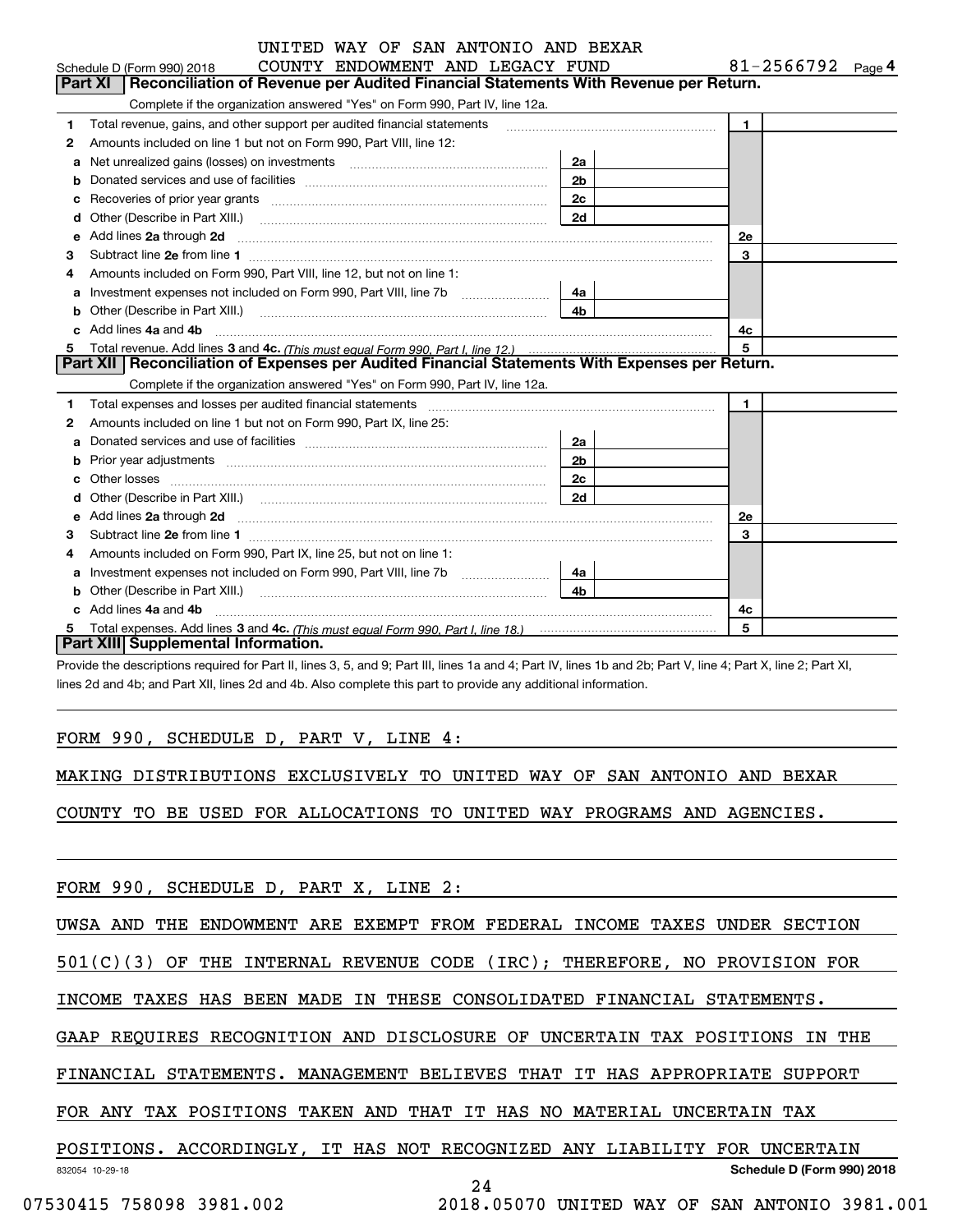| UNITED WAY OF SAN ANTONIO AND BEXAR<br>COUNTY ENDOWMENT AND LEGACY FUND<br>$81 - 2566792$ Page 5<br>Schedule D (Form 990) 2018<br><b>Part XIII Supplemental Information</b> (continued) |
|-----------------------------------------------------------------------------------------------------------------------------------------------------------------------------------------|
| TAX POSITIONS. FOR THE YEARS ENDED JUNE 30, 2019 AND 2018, UWSA DID NOT                                                                                                                 |
| RECOGNIZE ANY TAX RELATED INTEREST OR PENALTIES IN THE FINANCIAL                                                                                                                        |
| STATEMENTS. TAX YEARS 2018-2016 REMAIN OPEN TO EXAMINATION BY THE TAXING                                                                                                                |
| JURISDICTIONS THAT THE ORGANIZATION IS SUBJECT TO, AND THESE PERIODS HAVE                                                                                                               |
| NOT BEEN EXTENDED BEYOND THE APPLICABLE STATUTE OF LIMITATIONS.                                                                                                                         |
|                                                                                                                                                                                         |
|                                                                                                                                                                                         |
|                                                                                                                                                                                         |
|                                                                                                                                                                                         |
|                                                                                                                                                                                         |
|                                                                                                                                                                                         |
|                                                                                                                                                                                         |
|                                                                                                                                                                                         |
|                                                                                                                                                                                         |
|                                                                                                                                                                                         |
|                                                                                                                                                                                         |
|                                                                                                                                                                                         |
|                                                                                                                                                                                         |
|                                                                                                                                                                                         |
|                                                                                                                                                                                         |
|                                                                                                                                                                                         |
|                                                                                                                                                                                         |
|                                                                                                                                                                                         |
|                                                                                                                                                                                         |
|                                                                                                                                                                                         |
|                                                                                                                                                                                         |
|                                                                                                                                                                                         |
| Schedule D (Form 990) 2018                                                                                                                                                              |

832055 10-29-18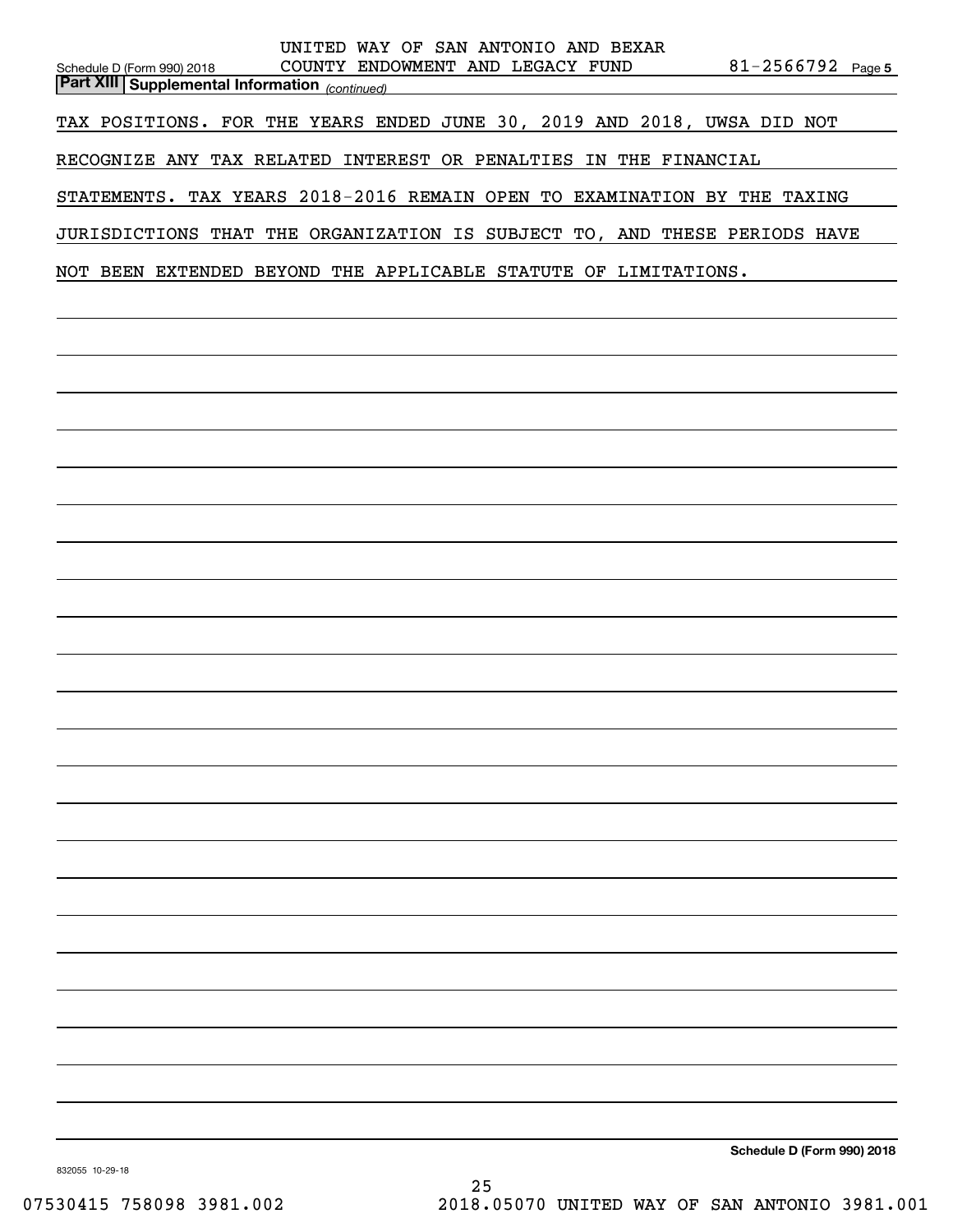|        | <b>Compensation Information</b><br><b>SCHEDULE J</b>                                                                                                    |                                       | OMB No. 1545-0047          |            |                         |  |
|--------|---------------------------------------------------------------------------------------------------------------------------------------------------------|---------------------------------------|----------------------------|------------|-------------------------|--|
|        | (Form 990)<br>For certain Officers, Directors, Trustees, Key Employees, and Highest                                                                     |                                       |                            |            |                         |  |
|        | <b>Compensated Employees</b>                                                                                                                            |                                       | 2018                       |            |                         |  |
|        | Complete if the organization answered "Yes" on Form 990, Part IV, line 23.                                                                              |                                       | <b>Open to Public</b>      |            |                         |  |
|        | Attach to Form 990.<br>Department of the Treasury<br>Go to www.irs.gov/Form990 for instructions and the latest information.<br>Internal Revenue Service |                                       | Inspection                 |            |                         |  |
|        | Name of the organization<br>UNITED WAY OF SAN ANTONIO AND BEXAR                                                                                         | <b>Employer identification number</b> |                            |            |                         |  |
|        | COUNTY ENDOWMENT AND LEGACY FUND                                                                                                                        |                                       | 81-2566792                 |            |                         |  |
| Part I | <b>Questions Regarding Compensation</b>                                                                                                                 |                                       |                            |            |                         |  |
|        |                                                                                                                                                         |                                       |                            | <b>Yes</b> | No                      |  |
|        | <b>1a</b> Check the appropriate box(es) if the organization provided any of the following to or for a person listed on Form 990,                        |                                       |                            |            |                         |  |
|        | Part VII, Section A, line 1a. Complete Part III to provide any relevant information regarding these items.                                              |                                       |                            |            |                         |  |
|        | First-class or charter travel<br>Housing allowance or residence for personal use                                                                        |                                       |                            |            |                         |  |
|        | Travel for companions<br>Payments for business use of personal residence                                                                                |                                       |                            |            |                         |  |
|        | Health or social club dues or initiation fees<br>Tax indemnification and gross-up payments                                                              |                                       |                            |            |                         |  |
|        | Discretionary spending account<br>Personal services (such as maid, chauffeur, chef)                                                                     |                                       |                            |            |                         |  |
|        |                                                                                                                                                         |                                       |                            |            |                         |  |
|        | <b>b</b> If any of the boxes on line 1a are checked, did the organization follow a written policy regarding payment or                                  |                                       |                            |            |                         |  |
|        | reimbursement or provision of all of the expenses described above? If "No," complete Part III to explain                                                |                                       | 1b                         |            |                         |  |
| 2      | Did the organization require substantiation prior to reimbursing or allowing expenses incurred by all directors,                                        |                                       |                            |            |                         |  |
|        | trustees, and officers, including the CEO/Executive Director, regarding the items checked on line 1a?                                                   |                                       | $\mathbf{2}$               |            |                         |  |
|        |                                                                                                                                                         |                                       |                            |            |                         |  |
| З      | Indicate which, if any, of the following the filing organization used to establish the compensation of the organization's                               |                                       |                            |            |                         |  |
|        | CEO/Executive Director. Check all that apply. Do not check any boxes for methods used by a related organization to                                      |                                       |                            |            |                         |  |
|        | establish compensation of the CEO/Executive Director, but explain in Part III.                                                                          |                                       |                            |            |                         |  |
|        | Compensation committee<br>Written employment contract                                                                                                   |                                       |                            |            |                         |  |
|        | Compensation survey or study<br>Independent compensation consultant                                                                                     |                                       |                            |            |                         |  |
|        | Form 990 of other organizations<br>Approval by the board or compensation committee                                                                      |                                       |                            |            |                         |  |
|        |                                                                                                                                                         |                                       |                            |            |                         |  |
|        | During the year, did any person listed on Form 990, Part VII, Section A, line 1a, with respect to the filing                                            |                                       |                            |            |                         |  |
| а      | organization or a related organization:<br>Receive a severance payment or change-of-control payment?                                                    |                                       | 4a                         |            | х                       |  |
| b      |                                                                                                                                                         |                                       | 4b                         |            | $\overline{\mathbf{x}}$ |  |
| с      |                                                                                                                                                         |                                       | 4c                         |            | $\overline{\mathbf{x}}$ |  |
|        | If "Yes" to any of lines 4a-c, list the persons and provide the applicable amounts for each item in Part III.                                           |                                       |                            |            |                         |  |
|        |                                                                                                                                                         |                                       |                            |            |                         |  |
|        | Only section 501(c)(3), 501(c)(4), and 501(c)(29) organizations must complete lines 5-9.                                                                |                                       |                            |            |                         |  |
|        | For persons listed on Form 990, Part VII, Section A, line 1a, did the organization pay or accrue any compensation                                       |                                       |                            |            |                         |  |
|        | contingent on the revenues of:                                                                                                                          |                                       |                            |            |                         |  |
|        | a The organization? <b>Entitation</b> and the organization?                                                                                             |                                       | 5a                         |            | x                       |  |
|        |                                                                                                                                                         |                                       | 5b                         |            | $\mathbf x$             |  |
|        | If "Yes" on line 5a or 5b, describe in Part III.                                                                                                        |                                       |                            |            |                         |  |
| 6.     | For persons listed on Form 990, Part VII, Section A, line 1a, did the organization pay or accrue any compensation                                       |                                       |                            |            |                         |  |
|        | contingent on the net earnings of:                                                                                                                      |                                       |                            |            |                         |  |
| a      |                                                                                                                                                         |                                       | 6a                         |            | х                       |  |
|        |                                                                                                                                                         |                                       | 6b                         |            | $\mathbf x$             |  |
|        | If "Yes" on line 6a or 6b, describe in Part III.                                                                                                        |                                       |                            |            |                         |  |
|        | 7 For persons listed on Form 990, Part VII, Section A, line 1a, did the organization provide any nonfixed payments                                      |                                       |                            |            |                         |  |
|        |                                                                                                                                                         |                                       | 7                          |            | х                       |  |
| 8      | Were any amounts reported on Form 990, Part VII, paid or accrued pursuant to a contract that was subject to the                                         |                                       |                            |            |                         |  |
|        | initial contract exception described in Regulations section 53.4958-4(a)(3)? If "Yes," describe in Part III                                             |                                       | 8                          |            | х                       |  |
| 9      | If "Yes" on line 8, did the organization also follow the rebuttable presumption procedure described in                                                  |                                       |                            |            |                         |  |
|        | Regulations section 53.4958-6(c)?                                                                                                                       |                                       | 9                          |            |                         |  |
|        | LHA For Paperwork Reduction Act Notice, see the Instructions for Form 990.                                                                              |                                       | Schedule J (Form 990) 2018 |            |                         |  |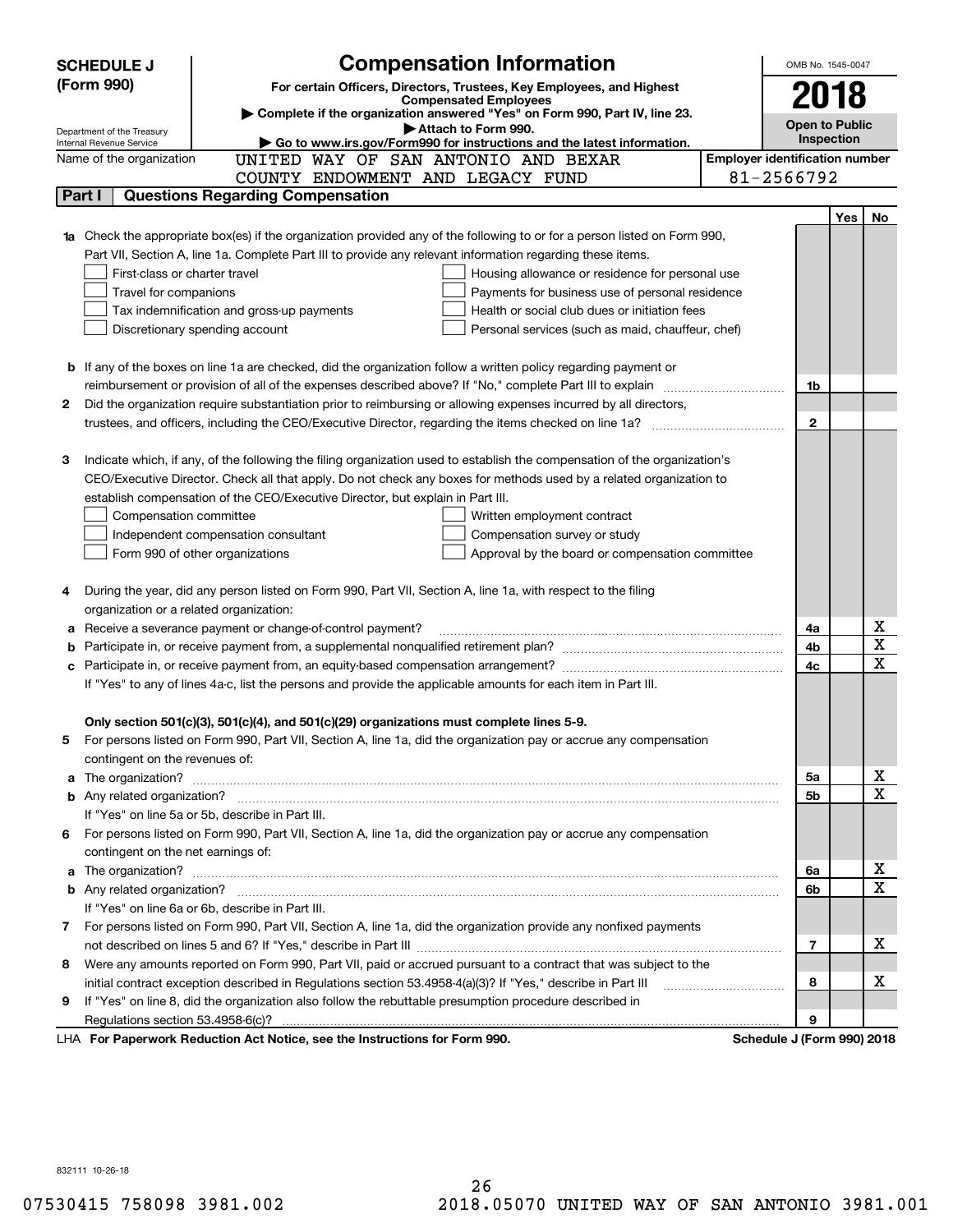### COUNTY ENDOWMENT AND LEGACY FUND

81-2566792

**2**

# **Part II Officers, Directors, Trustees, Key Employees, and Highest Compensated Employees.**  Schedule J (Form 990) 2018 Page Use duplicate copies if additional space is needed.

For each individual whose compensation must be reported on Schedule J, report compensation from the organization on row (i) and from related organizations, described in the instructions, on row (ii). Do not list any individuals that aren't listed on Form 990, Part VII.

**Note:**  The sum of columns (B)(i)-(iii) for each listed individual must equal the total amount of Form 990, Part VII, Section A, line 1a, applicable column (D) and (E) amounts for that individual.

|                                         |      | (B) Breakdown of W-2 and/or 1099-MISC compensation |                                           | (C) Retirement and<br>other deferred      | (D) Nontaxable<br>benefits | (E) Total of columns | (F) Compensation<br>in column (B) |                                           |
|-----------------------------------------|------|----------------------------------------------------|-------------------------------------------|-------------------------------------------|----------------------------|----------------------|-----------------------------------|-------------------------------------------|
| (A) Name and Title                      |      | (i) Base<br>compensation                           | (ii) Bonus &<br>incentive<br>compensation | (iii) Other<br>reportable<br>compensation | compensation               |                      | $(B)(i)$ - $(D)$                  | reported as deferred<br>on prior Form 990 |
| MR. LYNDON R. HERRIDGE<br>(1)           | (i)  | $\mathbf 0$ .                                      | 0.                                        | 0.                                        | $\mathbf 0$ .              | 0.                   | 0.                                | 0.                                        |
| PRES&CEO(JUL-MAR)/VICECHAIR(APR-JUNE    | (ii) | 402,121.                                           | 0.                                        | 0.                                        | 24,750.                    | 17,224.              | 444,095.                          | 0.                                        |
| MR. EDWARD H. GUERRA<br>(2)             | (i)  | 0.                                                 | $\mathbf 0$ .                             | 0.                                        | $\mathbf{0}$ .             | 0.                   | 0.                                | 0.                                        |
| CFO<br>EVP.                             | (ii) | 186, 177.                                          | $\mathbf 0$ .                             | 0.                                        | 16,776.                    | 22, 351.             | 225,304.                          | 0.                                        |
| GEN EDWARD RICE, JR., USAF(RET)<br>(3)  | (i)  | 0.                                                 | $\mathbf 0$ .                             | 0.                                        | $\mathbf 0$ .              | 0.                   | 0.                                | $\overline{0}$ .                          |
| SREVP, PCC(JUL-DEC)/ECPCC VC(JAN-JUN)   | (ii) | 240,188.                                           | $\mathbf 0$ .                             | 0.                                        | 21,150.                    | $\mathbf{0}$ .       | 261,338.                          | $\overline{0}$ .                          |
| MG MARGARET POORE<br>(4)                | (i)  | 0.                                                 | $\overline{0}$ .                          | 0.                                        | $\mathbf 0$ .              | Ω.                   | 0.                                | $\overline{0}$ .                          |
| EVP,<br>PCC                             | (ii) | 201,518.                                           | $\overline{0}$ .                          | 0.                                        | 19,050.                    | 1,000.               | 221,568.                          | $\overline{0}$ .                          |
| MR. JEFFREY VANCE<br>(5)                | (i)  | 0.                                                 | $\mathbf 0$ .                             | 0.                                        | $\mathbf 0$ .              | 0.                   | 0.                                | 0.                                        |
| RESOURCE DEVELOPMENT<br>EVP.            | (ii) | 205, 299.                                          | $\mathbf 0$ .                             | 0.                                        | 19,224.                    | 22,424.              | 246,947.                          | 0.                                        |
| MS. TONI VAN BUREN<br>(6)               | (i)  | 0.                                                 | $\mathbf 0$ .                             | 0.                                        | $\mathbf 0$ .              | 0.                   | 0.                                | 0.                                        |
| STRATEGIC INITIATIVES, PCC & WU<br>SVP. | (ii) | 190,126.                                           | 0.                                        | $0$ .                                     | 17, 103.                   | 10,640.              | 217,869.                          | 0.                                        |
| MR. THOMAS GALVIN<br>(7)                | (i)  | 0.                                                 | 0.                                        | $0$ .                                     | $\mathbf 0$ .              | 0.                   | 0.                                | $\overline{0}$ .                          |
| LEADERSHIP & MAJOR GIFTS<br>SVP.        | (ii) | 188,718.                                           | 0.                                        | 0.                                        | 16,884.                    | 29,428.              | 235,030.                          | $\overline{0}$ .                          |
| MS. MARY ELLEN BURNS<br>(8)             | (i)  | 0.                                                 | 0.                                        | 0.                                        | 0.                         | 0.                   | 0.                                | $\overline{0}$ .                          |
| SVP, GRANT IMPLEMENTATION               | (ii) | 154,940.                                           | 0.                                        | 0.                                        | 14,693.                    | 3,843.               | 173,476.                          | $\overline{0}$ .                          |
|                                         | (i)  |                                                    |                                           |                                           |                            |                      |                                   |                                           |
|                                         | (ii) |                                                    |                                           |                                           |                            |                      |                                   |                                           |
|                                         | (i)  |                                                    |                                           |                                           |                            |                      |                                   |                                           |
|                                         | (ii) |                                                    |                                           |                                           |                            |                      |                                   |                                           |
|                                         | (i)  |                                                    |                                           |                                           |                            |                      |                                   |                                           |
|                                         | (ii) |                                                    |                                           |                                           |                            |                      |                                   |                                           |
|                                         | (i)  |                                                    |                                           |                                           |                            |                      |                                   |                                           |
|                                         | (ii) |                                                    |                                           |                                           |                            |                      |                                   |                                           |
|                                         | (i)  |                                                    |                                           |                                           |                            |                      |                                   |                                           |
|                                         | (ii) |                                                    |                                           |                                           |                            |                      |                                   |                                           |
|                                         | (i)  |                                                    |                                           |                                           |                            |                      |                                   |                                           |
|                                         | (ii) |                                                    |                                           |                                           |                            |                      |                                   |                                           |
|                                         | (i)  |                                                    |                                           |                                           |                            |                      |                                   |                                           |
|                                         | (ii) |                                                    |                                           |                                           |                            |                      |                                   |                                           |
|                                         | (i)  |                                                    |                                           |                                           |                            |                      |                                   |                                           |
|                                         | (ii) |                                                    |                                           |                                           |                            |                      |                                   |                                           |

**Schedule J (Form 990) 2018**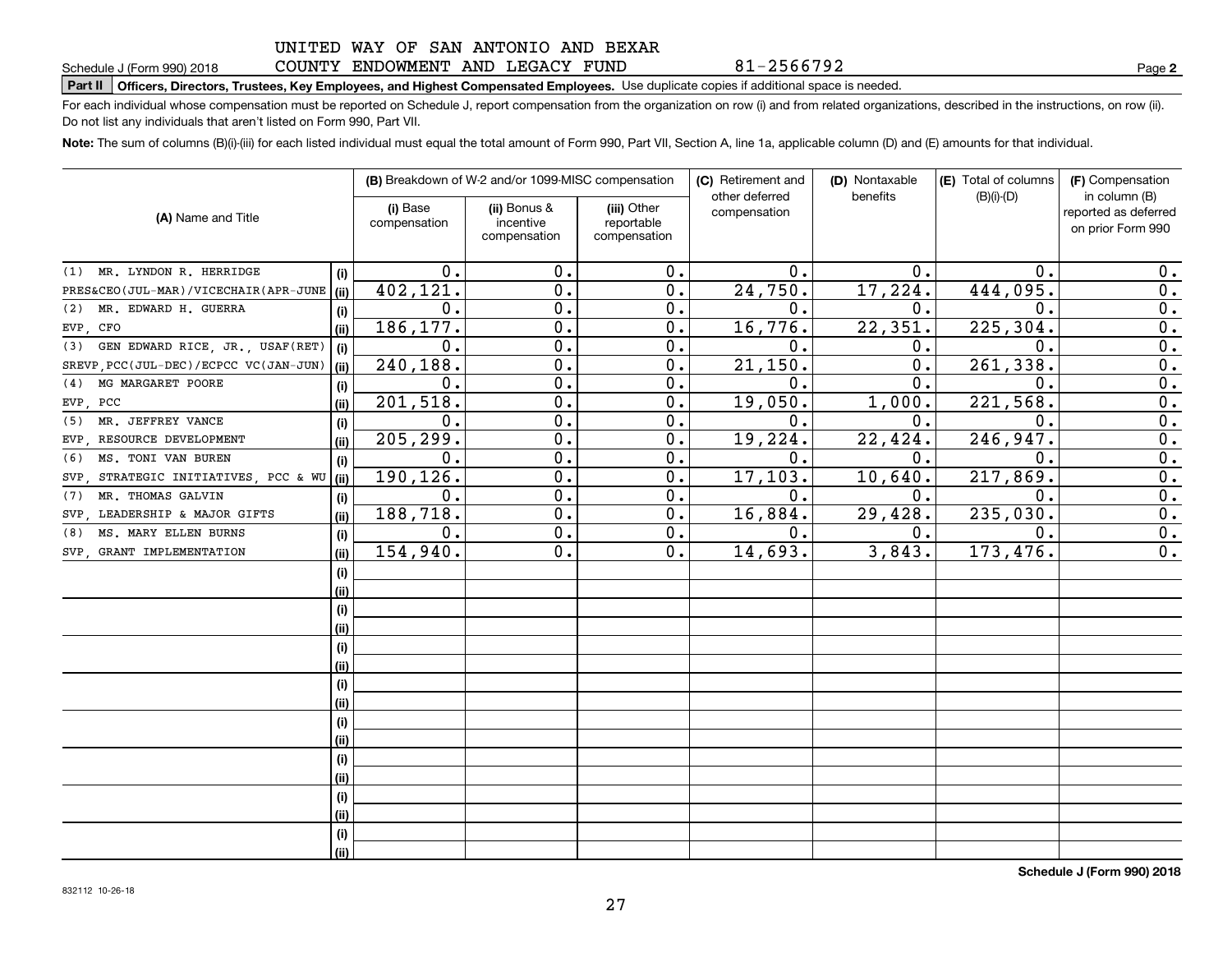**Part III Supplemental Information**

Schedule J (Form 990) 2018 COUNTY ENDOWMENT AND LEGACY FUND<br>Part III Supplemental Information<br>Provide the information, explanation, or descriptions required for Part I, lines 1a, 1b, 3, 4a, 4b, 4c, 5a, 5b, 6a, 6b, 7, and 8

FORM 990, SCHEDULE J, PART I, LINE 3

THE COMPENSATION SALARY RANGE FOR THE PRESIDENT & CEO IS DETERMINED BY

AN OUTSIDE VOLUNTEER COMMITTEE COMPOSED OF HUMAN RESOURCE PROFESSIONALS

FROM A LOCAL MAJOR CORPORATION. THE VOLUNTEER COMMITTEE SECURES

COMPARABLE SALARY DATA FROM LOCAL AND NATIONAL SOURCES TO ESTABLISH THE

GRADE AND SALARY RANGE. THIS GRADE AND SALARY RANGE IS APPROVED

ANNUALLY BY THE PERSONNEL COMMITTEE AND SUBSEQUENTLY THE GOVERNING BODY

OF VOLUNTEERS. THIS PROCESS WAS LAST PERFORMED IN NOVEMBER 2018.

ALL COMPENSATION REPORTED ON FORM 990, PART VII AND SCHEDULE J, PART II

IS FROM THE RELATED ORGANIZATION.

**Schedule J (Form 990) 2018**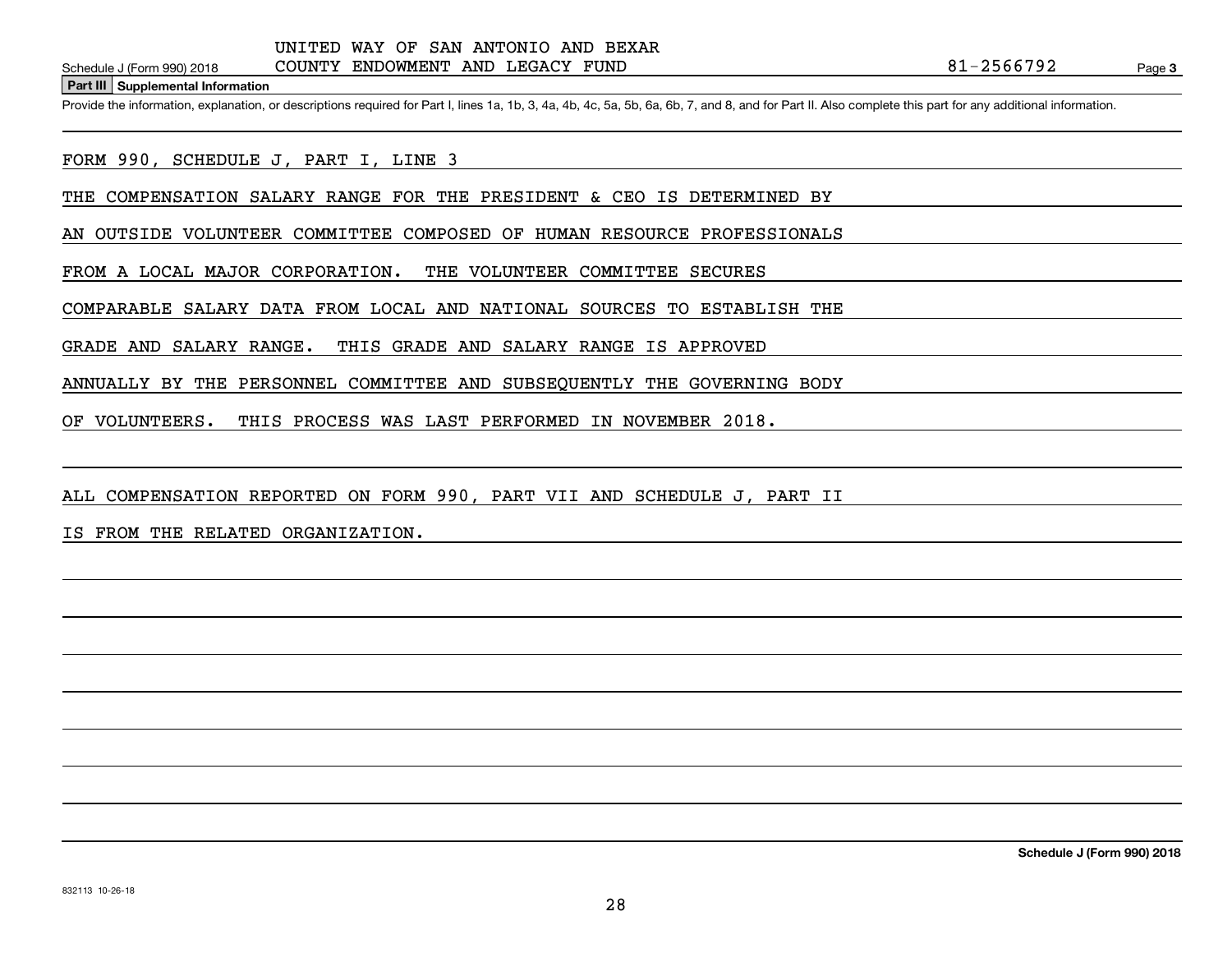Internal Revenue Service

Department of the Treasury **(Form 990 or 990-EZ)**

Name of the organization

**SCHEDULE O Supplemental Information to Form 990 or 990-EZ**

UNITED WAY OF SAN ANTONIO AND BEXAR

**Complete to provide information for responses to specific questions on Form 990 or 990-EZ or to provide any additional information. | Attach to Form 990 or 990-EZ. | Go to www.irs.gov/Form990 for the latest information.**



COUNTY ENDOWMENT AND LEGACY FUND  $\begin{array}{|l|}\n\hline\n\end{array}$  81-2566792

FORM 990, PART I, LINE 1, DESCRIPTION OF ORGANIZATION MISSION:

ENDOWMENT AND LEGACY FUND TO BE USED FOR THE BENEFIT AND FURTHERANCE OF

THE STRATEGIC WORK OF UWSA.

FORM 990, PART III, LINE 4A, PROGRAM SERVICE ACCOMPLISHMENTS:

THE ENDOWMENT AND LEGACY FUND'S ROLE IS TO SUPPORT UWSA IN

STRATEGICALLY BRINGING TOGETHER THE TIME, TALENT AND TREASURE OF THE

PEOPLE OF OUR COMMUNITY TO ADDRESS COMPLEX SOCIAL ISSUES SO WE CAN ALL

LIVE UNITED.

FORM 990, PART VI, SECTION B, LINE 11B:

THE 990 IS REVIEWED BY THE AUDIT COMMITTEE WITH MANAGEMENT. UPON APPROVAL

OF THE RETURN BY THE AUDIT COMMITTEE, IT IS PRESENTED TO THE BOARD BEFORE BEING FILED.

FORM 990, PART VI, SECTION B, LINE 12C:

832211 10-10-18 LHA For Paperwork Reduction Act Notice, see the Instructions for Form 990 or 990-EZ. Schedule O (Form 990 or 990-EZ) (2018) IN CONNECTION WITH ANY ACTUAL OR POSSIBLE CONFLICT OF INTEREST, A COVERED INDIVIDUAL MUST DISCLOSE THE EXISTENCE OF THE CONFLICT OF INTEREST TO THE CHAIRMAN OF THE AUDIT COMMITTEE OF UNITED WAY OF SAN ANTONIO AND BEXAR COUNTY. THE CHAIRMAN OF THE AUDIT COMMITTEE SHALL REVIEW THE CIRCUMSTANCES SURROUNDING THE CONFLICT OF INTEREST AND SHALL MAKE A RECOMMENDATION TO THE EXECUTIVE COMMITTEE OF THE UNITED WAY OF SAN ANTONIO AND BEXAR COUNTY ABOUT HOW THE CONFLICT OF INTEREST SHOULD BE RESOLVED OR ADDRESSED. THE EXECUTIVE COMMITTEE SHALL CONSIDER THE CIRCUMSTANCES SURROUNDING THE CONFLICT OF INTEREST AND THE CHAIRMAN OF THE AUDIT COMMITTEE'S RECOMMENDATION AND SHALL INSTRUCT THE FUND ON HOW TO RESOLVE OR ADDRESS THE CONFLICT OF INTEREST.

 <sup>07530415 758098 3981.002 2018.05070</sup> UNITED WAY OF SAN ANTONIO 3981.001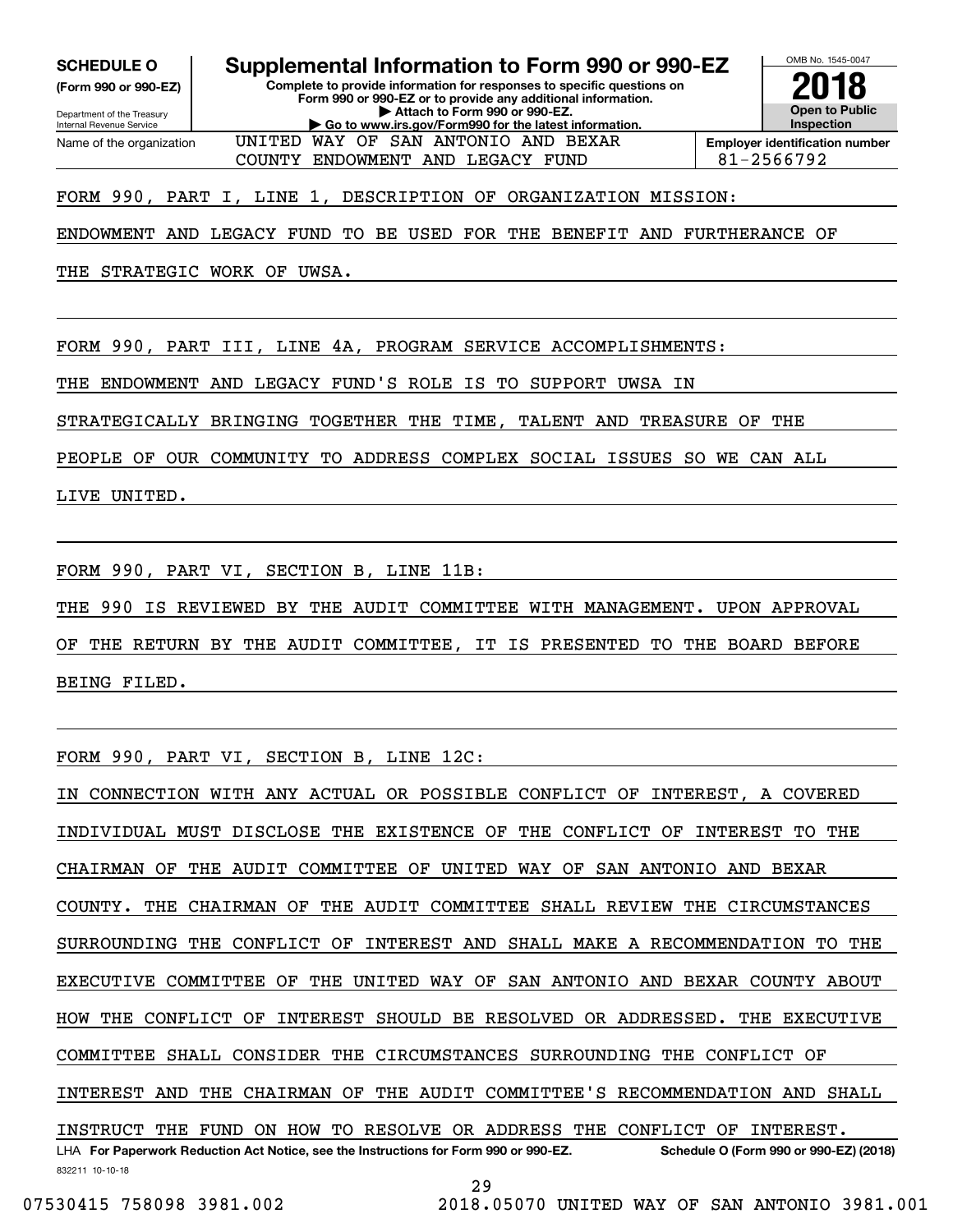| Schedule O (Form 990 or 990-EZ) (2018)<br>Page 2             |  |  |  |  |                                  |  |  |  |                                       |
|--------------------------------------------------------------|--|--|--|--|----------------------------------|--|--|--|---------------------------------------|
| Name of the organization UNITED WAY OF SAN ANTONIO AND BEXAR |  |  |  |  |                                  |  |  |  | <b>Employer identification number</b> |
|                                                              |  |  |  |  | COUNTY ENDOWMENT AND LEGACY FUND |  |  |  | 81-2566792                            |

FORM 990, PART VI, SECTION C, LINE 18:

UWSA ENDOWMENT AND LEGACY FUND FORM 990 IS AVAILABLE UPON REQUEST AND IS

ALSO ON GUIDESTAR WEBSITE.

FORM 990, PART VI, SECTION C, LINE 19:

THE GOVERNING DOCUMENTS, CONFLICT OF INTEREST POLICY, FINANCIAL STATMENTS,

AND FORM 990 ARE AVAILABLE UPON REQUEST.

FORM 990, PART VI, SECTION B, LINE 13:

THE ORGANIZATION IS IN THE PROCESS OF ADOPTING AND IMPLEMENTING A

WRITTEN WHISTLEBLOWER POLICY DURING THE FISCAL YEAR ENDED JUNE 30,

2020.

FORM 990, PART VI, SECTION B, LINE 14:

THE ORGANIZATION IS IN THE PROCESS OF ADOPTING AND IMPLEMENTING A

WRITTEN DOCUMENT RETENTION AND DESTRUCTION POLICY DURING THE FISCAL

YEAR ENDED JUNE 30, 2020.

FORM 990, PART XI, LINE 9, CHANGES IN NET ASSETS:

OTHER ADJUSTMENTS 20.

832212 10-10-18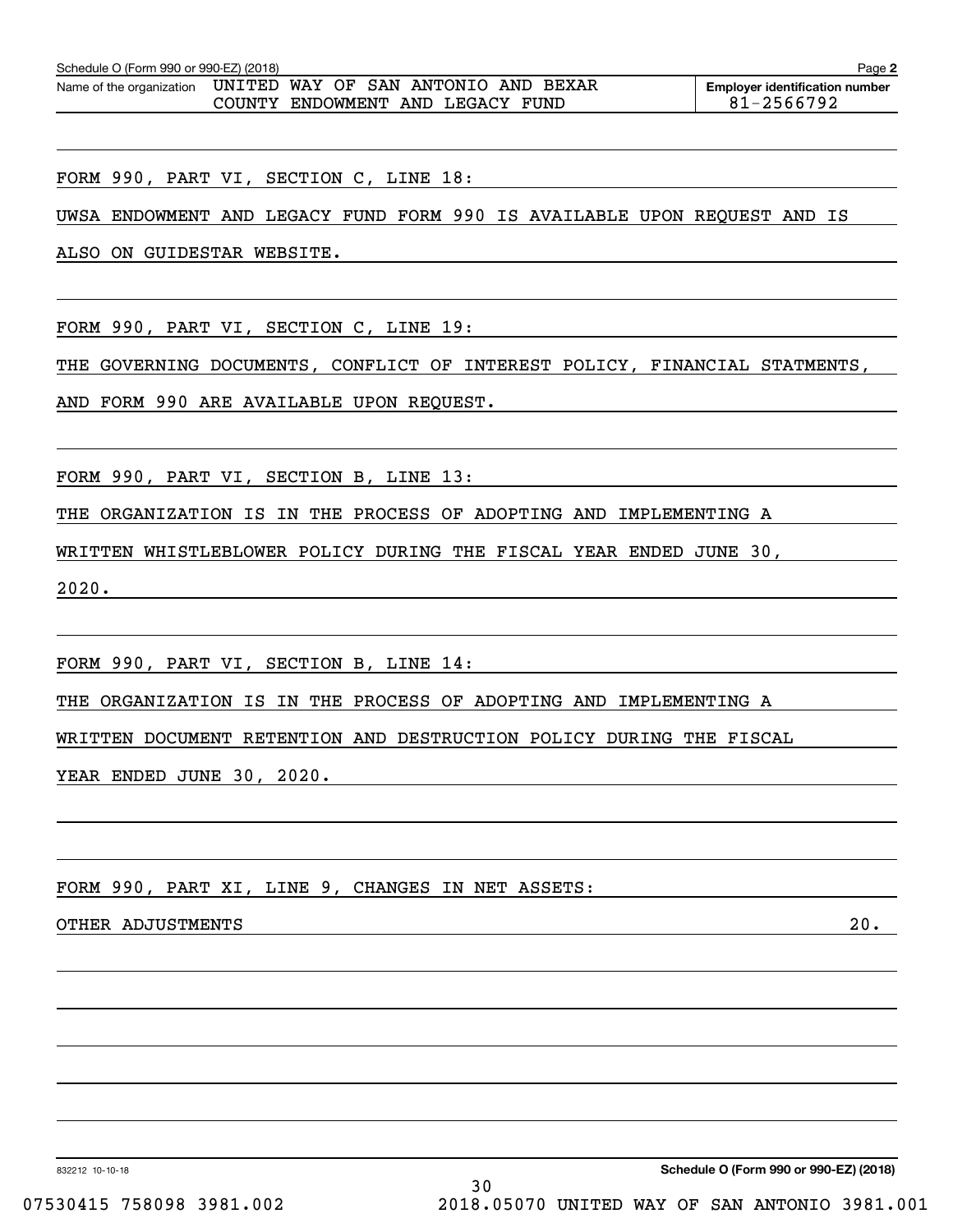| <b>Related Organizations and Unrelated Partnerships</b><br>(Form 990)<br>> Complete if the organization answered "Yes" on Form 990, Part IV, line 33, 34, 35b, 36, or 37.<br>Attach to Form 990.<br><b>Open to Public</b><br>Department of the Treasury<br>Internal Revenue Service<br>Inspection |                             |  |  |  |  |  |  |  |  |  |
|---------------------------------------------------------------------------------------------------------------------------------------------------------------------------------------------------------------------------------------------------------------------------------------------------|-----------------------------|--|--|--|--|--|--|--|--|--|
|                                                                                                                                                                                                                                                                                                   |                             |  |  |  |  |  |  |  |  |  |
|                                                                                                                                                                                                                                                                                                   |                             |  |  |  |  |  |  |  |  |  |
| Go to www.irs.gov/Form990 for instructions and the latest information.<br>UNITED WAY OF SAN ANTONIO AND BEXAR                                                                                                                                                                                     |                             |  |  |  |  |  |  |  |  |  |
| Name of the organization<br><b>Employer identification number</b><br>81-2566792<br>COUNTY ENDOWMENT AND LEGACY FUND                                                                                                                                                                               |                             |  |  |  |  |  |  |  |  |  |
| Identification of Disregarded Entities. Complete if the organization answered "Yes" on Form 990, Part IV, line 33.<br>Part I                                                                                                                                                                      |                             |  |  |  |  |  |  |  |  |  |
| (f)<br>(a)<br>(b)<br>(c)<br>(d)<br>(e)                                                                                                                                                                                                                                                            |                             |  |  |  |  |  |  |  |  |  |
| Name, address, and EIN (if applicable)<br>Primary activity<br>Legal domicile (state or<br>Total income<br>Direct controlling<br>End-of-year assets<br>of disregarded entity<br>entity<br>foreign country)                                                                                         |                             |  |  |  |  |  |  |  |  |  |
|                                                                                                                                                                                                                                                                                                   |                             |  |  |  |  |  |  |  |  |  |
|                                                                                                                                                                                                                                                                                                   |                             |  |  |  |  |  |  |  |  |  |
|                                                                                                                                                                                                                                                                                                   |                             |  |  |  |  |  |  |  |  |  |
|                                                                                                                                                                                                                                                                                                   |                             |  |  |  |  |  |  |  |  |  |
|                                                                                                                                                                                                                                                                                                   |                             |  |  |  |  |  |  |  |  |  |
| Identification of Related Tax-Exempt Organizations. Complete if the organization answered "Yes" on Form 990, Part IV, line 34, because it had one or more related tax-exempt<br>Part II<br>organizations during the tax year.                                                                     |                             |  |  |  |  |  |  |  |  |  |
| (f)<br>(a)<br>(b)<br>(c)<br>(d)<br>(e)                                                                                                                                                                                                                                                            | $(g)$<br>Section 512(b)(13) |  |  |  |  |  |  |  |  |  |
| Name, address, and EIN<br>Legal domicile (state or<br><b>Exempt Code</b><br>Public charity<br>Direct controlling<br>Primary activity<br>status (if section<br>of related organization<br>section<br>entity                                                                                        | controlled<br>entity?       |  |  |  |  |  |  |  |  |  |
| foreign country)<br>501(c)(3)<br>Yes                                                                                                                                                                                                                                                              | No                          |  |  |  |  |  |  |  |  |  |
| UNITED WAY OF SAN ANTONIO & BEXAR COUNTY -                                                                                                                                                                                                                                                        |                             |  |  |  |  |  |  |  |  |  |
| 74-1272381, 700 SOUTH ALAMO, SAN ANTONIO, TX                                                                                                                                                                                                                                                      |                             |  |  |  |  |  |  |  |  |  |
| 78205<br>501(C)(3)<br>SEE PART VII<br>TEXAS<br>LINE 7<br>N/A                                                                                                                                                                                                                                      | X                           |  |  |  |  |  |  |  |  |  |
|                                                                                                                                                                                                                                                                                                   |                             |  |  |  |  |  |  |  |  |  |
|                                                                                                                                                                                                                                                                                                   |                             |  |  |  |  |  |  |  |  |  |
|                                                                                                                                                                                                                                                                                                   |                             |  |  |  |  |  |  |  |  |  |
|                                                                                                                                                                                                                                                                                                   |                             |  |  |  |  |  |  |  |  |  |
|                                                                                                                                                                                                                                                                                                   |                             |  |  |  |  |  |  |  |  |  |
|                                                                                                                                                                                                                                                                                                   |                             |  |  |  |  |  |  |  |  |  |
|                                                                                                                                                                                                                                                                                                   |                             |  |  |  |  |  |  |  |  |  |

**For Paperwork Reduction Act Notice, see the Instructions for Form 990. Schedule R (Form 990) 2018**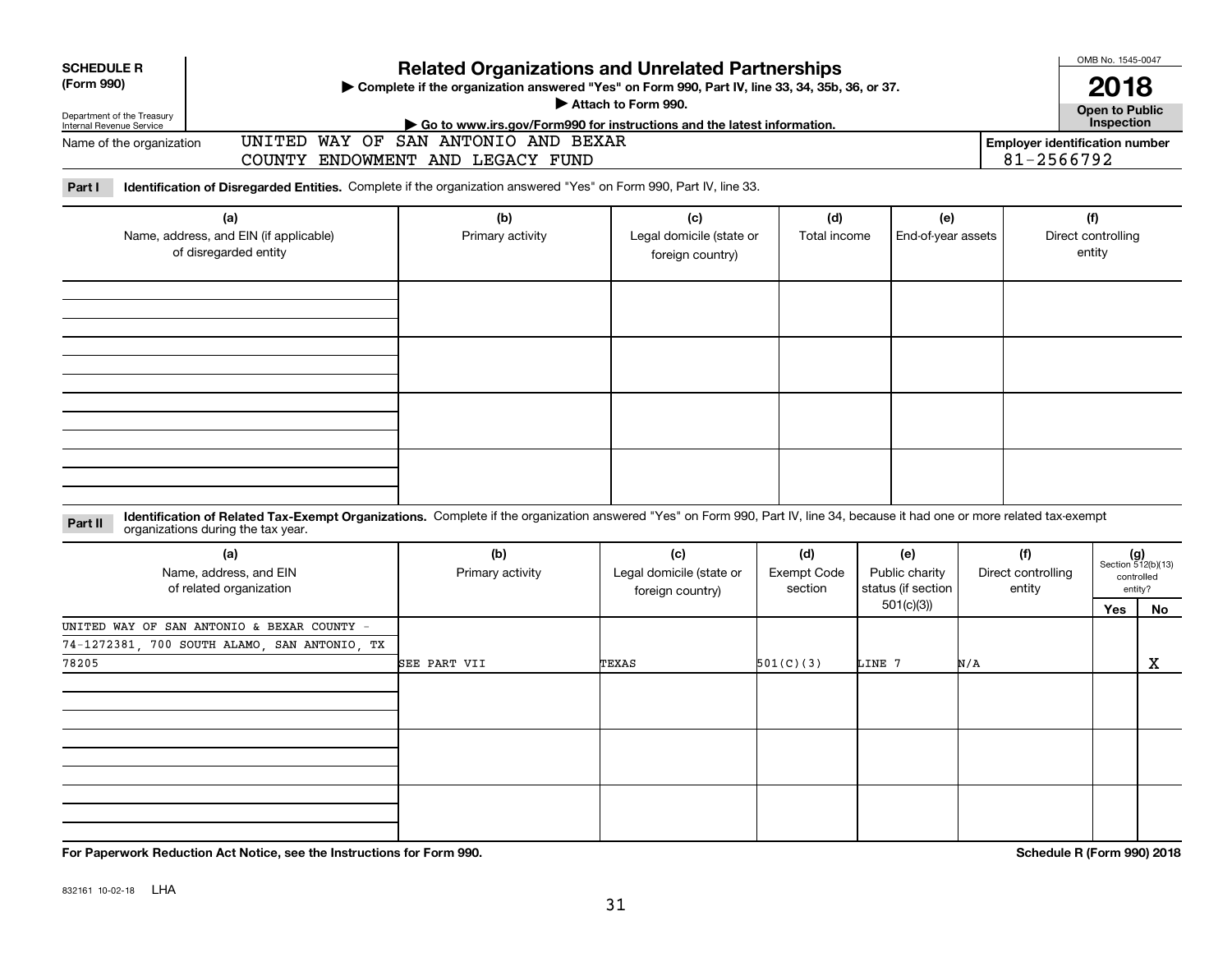### Schedule R (Form 990) 2018 COUNTY ENDOWMENT AND LEGACY FUND 8 $1\text{--}2\text{566792}$  Page

**2**

**Identification of Related Organizations Taxable as a Partnership.** Complete if the organization answered "Yes" on Form 990, Part IV, line 34, because it had one or more related **Part III** organizations treated as a partnership during the tax year.

| (a)                                               | (b)              | (c)                  | (d)                          | (e)                                                                                        | (f)                      | (g)                     | (h)              | (i)                                                       | (j) | (k)                                                     |
|---------------------------------------------------|------------------|----------------------|------------------------------|--------------------------------------------------------------------------------------------|--------------------------|-------------------------|------------------|-----------------------------------------------------------|-----|---------------------------------------------------------|
| Name, address, and EIN<br>of related organization | Primary activity | Legal<br>domicile    | Direct controlling<br>entity | Predominant income<br>(related, unrelated,<br>excluded from tax under<br>sections 512-514) | Share of total<br>income | Share of<br>end-of-year | Disproportionate | Code V-UBI                                                |     | General or Percentage<br>managing ownership<br>partner? |
|                                                   |                  | (state or<br>foreign |                              |                                                                                            |                          | assets                  | allocations?     |                                                           |     |                                                         |
|                                                   |                  | country)             |                              |                                                                                            |                          |                         | Yes   No         | amount in box<br>20 of Schedule<br>K-1 (Form 1065) Yes No |     |                                                         |
|                                                   |                  |                      |                              |                                                                                            |                          |                         |                  |                                                           |     |                                                         |
|                                                   |                  |                      |                              |                                                                                            |                          |                         |                  |                                                           |     |                                                         |
|                                                   |                  |                      |                              |                                                                                            |                          |                         |                  |                                                           |     |                                                         |
|                                                   |                  |                      |                              |                                                                                            |                          |                         |                  |                                                           |     |                                                         |
|                                                   |                  |                      |                              |                                                                                            |                          |                         |                  |                                                           |     |                                                         |
|                                                   |                  |                      |                              |                                                                                            |                          |                         |                  |                                                           |     |                                                         |
|                                                   |                  |                      |                              |                                                                                            |                          |                         |                  |                                                           |     |                                                         |
|                                                   |                  |                      |                              |                                                                                            |                          |                         |                  |                                                           |     |                                                         |
|                                                   |                  |                      |                              |                                                                                            |                          |                         |                  |                                                           |     |                                                         |
|                                                   |                  |                      |                              |                                                                                            |                          |                         |                  |                                                           |     |                                                         |
|                                                   |                  |                      |                              |                                                                                            |                          |                         |                  |                                                           |     |                                                         |
|                                                   |                  |                      |                              |                                                                                            |                          |                         |                  |                                                           |     |                                                         |
|                                                   |                  |                      |                              |                                                                                            |                          |                         |                  |                                                           |     |                                                         |
|                                                   |                  |                      |                              |                                                                                            |                          |                         |                  |                                                           |     |                                                         |
|                                                   |                  |                      |                              |                                                                                            |                          |                         |                  |                                                           |     |                                                         |
|                                                   |                  |                      |                              |                                                                                            |                          |                         |                  |                                                           |     |                                                         |
|                                                   |                  |                      |                              |                                                                                            |                          |                         |                  |                                                           |     |                                                         |

**Identification of Related Organizations Taxable as a Corporation or Trust.** Complete if the organization answered "Yes" on Form 990, Part IV, line 34, because it had one or more related **Part IV** organizations treated as a corporation or trust during the tax year.

| (a)<br>Name, address, and EIN<br>of related organization | (b)<br>Primary activity | (c)<br>Legal domicile<br>(state or<br>foreign | (d)<br>Direct controlling<br>entity | (e)<br>Type of entity<br>(C corp, S corp,<br>or trust) | (f)<br>Share of total<br>income | (g)<br>Share of<br>end-of-year<br>assets | (h)<br>Percentage<br>ownership | $\begin{array}{c} \textbf{(i)}\\ \text{Section}\\ 512 \text{(b)} \text{(13)}\\ \text{controlled}\\ \text{entity?} \end{array}$ |
|----------------------------------------------------------|-------------------------|-----------------------------------------------|-------------------------------------|--------------------------------------------------------|---------------------------------|------------------------------------------|--------------------------------|--------------------------------------------------------------------------------------------------------------------------------|
|                                                          |                         | country)                                      |                                     |                                                        |                                 |                                          |                                | Yes No                                                                                                                         |
|                                                          |                         |                                               |                                     |                                                        |                                 |                                          |                                |                                                                                                                                |
|                                                          |                         |                                               |                                     |                                                        |                                 |                                          |                                |                                                                                                                                |
|                                                          |                         |                                               |                                     |                                                        |                                 |                                          |                                |                                                                                                                                |
|                                                          |                         |                                               |                                     |                                                        |                                 |                                          |                                |                                                                                                                                |
|                                                          |                         |                                               |                                     |                                                        |                                 |                                          |                                |                                                                                                                                |
|                                                          |                         |                                               |                                     |                                                        |                                 |                                          |                                |                                                                                                                                |
|                                                          |                         |                                               |                                     |                                                        |                                 |                                          |                                |                                                                                                                                |
|                                                          |                         |                                               |                                     |                                                        |                                 |                                          |                                |                                                                                                                                |
|                                                          |                         |                                               |                                     |                                                        |                                 |                                          |                                |                                                                                                                                |
|                                                          |                         |                                               |                                     |                                                        |                                 |                                          |                                |                                                                                                                                |
|                                                          |                         |                                               |                                     |                                                        |                                 |                                          |                                |                                                                                                                                |
|                                                          |                         |                                               |                                     |                                                        |                                 |                                          |                                |                                                                                                                                |
|                                                          |                         |                                               |                                     |                                                        |                                 |                                          |                                |                                                                                                                                |
|                                                          |                         |                                               |                                     |                                                        |                                 |                                          |                                |                                                                                                                                |
|                                                          |                         |                                               |                                     |                                                        |                                 |                                          |                                |                                                                                                                                |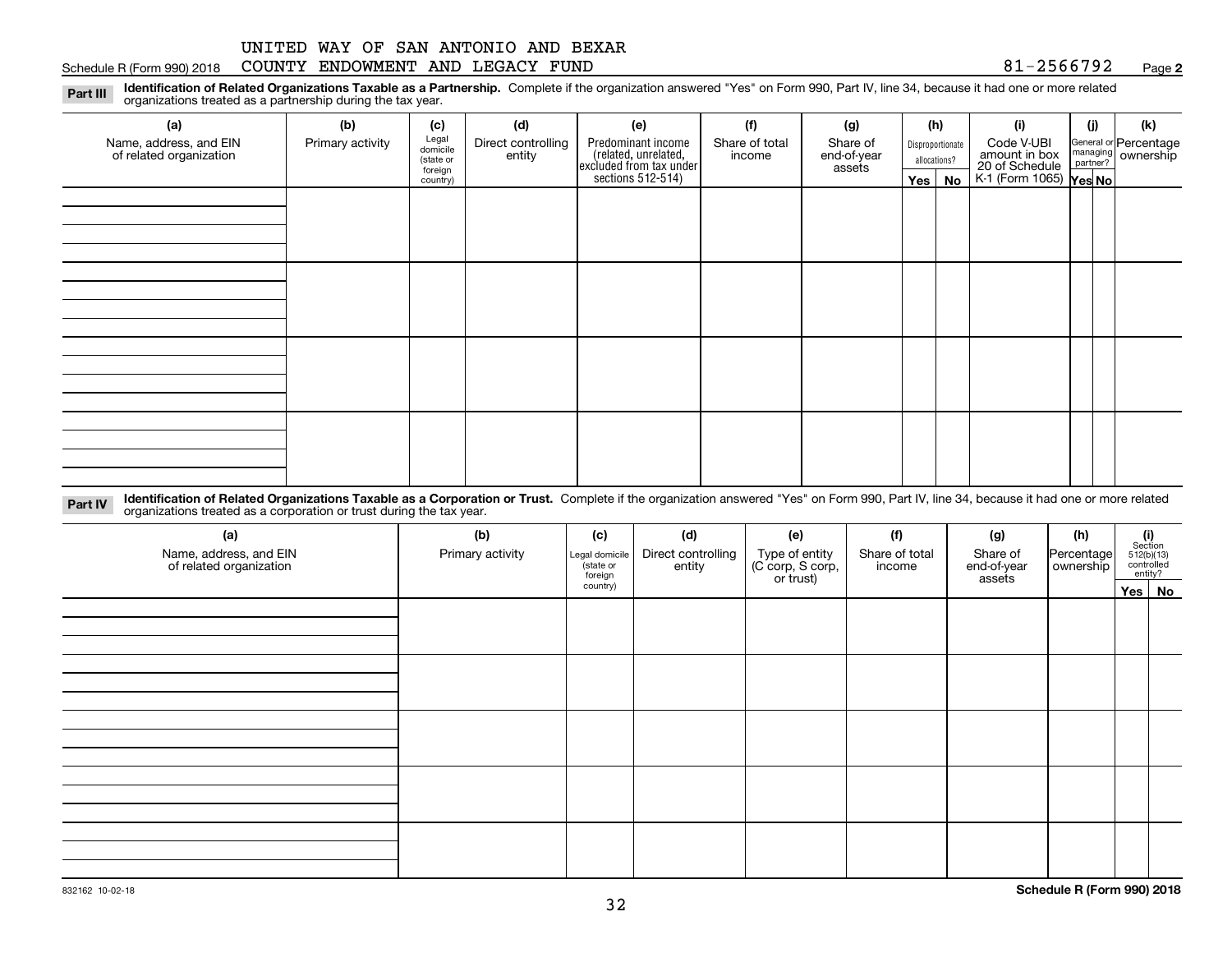### Schedule R (Form 990) 2018 COUNTY ENDOWMENT AND LEGACY FUND 8 $1\text{--}2\text{566792}$  Page

**Part V** T**ransactions With Related Organizations.** Complete if the organization answered "Yes" on Form 990, Part IV, line 34, 35b, or 36.

| Note: Complete line 1 if any entity is listed in Parts II, III, or IV of this schedule.                                                                                                                                        |                | Yes | <b>No</b>   |
|--------------------------------------------------------------------------------------------------------------------------------------------------------------------------------------------------------------------------------|----------------|-----|-------------|
| During the tax year, did the organization engage in any of the following transactions with one or more related organizations listed in Parts II-IV?                                                                            |                |     |             |
|                                                                                                                                                                                                                                | 1a             |     | X           |
| b Gift, grant, or capital contribution to related organization(s) manufaction contracts and contribution to related organization(s)                                                                                            | 1b             |     | X           |
|                                                                                                                                                                                                                                | 1 <sub>c</sub> |     | X           |
|                                                                                                                                                                                                                                | 1d             |     | X           |
| d Loans or loan guarantees to or for related organization(s) mature material content to consume the content of the content of the content of the content of the content of the content of the content of the content of the co |                |     | X           |
|                                                                                                                                                                                                                                | 1e             |     |             |
|                                                                                                                                                                                                                                |                |     |             |
| Dividends from related organization(s) manufactured and contract and contract and contract and contract and contract and contract and contract and contract and contract and contract and contract and contract and contract a | 1f             |     | X           |
| $g$ Sale of assets to related organization(s) manufacture content to the content of the content of the content of the content of the content of the content of the content of the content of the content of the content of th  | 1a             |     | $\mathbf X$ |
| h Purchase of assets from related organization(s) manufactured content to content the content of the content of the content of the content of the content of the content of the content of the content of the content of the c | 1 <sub>h</sub> |     | $\mathbf X$ |
|                                                                                                                                                                                                                                | 1i             |     | X           |
| Lease of facilities, equipment, or other assets to related organization(s) material content and content and content and content and content and content and content and content and content and content and content and conten | 11             |     | X           |
|                                                                                                                                                                                                                                |                |     |             |
|                                                                                                                                                                                                                                | 1k             |     | X           |
| Performance of services or membership or fundraising solicitations for related organization(s) [11] processors content to the service or services or membership or fundraising solicitations for related organization(s) [11]  | 11             |     | X           |
| m Performance of services or membership or fundraising solicitations by related organization(s)                                                                                                                                | 1 <sub>m</sub> | X   |             |
|                                                                                                                                                                                                                                | 1n             | X   |             |
| <b>o</b> Sharing of paid employees with related organization(s)                                                                                                                                                                | 1о             | Χ   |             |
|                                                                                                                                                                                                                                |                |     |             |
| p Reimbursement paid to related organization(s) for expenses [1111] and the content of the content of the content of the content of the content of the content of the content of the content of the content of the content of  | 1p             |     | X           |
|                                                                                                                                                                                                                                | 1a             |     | X           |
|                                                                                                                                                                                                                                |                |     |             |
|                                                                                                                                                                                                                                |                |     | х           |
| Other transfer of cash or property to related organization(s)                                                                                                                                                                  | 1r             |     | X           |
|                                                                                                                                                                                                                                |                |     |             |

**2**If the answer to any of the above is "Yes," see the instructions for information on who must complete this line, including covered relationships and transaction thresholds.

| (a)<br>Name of related organization               | (b)<br>Transaction<br>type (a-s) | (c)<br>Amount involved | (d)<br>Method of determining amount involved |
|---------------------------------------------------|----------------------------------|------------------------|----------------------------------------------|
| UNITED WAY OF SAN ANTONIO AND BEXAR COUNTY<br>(1) | S                                | $20 \cdot$ FMV         |                                              |
| (2)                                               |                                  |                        |                                              |
| (3)                                               |                                  |                        |                                              |
| (4)                                               |                                  |                        |                                              |
| (5)                                               |                                  |                        |                                              |
| (6)                                               |                                  |                        |                                              |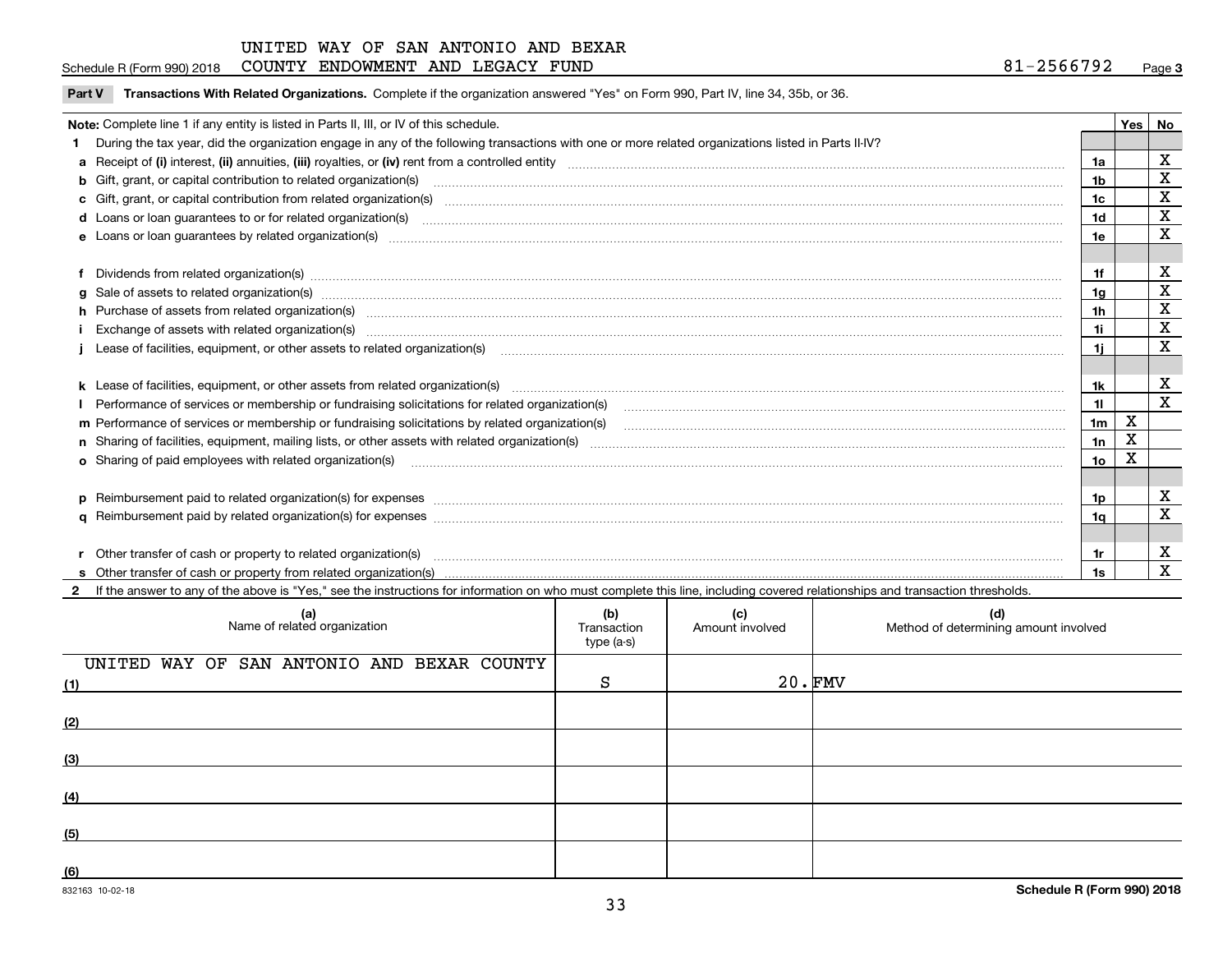### **4**Schedule R (Form 990) 2018 COUNTY ENDOWMENT AND LEGACY FUND 8 $1\text{--}2\text{566792}$  Page

### **Part VI Unrelated Organizations Taxable as a Partnership. Complete if the organization answered "Yes" on Form 990, Part IV, line 37.**

Provide the following information for each entity taxed as a partnership through which the organization conducted more than five percent of its activities (measured by total assets or gross revenue) that was not a related organization. See instructions regarding exclusion for certain investment partnerships.

| (a)<br>Name, address, and EIN<br>of entity | ັ<br>(b)<br>Primary activity | (c)<br>Legal domicile<br>(state or foreign<br>country) | (d)<br>Predominant income<br>(related, unrelated,<br>excluded from tax under<br>sections 512-514) | $(e)$<br>Are all<br>partners sec.<br>501(c)(3)<br>orgs.?<br>Yes No | (f)<br>Share of<br>total<br>income | (g)<br>Share of<br>end-of-year<br>assets | (h)<br>Dispropor-<br>tionate<br>allocations?<br>Yes No | (i)<br>Code V-UBI<br>amount in box 20 managing<br>of Schedule K-1 partner?<br>(Form 1065)<br>ves No | (i)<br>Yes No | (k) |
|--------------------------------------------|------------------------------|--------------------------------------------------------|---------------------------------------------------------------------------------------------------|--------------------------------------------------------------------|------------------------------------|------------------------------------------|--------------------------------------------------------|-----------------------------------------------------------------------------------------------------|---------------|-----|
|                                            |                              |                                                        |                                                                                                   |                                                                    |                                    |                                          |                                                        |                                                                                                     |               |     |
|                                            |                              |                                                        |                                                                                                   |                                                                    |                                    |                                          |                                                        |                                                                                                     |               |     |
|                                            |                              |                                                        |                                                                                                   |                                                                    |                                    |                                          |                                                        |                                                                                                     |               |     |
|                                            |                              |                                                        |                                                                                                   |                                                                    |                                    |                                          |                                                        |                                                                                                     |               |     |
|                                            |                              |                                                        |                                                                                                   |                                                                    |                                    |                                          |                                                        |                                                                                                     |               |     |
|                                            |                              |                                                        |                                                                                                   |                                                                    |                                    |                                          |                                                        |                                                                                                     |               |     |
|                                            |                              |                                                        |                                                                                                   |                                                                    |                                    |                                          |                                                        |                                                                                                     |               |     |
|                                            |                              |                                                        |                                                                                                   |                                                                    |                                    |                                          |                                                        |                                                                                                     |               |     |

**Schedule R (Form 990) 2018**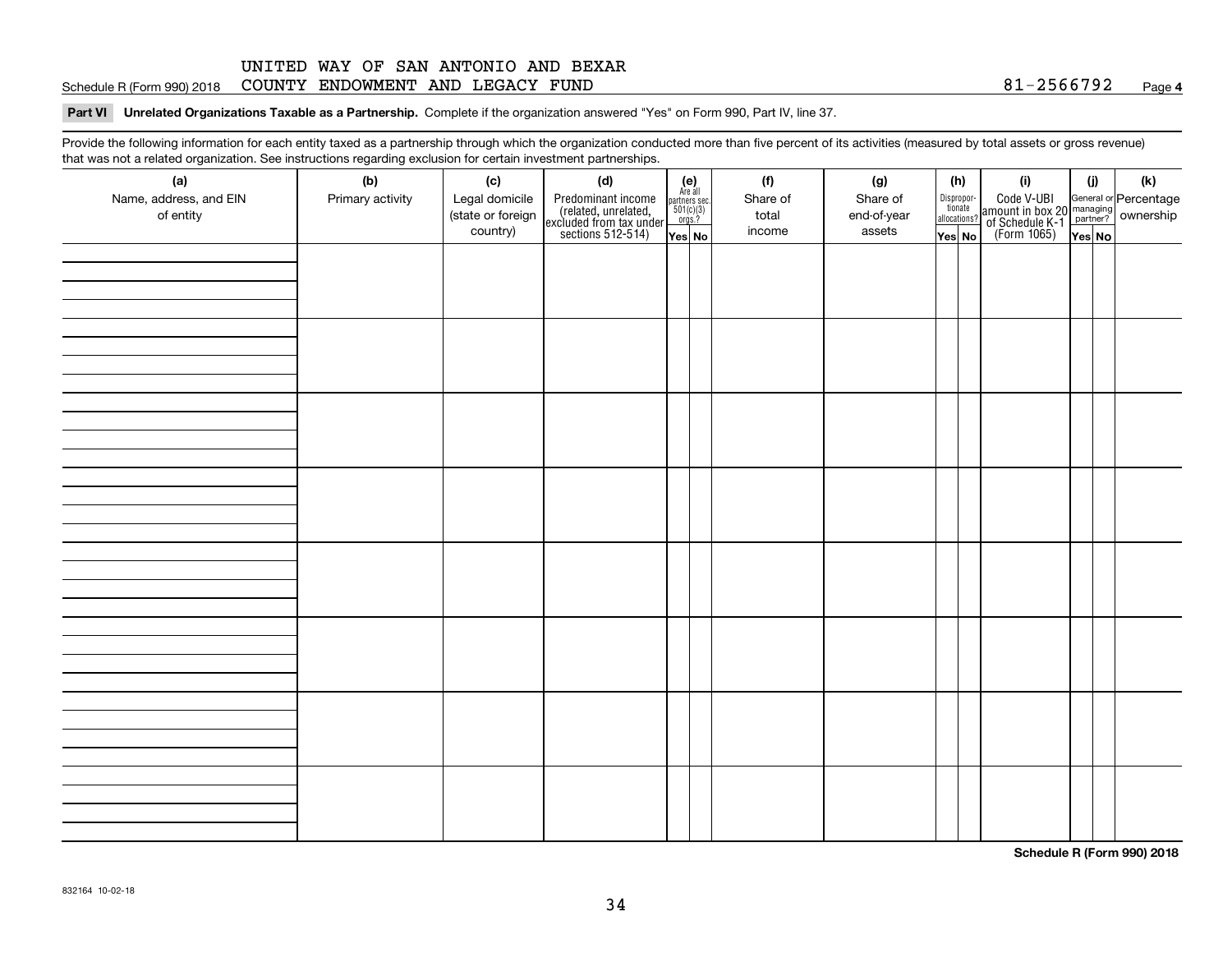### **Part VII Supplemental Information.**

Provide additional information for responses to questions on Schedule R. See instructions.

## FORM 990, SCHEDULE R, PART II, LINE 1, COLUMN(B):

## TO INCREASE THE ORGANIZED CAPACITY OF PEOPLE TO CARE FOR ONE ANOTHER.

**Schedule R (Form 990) 2018**